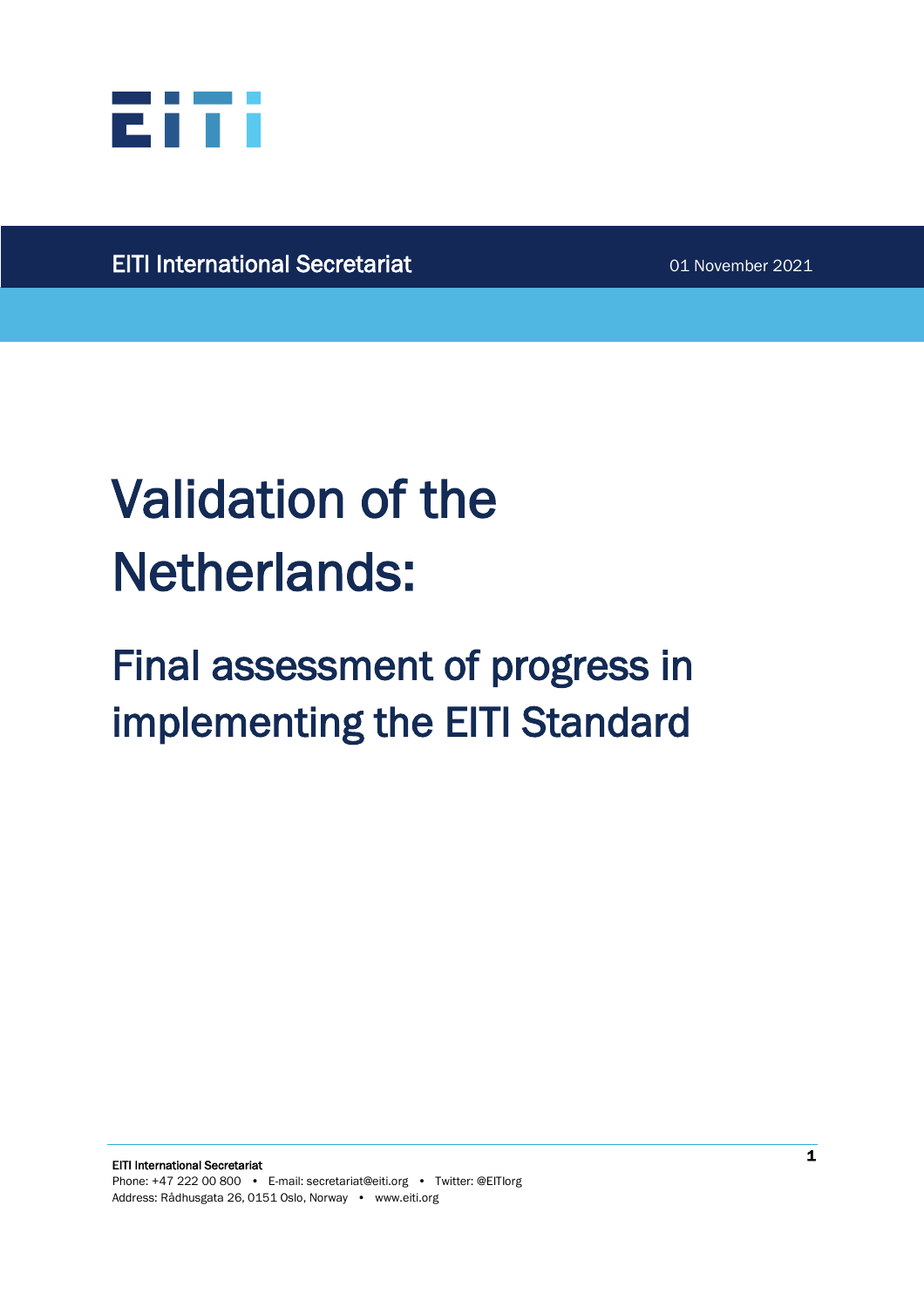## **Contents**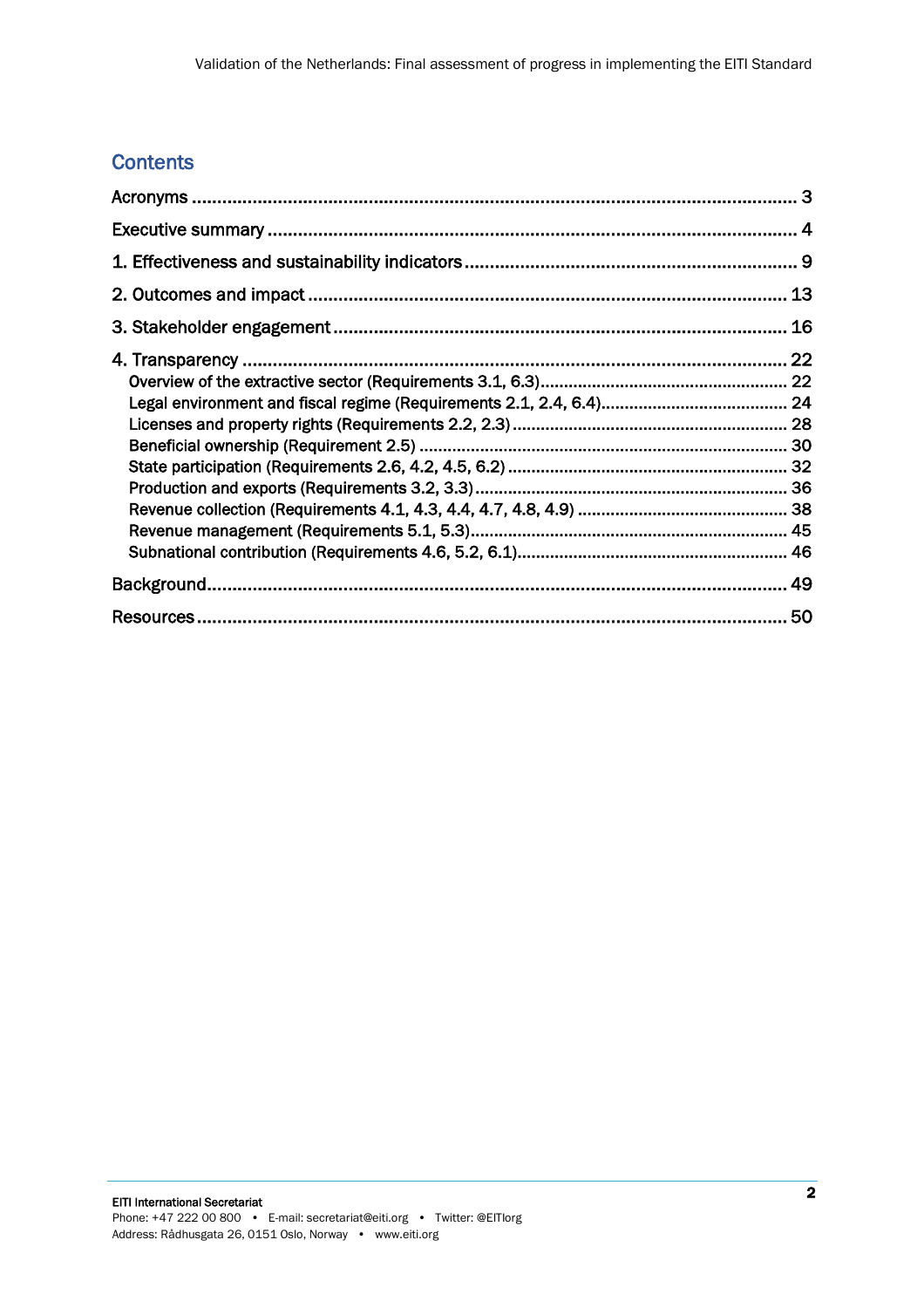## Acronyms

| GDP<br>CBS    | <b>Gross Domestic Product</b><br><b>Statistics Netherlands</b>              |
|---------------|-----------------------------------------------------------------------------|
| EBN           | Energie Beheer Nederland                                                    |
| <b>EITI</b>   | <b>Extractive Industries Transparency Initiative</b>                        |
| EU            | European Union                                                              |
| <b>EZK</b>    | Ministry of Economic Affairs and Climate Policy (Ministerie van Economische |
|               | Zaken en Klimaat)                                                           |
| GDP           | <b>Gross Domestic Product</b>                                               |
| IA            | Independent Administrator                                                   |
| MFA           | Ministry of Foreign Affairs                                                 |
| <b>MEACP</b>  | Ministry of Economic Affairs and Climate Policy                             |
| <b>MSG</b>    | Multi-Stakeholder Group                                                     |
| NAM.          | Nederlandse Aardolie Maatschappij B.V.                                      |
| NL-EITI       | Netherlands Extractive Industries Transparency Initiative                   |
| <b>NOGEPA</b> | Netherlands Oil and Natural gas Exploration and Production Association      |
| <b>NTCA</b>   | Netherlands Tax and Customs Administration                                  |
| <b>RVO</b>    | Netherlands Enterprise Agency                                               |
| <b>SOE</b>    | <b>State-Owned Enterprise</b>                                               |
| ToR           | Terms of Reference                                                          |
| <b>UBO</b>    | Ultimate Beneficial Owner                                                   |
|               |                                                                             |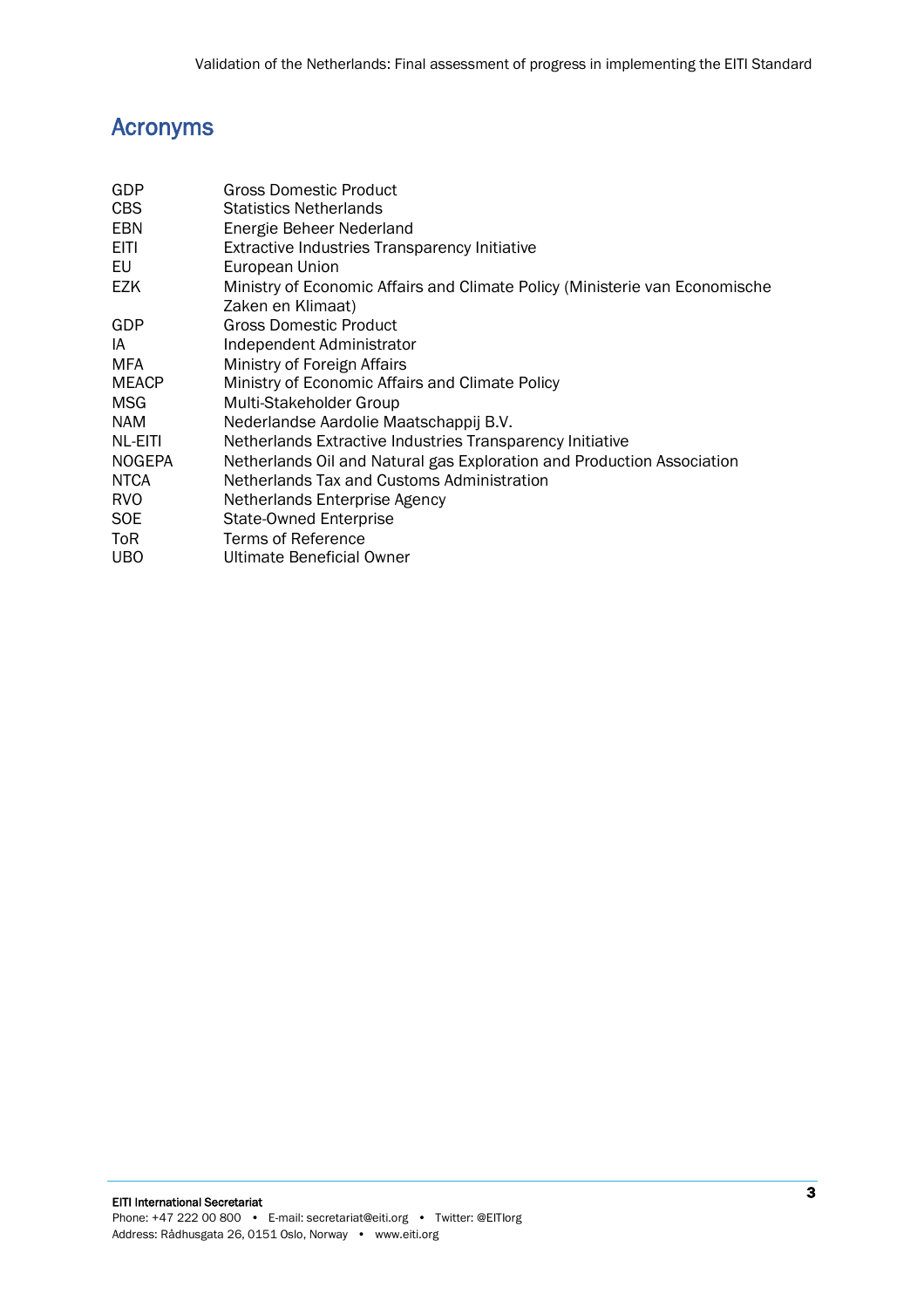## Executive summary

This draft Validation report presents the findings of the International Secretariat's Validation of the Netherlands, which commenced on 1 July 2021. The draft report was finalised for review by the multi-stakeholder group (MSG) on 24 September. Following comments from the MSG on 21 October, the Validation report was finalised for consideration by the EITI Board. The Secretariat's assessment suggests that the Netherlands has exceeded one EITI Requirement, fully met six, mostly met 20 and partly met five requirements.

#### Key achievements

- The NL-EITI has established a platform for multi-stakeholder dialogue on the governance of the extractive industries through the MSG, which has the potential to focus on broader issues of extractive sector governance in a transition to a net-zero emissions economy. The governance tool established by NL-EITI provides an infrastructure that could support reforms of policy, procedural and practical reforms by government and extractive companies.
- The Netherlands' EITI reporting has demonstrated that most extractive industry information including production, export and licensing data is systematically disclosed both for oil and gas as well as salt by the Dutch Oil and Gas Portal (NLOG). These systems provide a strong basis for NL-EITI's use as an annual diagnostic of government and company disclosure systems.
- A robust EITI reconciliation process has been built to reconcile company payments with government revenues, even if the resulting data appears of little public interest. The lack of discrepancies in reconciliation has given comfort to government and industry stakeholders on the MSG.

#### Areas for development

- Stakeholders consulted were broadly frank and critical in their self-assessment of progress in implementing the EITI Standard. While an initial set of narrow objectives for EITI implementation partly explains the modest impacts so far, many stakeholders' views appear to signal an appetite for expanding the focus to other areas. Waning stakeholder engagement and weaknesses in the outcomes and impact can be tied to the lack of public interest given a focus on reconciling financial flows in the Dutch extractive industries that were already largely considered accurate, according to many stakeholders. The Netherlands' objectives of setting a good example internationally will be best accomplished if it expands its focus beyond compliance to other areas of national interest.
- Data disclosures that appear to be of greatest public interest, from the terms of cooperation agreements between the oil and gas SOE, EBN, and license-holders, to the environmental impacts of the extractive industries, are aspects of the EITI Standard that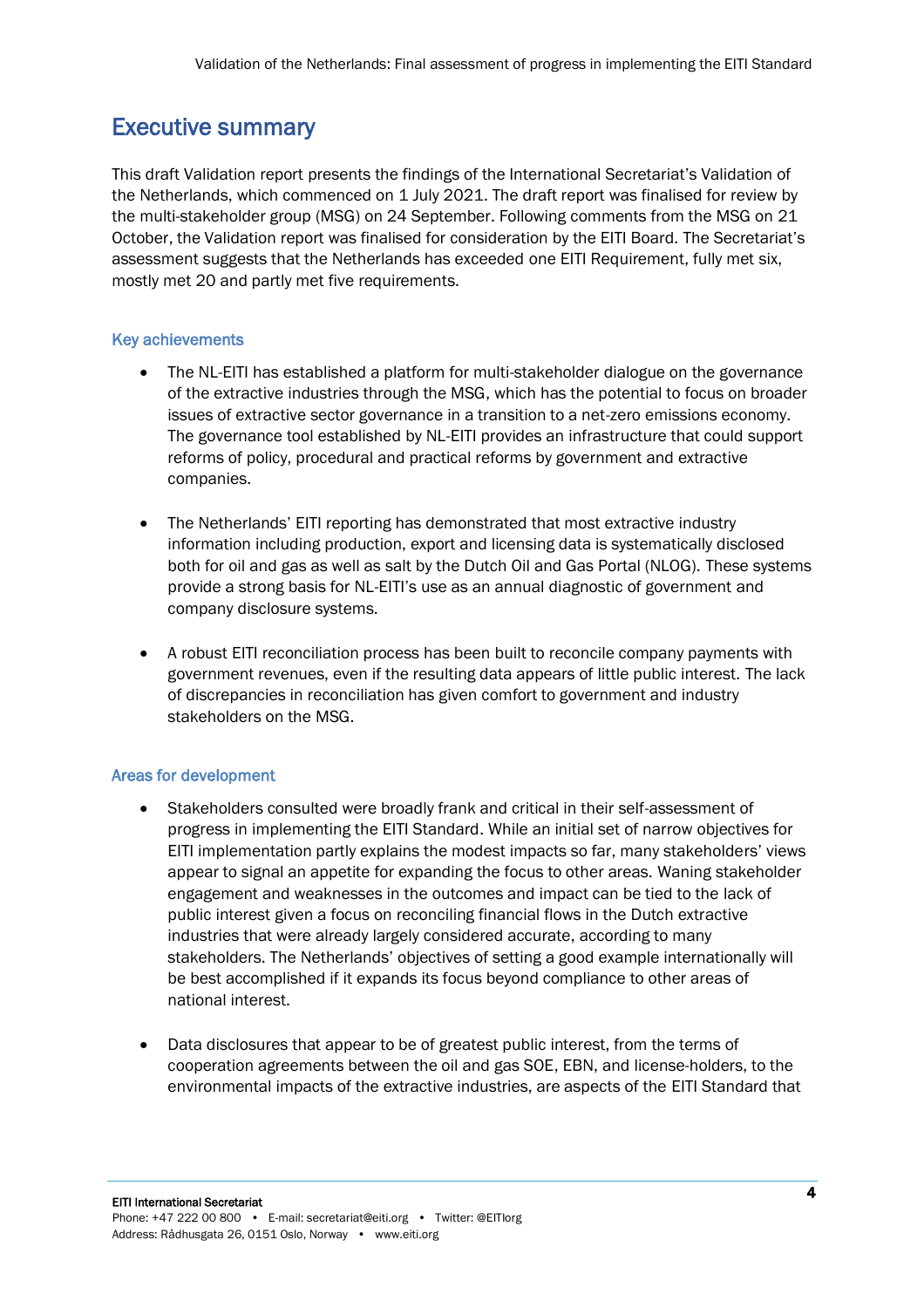have not yet been addressed by the MSG. Further disclosures of contracts, environmental management and forward-looking fiscal projection could ensure closer alignment between the supply of NL-EITI data and public demands for information.

• Given the limited added value of reconciliation, the Netherlands is encouraged to consider alternative approaches to EITI reporting, for example through risk-based diagnostics of government and company systems. Mandatory payments to government reports provide a robust foundation for further developing systematic disclosures of EITI information. This could reduce the resources allocated to reconciliation over medium term and allow the MSG to focus on issues of greater public interest.

#### Progress in implementation

EITI Validation assesses countries against three components – "Stakeholder engagement", "Transparency" and "Outcomes and impact".

#### *Stakeholder engagement*

There are weaknesses in the three constituencies' engagement in EITI implementation, partly linked to the limited aspirations set for NL-EITI to date with outputs and outcomes that have not yet led to tangible impact. Government engagement in EITI, particularly at a senior level, appears to have declined since the initial membership of EITI in 2018, which has had knock-on effects on the other two constituencies' engagement and interest. While the MSG fulfils its basic functions of facilitating multi-stakeholder oversight of implementation, many of its processes, including MSG nominations, are conducted on an informal basis given the international focus of Dutch civil society organizations working on extractives and the limited scope of EITI implementation.

#### *Transparency*

Much of the non-financial data required by the EITI Standard is routinely disclosed on government and company websites, systems that predate EITI implementation. Data on reserves, exploration, production, exports and licensing is routinely disclosed by the government. The EITI does not appear to have added any value to these pre-existing disclosures, besides bringing the sources together in one place through the EITI Report. EITI reporting is, however, the only source of disaggregated government revenues from the extractive industries, as legal taxpayer confidentiality provisions and the fiscal unity of the majority of extractive group of companies hinder the commensurate level of systematic transparency. Although extractive companies making payments to government above EUR 100,000 are required to publish annual reports on their payments to government by project (if not revenue stream) in accordance with the Netherlands' implementation of the EU's Accounting and Transparency Directives, there has been no attempt at designing an EITI reporting process that builds on these statutory disclosure requirements. Despite frequent parliamentary debate on the issue of confidentiality of cooperation agreements between EBN and oil and gas license-holders, NL-EITI has only recently begun to make progress in working with stakeholders including EBN and industry to plan a transition to the full disclosure of such contracts. A public beneficial ownership register has been established and registration of companies is ongoing until March 2022and covers all 1.6m companies registered in the Netherlands.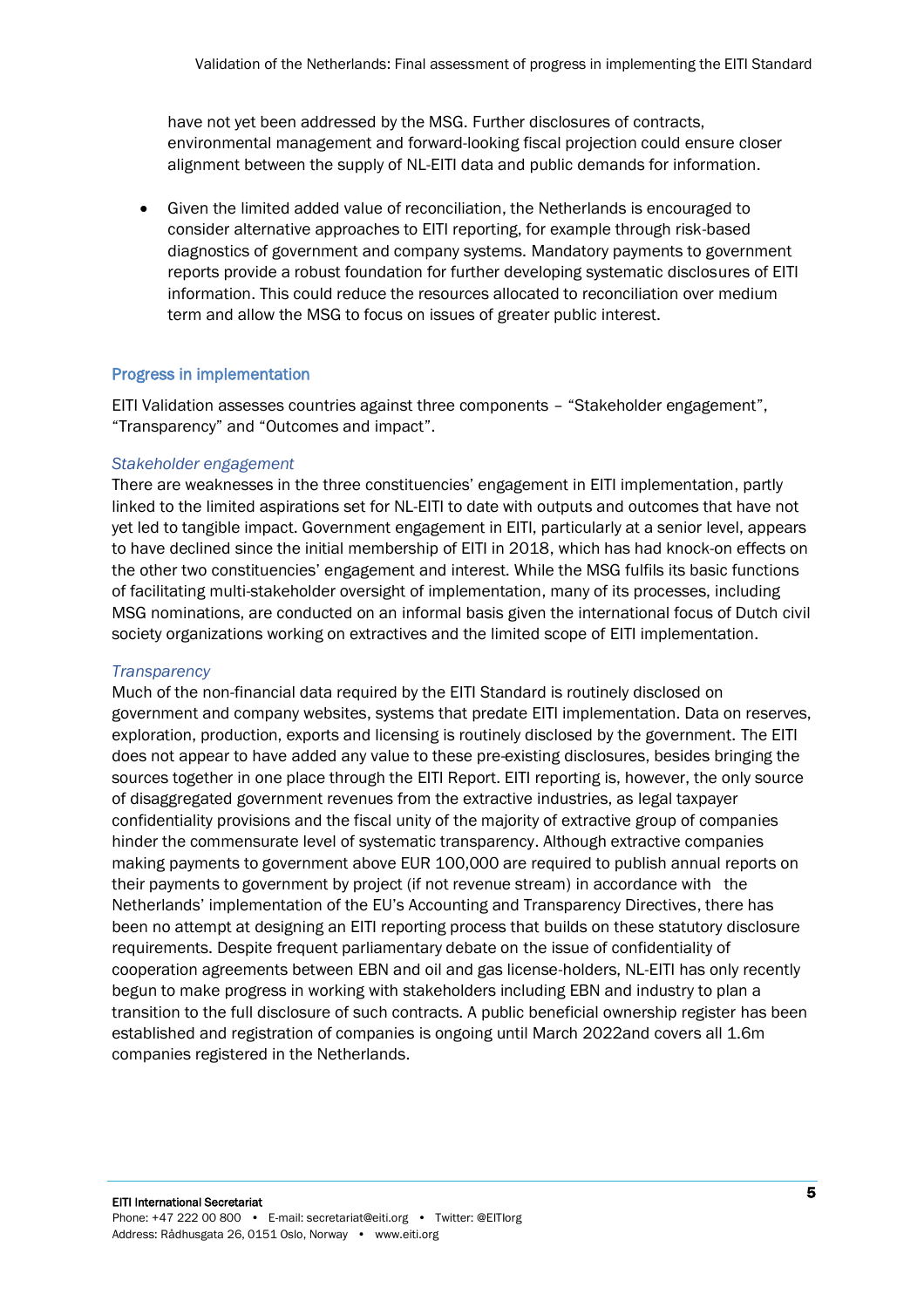#### *Outcomes and impact*

The Netherlands' objectives for EITI implementation have been narrowly focused on disclosing the minimum information required by the EITI Standard rather than specifically addressing priorities of national reforms and public debate. Weaknesses in the work plan have impacted dissemination and outreach as well as follow-up on EITI recommendations, but also the level of interest and engagement by the government, industry and civil society constituencies. While the Covid-19 pandemic has had a significant impact on plans for limited communications activities since 2020, the MSG has only belatedly turned its attention to outreach and dissemination. There was consensus among stakeholders consulted that the greatest weakness of the NL-EITI process was dissemination and outreach, although several MSG members highlighted plans to focus the MSG's efforts on these aspects of implementation, which is reflected in the development of a new website to be launched in late 2021. There is a fundamental need to reassess the objectives of NL-EITI implementation and to design a comprehensive outreach and dissemination strategy that delivers information to meet stakeholders' needs.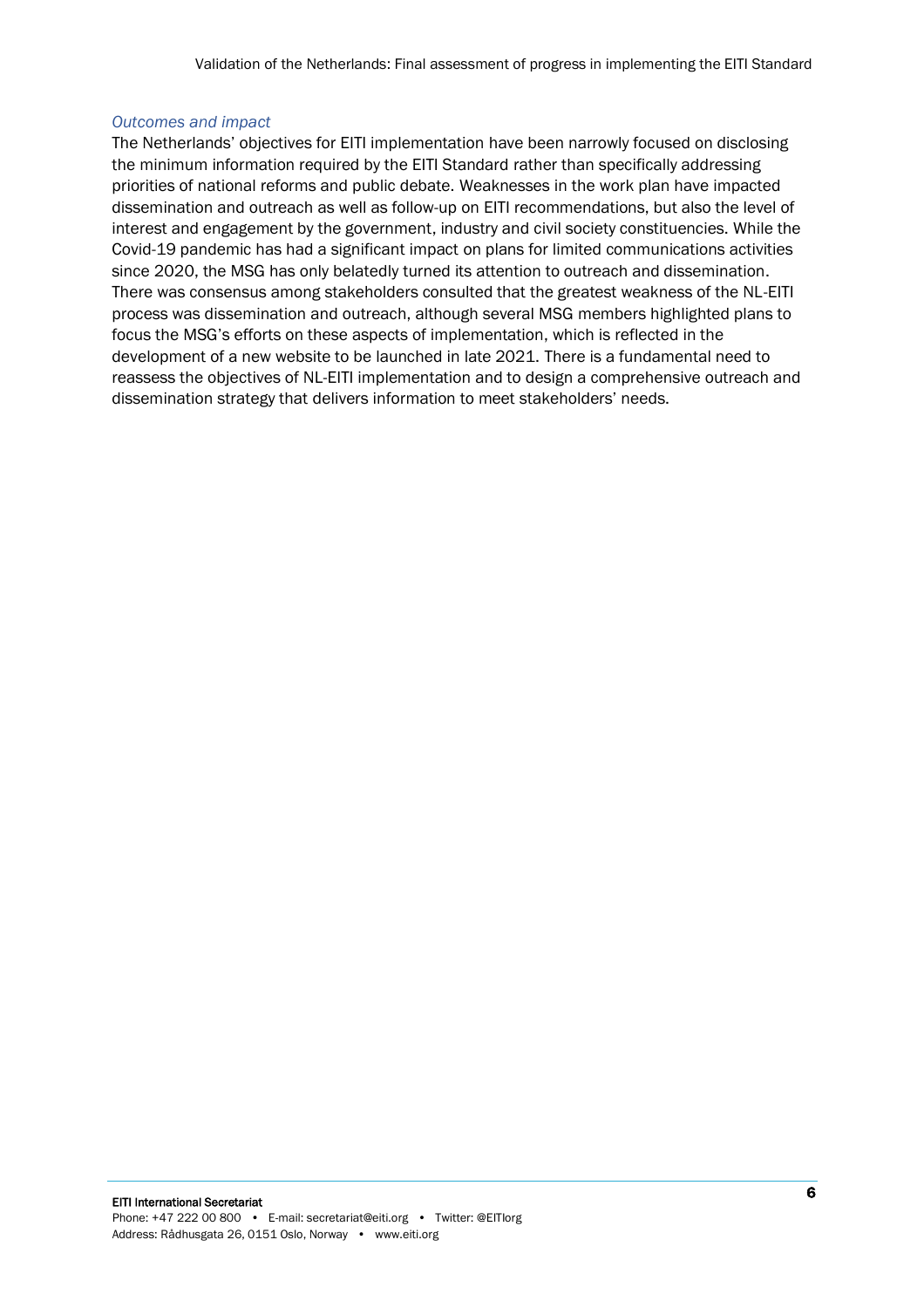#### *Figure 1 Scorecard: Summary of progress in the Validation of the Netherlands*

| <b>EITI Requirements</b><br><b>Assessment</b>                        |                                      |                                              |                      |                |
|----------------------------------------------------------------------|--------------------------------------|----------------------------------------------|----------------------|----------------|
| Validation of the Netherlands: final assessment per EITI Requirement |                                      |                                              | progress<br>Level of | Score          |
| Component                                                            | <b>Module</b>                        | Requirements                                 |                      |                |
|                                                                      | Extra points                         | Effectiveness and sustainability indicators  |                      | $\Omega$       |
| <b>Outcomes and</b>                                                  |                                      | Work plan (#1.5)                             | Partly met           | 30             |
| impact                                                               |                                      | Public debate (#7.1)                         | Partly met           | 30             |
|                                                                      | <b>Outcomes and</b><br>impact        | Data accessibility and open data (#7.2)      | Mostly met           | 60             |
|                                                                      |                                      | Recommendations from EITI (#7.3)             | Mostly met           | 60             |
|                                                                      |                                      | Outcomes & impact (#7.4)                     | Mostly met           | 60             |
|                                                                      |                                      | Government engagement (#1.1)                 | Mostly met           | 60             |
| <b>Stakeholder</b>                                                   | Multi-stakeholder                    | Industry engagement (#1.2)                   | Mostly met           | 60             |
| engagement                                                           | oversight                            | Civil society engagement (#1.3)              | Mostly met           | 60             |
|                                                                      |                                      | MSG governance (#1.4)                        | Partly met           | 30             |
|                                                                      | Overview of the                      | Exploration data (#3.1)                      | <b>Exceeded</b>      | 100            |
| Transparency                                                         | extractive industries                | Economic contribution (#6.3)                 | Mostly met           | 60             |
|                                                                      | <b>Legal and fiscal</b><br>framework | Legal framework (#2.1)                       | Fully met            | 90             |
|                                                                      |                                      | Contracts (#2.4)                             | Partly met           | 30             |
|                                                                      |                                      | Environmental impact (#6.4)                  | Not assessed         |                |
|                                                                      | Licenses                             | Contract and license allocations (#2.2)      | Mostly met           | 60             |
|                                                                      |                                      | License register (#2.3)                      | Mostly met           | 60             |
|                                                                      | Ownership                            | Beneficial ownership (#2.5)                  | Mostly met           | 60             |
|                                                                      |                                      | State participation (#2.6)                   | Fully met            | 90             |
|                                                                      | State participation                  | In-kind revenues (#4.2)                      | Mostly met           | 60             |
|                                                                      |                                      | SOE transactions (#4.5)                      | Fully met            | 90             |
|                                                                      |                                      | SOE quasi-fiscal expenditures (#6.2)         | Not applicable       |                |
|                                                                      | <b>Production and</b>                | Production data (#3.2)                       | Mostly met           | 60             |
|                                                                      | exports                              | Export data (#3.3)                           | <b>Fully met</b>     | 90             |
|                                                                      |                                      | Comprehensiveness (#4.1)                     | Mostly met           | 60             |
|                                                                      |                                      | Barter agreements (#4.3)                     | Mostly met           | 60             |
|                                                                      |                                      | Transportation revenues (#4.4)               | Mostly met           | 60             |
|                                                                      | <b>Revenue collection</b>            | Disaggregation (#4.7)                        | Mostly met           | 60             |
|                                                                      |                                      | Data timeliness (#4.8)                       | Fully met            | 90             |
|                                                                      |                                      | Data quality (#4.9)                          | Mostly met           | 60             |
|                                                                      | Revenue                              | Distribution of revenues (#5.1)              | Fully met            | 90             |
|                                                                      | management                           | Revenue management & expenditures (#5.3)     | Not assessed         |                |
|                                                                      |                                      | Direct subnational payments (#4.6)           | Partly met           | 30             |
|                                                                      | Subnational<br>contributions         | Subnational transfers (#5.2)                 | Not applicable       | $\blacksquare$ |
|                                                                      |                                      | Social and environmental expenditures (#6.1) | Mostly met           | 60             |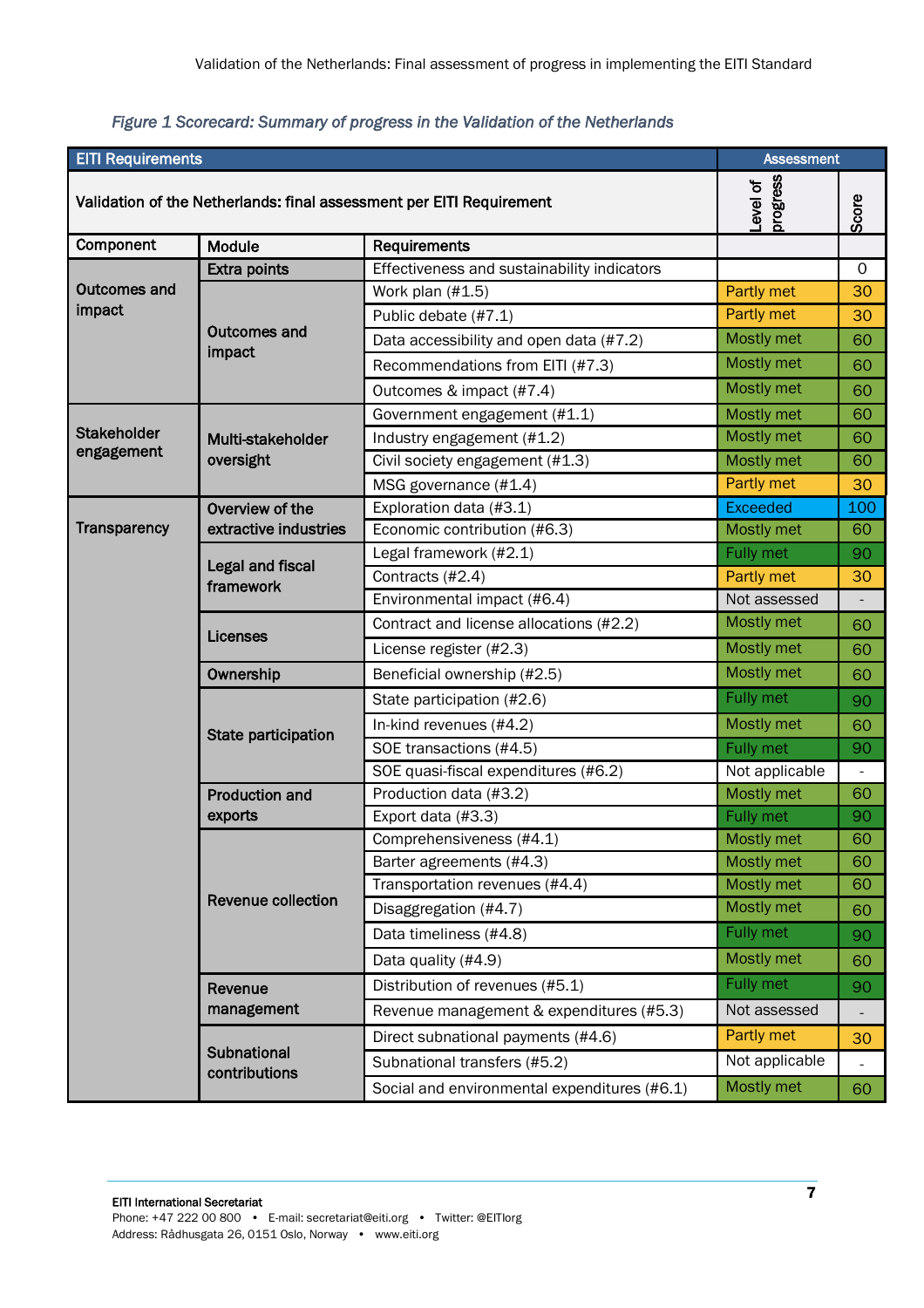#### How EITI Validation scores work



The overall score (out of 100) represents an average of the scores of each component.

Each requirement will be assessed following the scale below and assigned corresponding points:

- Exceeded (100 points): All aspects of the requirement, including 'expected', 'encouraged' and 'recommended' aspects, have been implemented and the broader objective of the requirement has been fulfilled through systematic disclosures in government and company systems.
- Fully met (90 points): The broader objective of the requirement has been fulfilled, and all required aspects of the requirement have been addressed.
- **Mostly met** (60 points): Significant aspects of the requirement have been implemented, and the broader objective of the requirement is mostly fulfilled.
- **Partly met** (30 points): Significant aspects of the requirement have not been implemented, and the broader objective of the requirement is not fulfilled.
- Not met (0 points): All or nearly all aspects of the requirement remain outstanding, and the broader objective of the requirement is far from fulfilled.
- Not assessed: Disclosures are encouraged, but not required and thus not considered in the score.
- Not applicable: The MSG has demonstrated that the requirement doesn't apply.

Where the evidence does not clearly suggest a certain assessment, stakeholder views on the issue diverge, or the multi-stakeholder group disagrees with the Secretariat's assessment, the situation is described in the assessment.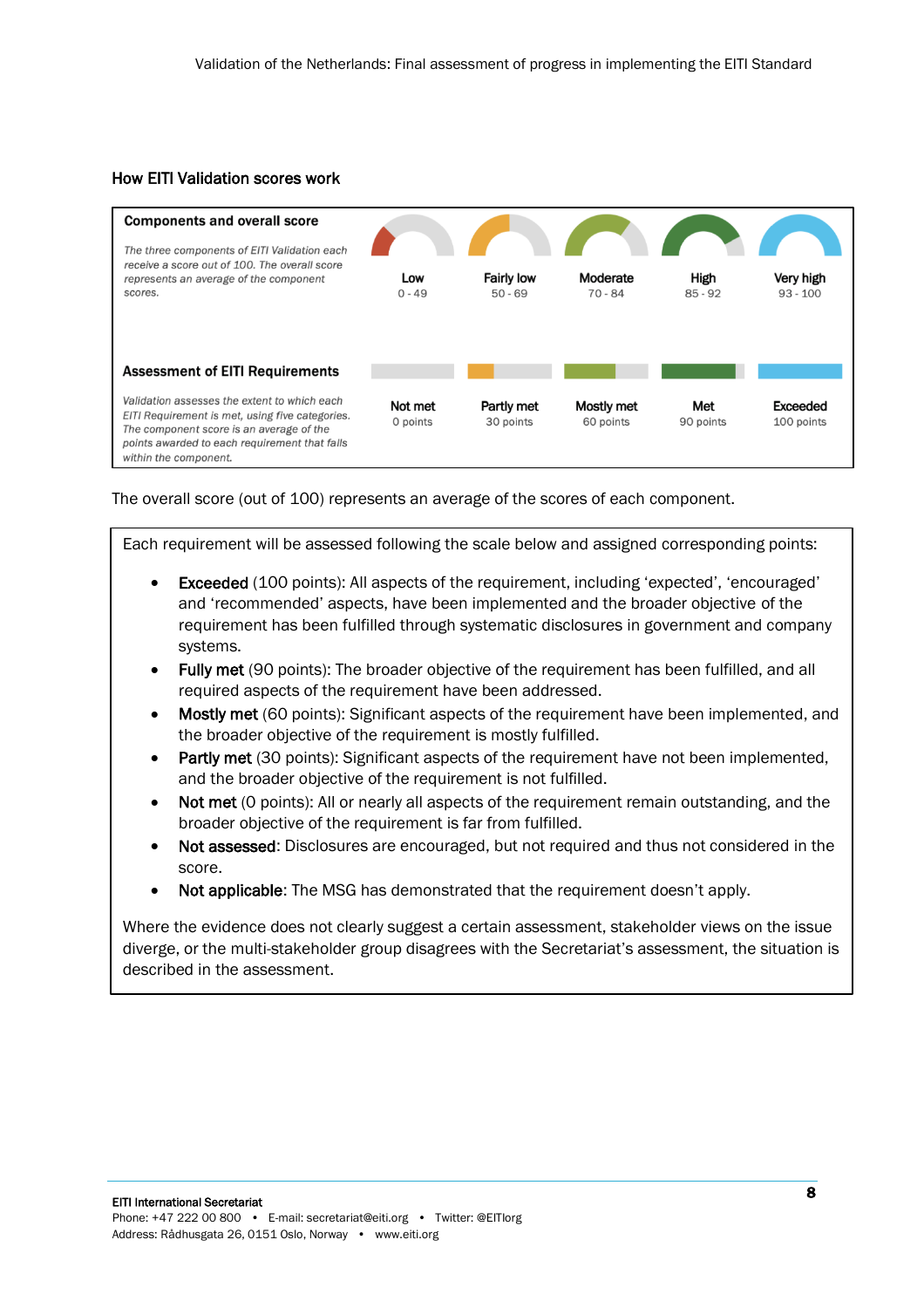## 1. Effectiveness and sustainability indicators

The country is awarded 0, 0.5 or 1 point for each of the five indicators. The points are added to the component score on Outcomes and impact.

#### 1.1 National relevance of EITI implementation

This indicator considers the extent to which EITI implementation in the Netherlands addresses nationally relevant extractive sector challenges and risks. The objective for the Netherlands' EITI implementation to lead by example internationally in the extractive industries by sharing best practice with other countries, were originally developed as part of the country's candidature application. The latest two work plans (covering 2020 and 2021) set the main objective as contributing to fact-based public debate on the extractive industries.

However, consultations highlighted that there is little alignment between the outcomes of EITI implementation and public demands for information on the energy sector, which appear more related to the environmental and social impacts of the extractive industries (such as the earthquakes caused by the Groningen gas project) and the energy transition. The MSG has focused primarily on compliance with the minimum requirements of the EITI Standard such as reconciliation of payments and revenues since the start of implementation, with a consensus on the MSG that implementation should focus on establishing the process before expanding it to issues of national debate. In its comments on the draft assessment, the MSG confirmed that its initial ambitions for implementation consist of fully meeting the requirements of the EITI Standard, and that NL-EITI has yet to define its role in the energy transition debate.

The MSG discussed other issues related to extractive sector governance such as the energy transition (reports included dedicated chapters to the government's and companies' plans to a lower carbon economy), systematic disclosures and open data. The MSG has not yet defined the role the EITI can play actively in the debate. During consultations civil society stakeholders consulted expressed frustration at the narrow scope of implementation while industry stakeholders considered that demands to expand beyond extractive revenue transparency represented 'mission creep'. Parliamentary proceedings related to the Groningen gas field have brought more transparency to the sector than EITI implementation according to stakeholders consulted, in leading to the disclosure of key documents necessary for the public understanding of the economics of the project. In developing EITI implementation in a narrow sense, somewhat removed from the broader context of extractive industry governance, the Netherlands' EITI has not led to tangible outcomes and impact. Many MSG members consulted from government and civil society considered that it was critical for the EITI to start contributing to public debate on issues of national importance if it was to remain viable for the country to continue implementing the EITI.

The Secretariat proposes that 0 additional points be added to the score on Outcomes and impact for this indicator.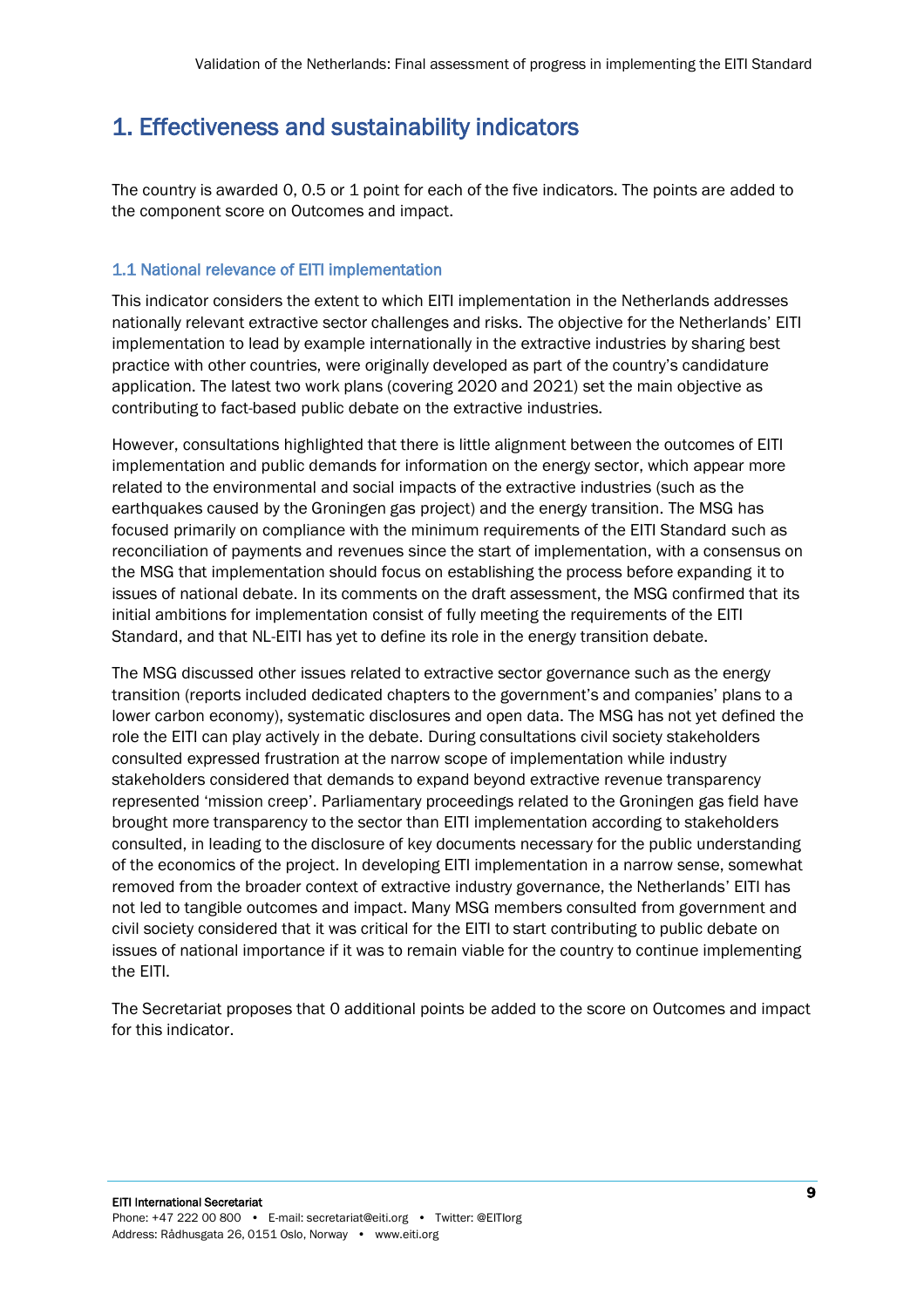#### 1.2 Systematic disclosures of extractive industry data

Much data in the scope of the EITI Standard is routinely disclosed through government and company reporting, rather than EITI reporting. Data on the legal environment, licensing, production and export data, as well as revenue management and expenditures were systematically disclosed on government portals prior to EITI implementation, particularly the Dutch Oil & Gas Portal (NLOG), Statistics Netherlands (CBS) and the general government website. Extractive companies domiciled in the Netherlands making more than EUR 100,000 in aggregate payments to government are required to provide public reports on their payments to government for each of the extractive projects in which they participate, disaggregated by project if not by revenue stream in accordance with the national implementation of the EU's Accounting and Transparency Directives.

The country's implementation of the EITI does not appear to have led to any changes in government or company disclosure practices. While the MSG has sought to reference existing sources of data in its EITI reporting, primarily from government rather than company sources, it does not appear to have considered re-engineering its EITI reporting process to build on existing disclosures with a view to improving systematic government and company transparency related to the governance of the extractive industries. There do not appear to be concrete medium-term plans for integrating the EITI in government and company systems beyond the development of a new NL-EITI website in 2021. There is however ample scope for integrating parts of the EITI reporting process into existing government and company systems. For instance, the MSG could work with relevant government agencies and companies to align mandatory payments to government disclosures by companies with disclosure requirements of the EITI Standard. There is also scope for building the regular diagnostic role the EITI is meant to play into government and company systems as well as parliamentary proceedings.

The Secretariat proposes that 0 additional points be added to the score on Outcomes and impact for this indicator.

#### 1.3 Environment for citizen participation in extractive industry governance

This indicator considers the extent to which there is an enabling environment for citizen participation in extractive sector governance, including participation by affected communities. The legislative and regulatory environment for the extractive industries supports the participation of citizens in decision-making about how extractive resources are governed. Public hearings and consultations are held in relation to the award of extractive licenses and in the preparation of environmental impact assessments. The MSG's documentation for this Validation confirms that affected parties are consulted in the decision to grant or reject mining production licenses, with appeal rounds throughout the process of minerals extraction. However, there is no evidence that the MSG has reviewed these policies and practices, nor contributed to strengthening citizen participation in the governance of the extractive industries. Minutes of MSG meetings indicate a focus on compliance with EITI disclosure requirements.

While a narrow segment of civil society is engaged in EITI implementation, there appear to be significant time and resource constraints that lead to insufficient technical and financial capacity being allocated to EITI that are likely to prevent stakeholders from engaging in the EITI in the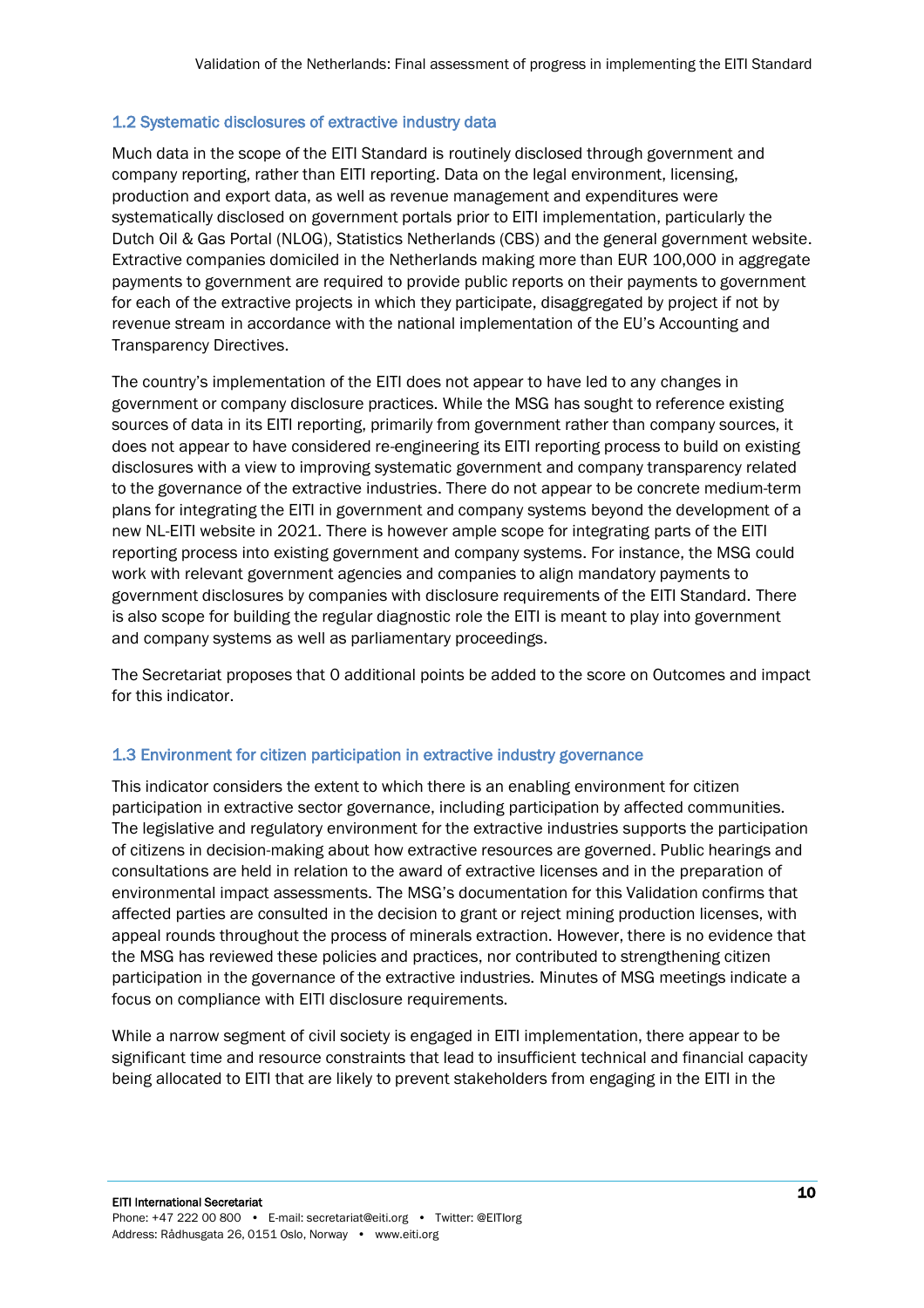longer term, linked to a lack of interest in the narrow scope and objectives of EITI implementation to date. There was consensus among stakeholders consulted, including from civil society, that there was a lack of interest in EITI among most CSOs in the Netherlands, which hindered the constituency's capacity to proactively engage in all aspects of EITI implementation. There was also consensus that EITI implementation had not had an effect on communities in regions with extractive activities to date, given that the lack of interest from community-based CSOs in NL-EITI and the focus of EITI reporting to date on national-level payments and benefits. There is therefore no evidence in either documentation provided for this Validation or stakeholder consultations that the EITI contributed to changes in civic space related to extractives governance.

The Secretariat proposes that 0 additional points be added to the score on Outcomes and impact for this indicator.

#### 1.4 Accessibility and use of extractive industry data

This indicator considers the extent to which extractive sector data is accessible and used for analysis, research, and advocacy. Much of the extractive industry data required by the EITI Standard is disclosed systematically through routine government websites, with open data publications on the Statistics Netherlands (CBS) website through API interfaces but not consistently on the Dutch Oil & Gas Portal (NLOG). Beyond reviewing existing systematic disclosures of extractive data however, there is no evidence that NL-EITI has made efforts to ensure that data is accessible and responds to stakeholders' needs, beyond publishing the EITI Reports online. Many stakeholders consulted considered that data required under a narrow interpretation of the EITI Standard (focusing on the strictly required aspects of EITI Requirements) was not of particular interest to stakeholders in the Netherlands, particularly communities hosting extractive activities and CSOs, who were said to be more interested in information on the environmental impacts of oil and gas as well as the energy transition. In its comments on the draft assessment, the MSG noted that the 2018 NL-EITI report makes more data from more companies available and more data accessible on a project level than the 2017 NL-EITI Report. It also highlighted plans to publish EITI data "often in an open format" on the new NL-EITI website starting at the end of 2021.

Publicly available extractive sector data referenced in NL-EITI reporting does not appear to be particularly used for analysis by civil society. While there have been sporadic outreach and dissemination events, primarily the annual launch of the NL-EITI Reports and ad hoc meetings of civil society, there is little publicly accessible evidence of use of data published in NL-EITI reports. Better alignment of NL-EITI implementation objectives with issues of importance for public debate and national reforms could drive more use of the resulting data.

Going forward, the Netherlands could consider making information about the environmental impacts of extractive activities more accessible and consider forward-looking disclosures related to, for example, the impact of energy transition. Improving the availability of all extractive sector data in open format in a timely manner could also facilitate data analysis.

The Secretariat proposes that 0 additional point be added to the score on Outcomes and impact for this indicator.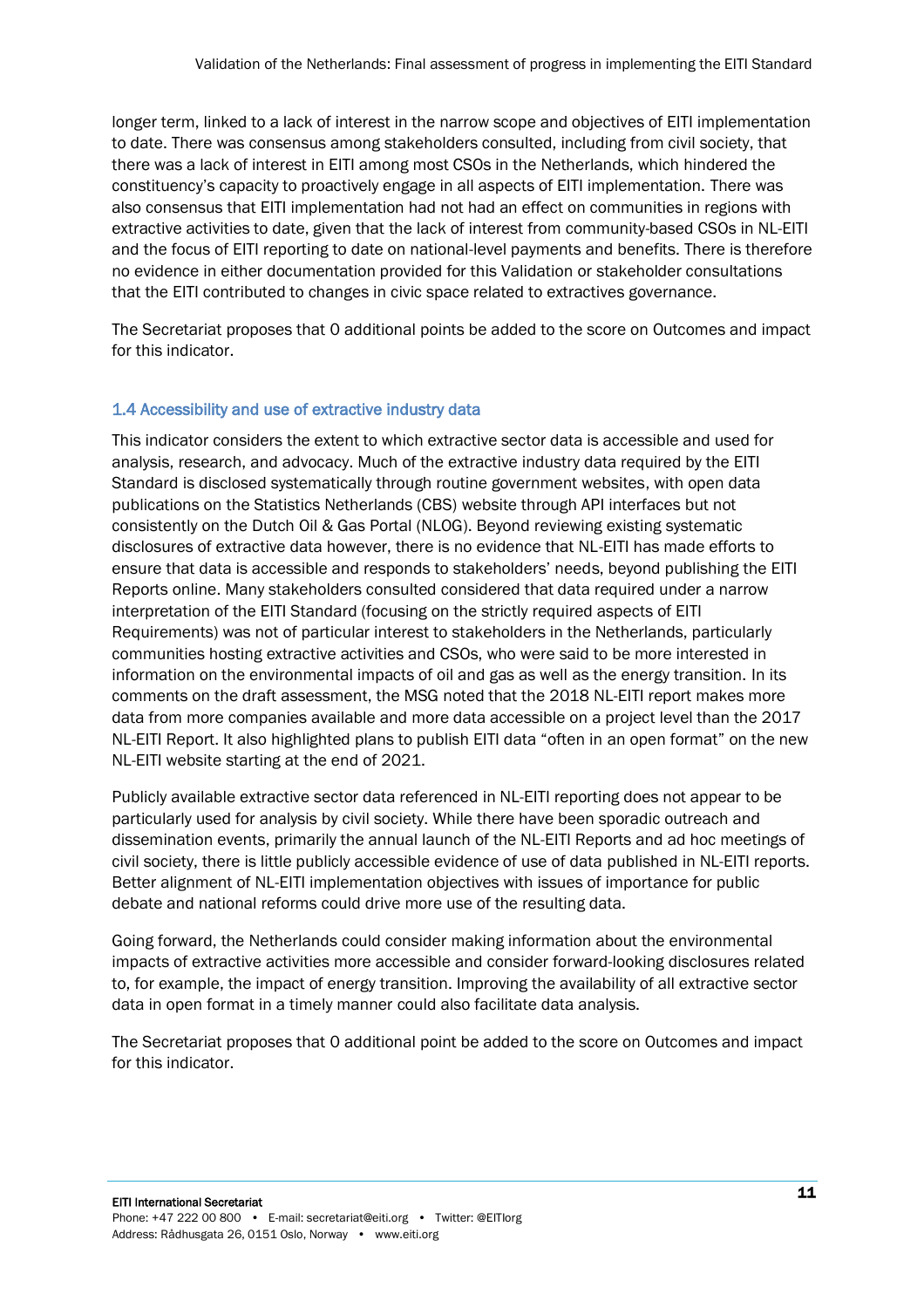#### 1.5 EITI-related changes to extractive industry policy and practice

This indicator considers the extent to which EITI has informed changes in extractive sector policies and practices. The Outcomes and impact file submitted for Validation and stakeholder consultations do not suggest that EITI data is used by government or Parliament in developing and implementing reforms related to the extractive industries. Stakeholder consultations indicated that EITI implementation has not resulted in government agencies or companies changing any of their practices. There is no documented evidence of improvements in government and company systems, procedures, policies and practices as a result of EITI implementation.

The Secretariat proposes that 0 additional points be added to the score on Outcomes and impact for this indicator.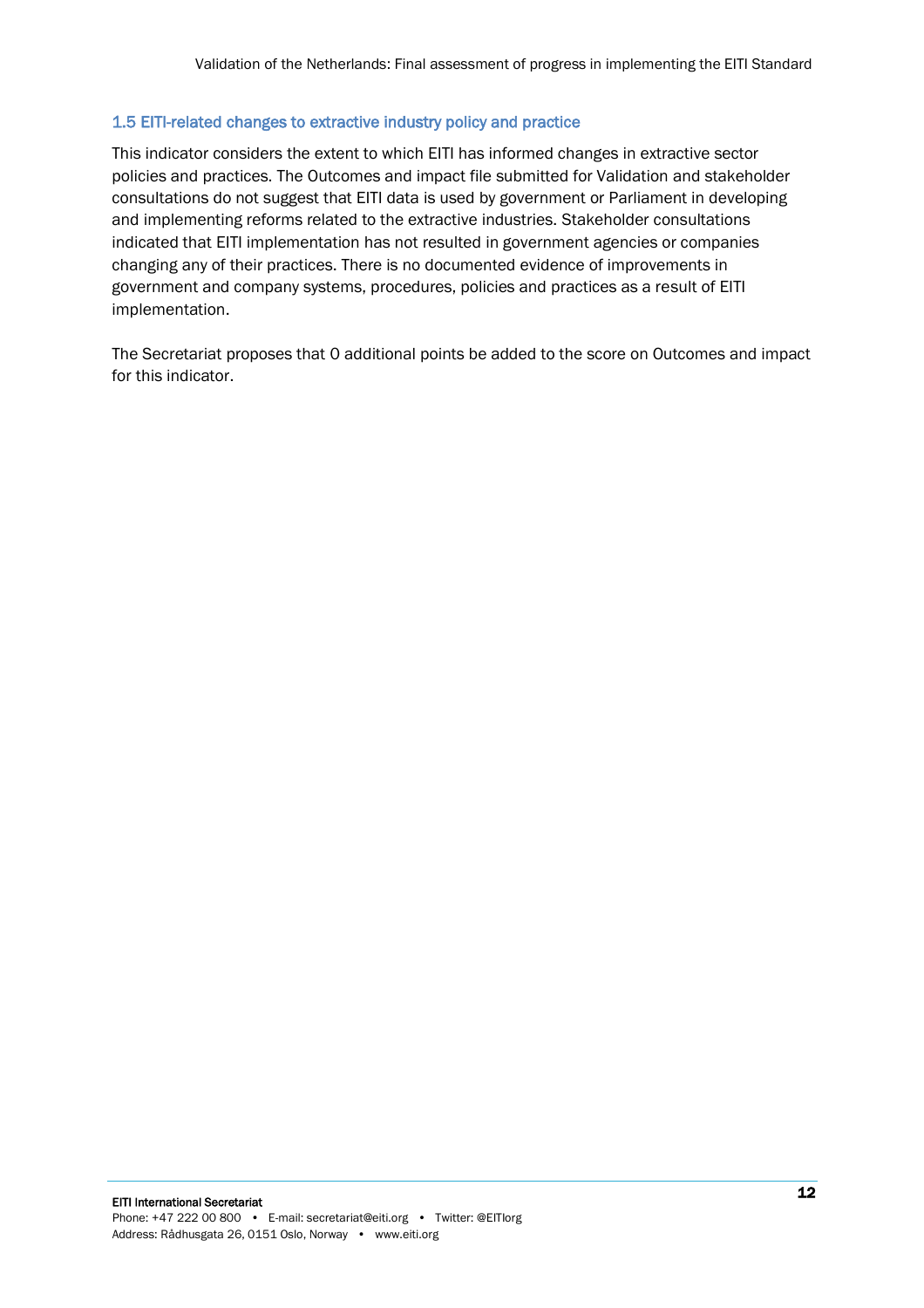## 2. Outcomes and impact

This component assesses EITI Requirements 7 and 1.5, which relate to progress in addressing national priorities and public debate.

#### Progress by requirement and corrective actions

The detailed assessment of progress in addressing each EITI Requirement or corrective action is available from the data collection templates referenced in annex to this report.

| EITI Requirement / past<br>corrective action                                    | Summary of progress in addressing the EITI Requirement                                                                                                                                                                                                                                                                                                                                                                                                                                                                                                                                                                                                                                                                                                                                                                                                       | <b>Assessment</b> |
|---------------------------------------------------------------------------------|--------------------------------------------------------------------------------------------------------------------------------------------------------------------------------------------------------------------------------------------------------------------------------------------------------------------------------------------------------------------------------------------------------------------------------------------------------------------------------------------------------------------------------------------------------------------------------------------------------------------------------------------------------------------------------------------------------------------------------------------------------------------------------------------------------------------------------------------------------------|-------------------|
| Work plan<br>(Requirement #1.5)                                                 | Like its predecessors, the NL-EITI 2021 work plan does not reflect<br>national priorities or sectoral objectives for implementation, aside<br>of a general "contribution to public debate". Recommendations<br>from reporting are not reflected. Different stakeholder needs do<br>not seem to be reflected, and there is no evidence of<br>consultations with the broader government, industry, and civil<br>society constituencies. The work plan is not costed and doesn't<br>give an indication on the cost of implementation. No obstacles to<br>implementation, nor ways to overcome them, are mentioned.<br>Activities listed are mainly concerned with delivering the report,<br>work plan and impact review, and steps to continue exploring<br>mainstreaming.                                                                                      | Partly met        |
| <b>Public debate</b><br>(Requirement #7.1)                                      | The two EITI Reports produced to date are available online. The<br>report launch event for the 2017 Report in 2020 was cancelled<br>due to Covid. There was no event carried out to promote the 2018<br>Report in 2021. There has been some outreach on the Report<br>besides publishing the Report online. MSG members have<br>contributed to disseminating the Report via their channels,<br>primarily publishing press releases the EITI Report releases. Most<br>stakeholders consulted were frank in their assessment that the<br>objective of active communication of relevant data to key<br>stakeholders in ways that are accessible and reflect stakeholders'<br>needs was not being fulfilled. Despite constraints from the Covid-<br>19 pandemic, there is little evidence on stakeholders' proactive<br>dissemination of EITI findings and data. | Partly met        |
| Data accessibility and<br>open data<br>(Requirement #7.2)                       | The NL-EITI MSG has submitted the summary data templates for<br>2017 and 2018. An open data policy was recently adopted (June<br>2021). There is no evidence of efforts beyond plans to launch a<br>new website by the end of 2021 to promote the data in the EITI<br>Reports in open format.                                                                                                                                                                                                                                                                                                                                                                                                                                                                                                                                                                | Mostly met        |
| <b>Recommendations from</b><br><b>EITI implementation</b><br>(Requirement #7.3) | Besides the table in the EITI Report with the status overview of<br>previous recommendations, there is little evidence of the MSG<br>following up on lessons learned from reporting beyond the<br>inclusion of the IA's list of recommendations from the latest report<br>in the annual EITI progress report. There is no evidence of steps                                                                                                                                                                                                                                                                                                                                                                                                                                                                                                                  | Mostly met        |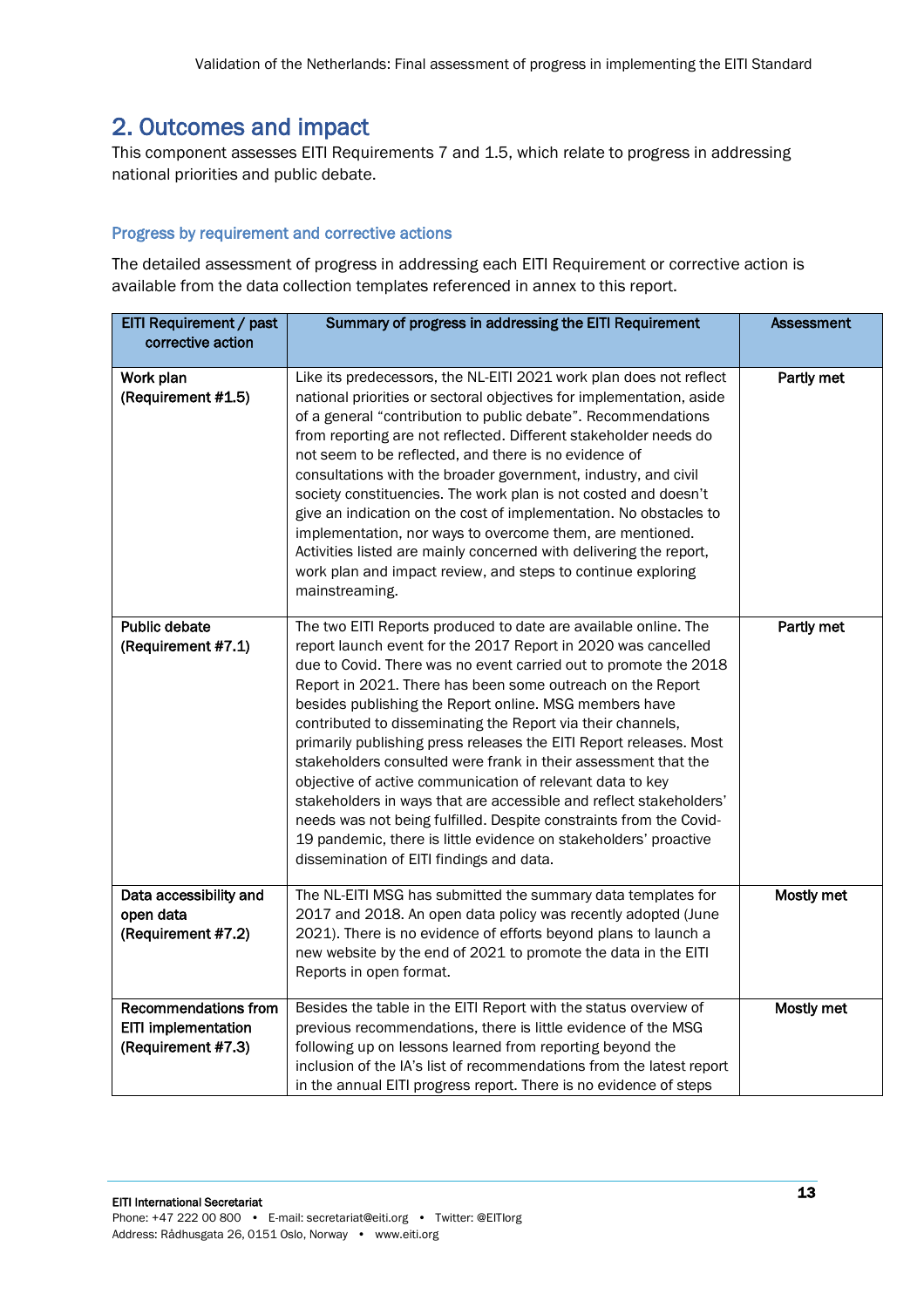|                                                                                                                                                                                                                                                                                                                                                                                                                                                                                                                                                                                                                                                                                                                                                                                                                                                                                                                                                                                                                                                                                                                                                                                                                                                                                                                                                                                                                                                                                                                                                                                                                                                                                                                                                                      | identified to follow-up on information gaps. The work plan does<br>not refer to any activities that result from recommendations from<br>the latest report. Stakeholders consulted explained that the<br>process for follow-up on recommendations consisted of the<br>National Coordinator following up with the MSG Chair, without a<br>clear MSG mechanism for consistent follow-up on<br>recommendations aside from ad hoc MSG discussions based on<br>follow-up by the National Secretariat. However, the MSG's<br>comments on the draft assessment explained that the MSG<br>discusses lessons learned each year, in particular when the<br>annual progress report and the work plan for the new year are on<br>the MSG's agenda. The MSG points to the development of the new<br>NL-EITI website and open data efforts as evidence of the MSG's<br>efforts to address information gaps. The MSG notes that it has<br>focused on realistic targets given the limited resources available<br>for implementation. |            |
|----------------------------------------------------------------------------------------------------------------------------------------------------------------------------------------------------------------------------------------------------------------------------------------------------------------------------------------------------------------------------------------------------------------------------------------------------------------------------------------------------------------------------------------------------------------------------------------------------------------------------------------------------------------------------------------------------------------------------------------------------------------------------------------------------------------------------------------------------------------------------------------------------------------------------------------------------------------------------------------------------------------------------------------------------------------------------------------------------------------------------------------------------------------------------------------------------------------------------------------------------------------------------------------------------------------------------------------------------------------------------------------------------------------------------------------------------------------------------------------------------------------------------------------------------------------------------------------------------------------------------------------------------------------------------------------------------------------------------------------------------------------------|---------------------------------------------------------------------------------------------------------------------------------------------------------------------------------------------------------------------------------------------------------------------------------------------------------------------------------------------------------------------------------------------------------------------------------------------------------------------------------------------------------------------------------------------------------------------------------------------------------------------------------------------------------------------------------------------------------------------------------------------------------------------------------------------------------------------------------------------------------------------------------------------------------------------------------------------------------------------------------------------------------------------|------------|
| Review the outcomes<br>and impact of EITI<br>implementation<br>(Requirement #7.4)                                                                                                                                                                                                                                                                                                                                                                                                                                                                                                                                                                                                                                                                                                                                                                                                                                                                                                                                                                                                                                                                                                                                                                                                                                                                                                                                                                                                                                                                                                                                                                                                                                                                                    | The NL-EITI published an annual progress report, which closely<br>follows the template provided in EITI guidance. While most<br>technical parts of Requirement 7.4 are addressed, there is no<br>evidence of the MSG's consultation with the three broader<br>constituencies in the annual review of outcomes and impact nor<br>efforts to strengthen impacts of implementation other than the<br>planned launch of a new website by the end of 2021.<br>Stakeholders consulted did not express any strong views about<br>whether the objective of ensuring regular public monitoring and<br>evaluation of implementation, including evaluation of whether the<br>EITI is delivering on its objectives, with a view to ensuring the<br>EITI's own public accountability was being fulfilled.                                                                                                                                                                                                                        | Mostly met |
|                                                                                                                                                                                                                                                                                                                                                                                                                                                                                                                                                                                                                                                                                                                                                                                                                                                                                                                                                                                                                                                                                                                                                                                                                                                                                                                                                                                                                                                                                                                                                                                                                                                                                                                                                                      | New corrective actions and recommendations                                                                                                                                                                                                                                                                                                                                                                                                                                                                                                                                                                                                                                                                                                                                                                                                                                                                                                                                                                          |            |
| In accordance with Requirement 1.5.a, the Netherlands should set EITI implementation objectives that are<br>$\bullet$<br>linked to national priorities for the extractive industries. The MSG should address the steps needed to<br>mainstream EITI implementation in company and government systems. The MSG is encouraged to explore<br>innovative approaches to extending EITI implementation to inform public debate about natural resource<br>governance and encourage high standards of transparency and accountability in public life, government<br>operations and in business. In accordance with Requirement 1.5.b, the EITI work plan should reflect the<br>results of consultations with key stakeholders. In accordance with Requirement 1.5.c.iv, the work plan<br>should outline the MSG's plans for implementing the recommendations from EITI implementation and<br>Validation. In accordance with Requirement 1.5.d, the work plan should identify domestic and external<br>sources of funding and technical assistance where appropriate in order to ensure timely implementation<br>of the agreed work plan.<br>In accordance with Requirement 7.1.a.i, all constituencies engaged in EITI in the Netherlands should<br>$\bullet$<br>ensure that EITI information is widely accessible and distributed and could consider breaking this down<br>into thematic reports. In accordance with Requirement 7.1.a.iii, the Netherlands should ensure that EITI-<br>related outreach events, whether organised by government, civil society or companies, are undertaken to<br>spread awareness of and facilitate dialogue about governance of extractive resources, building on EITI<br>disclosures across the country in a socially inclusive manner. |                                                                                                                                                                                                                                                                                                                                                                                                                                                                                                                                                                                                                                                                                                                                                                                                                                                                                                                                                                                                                     |            |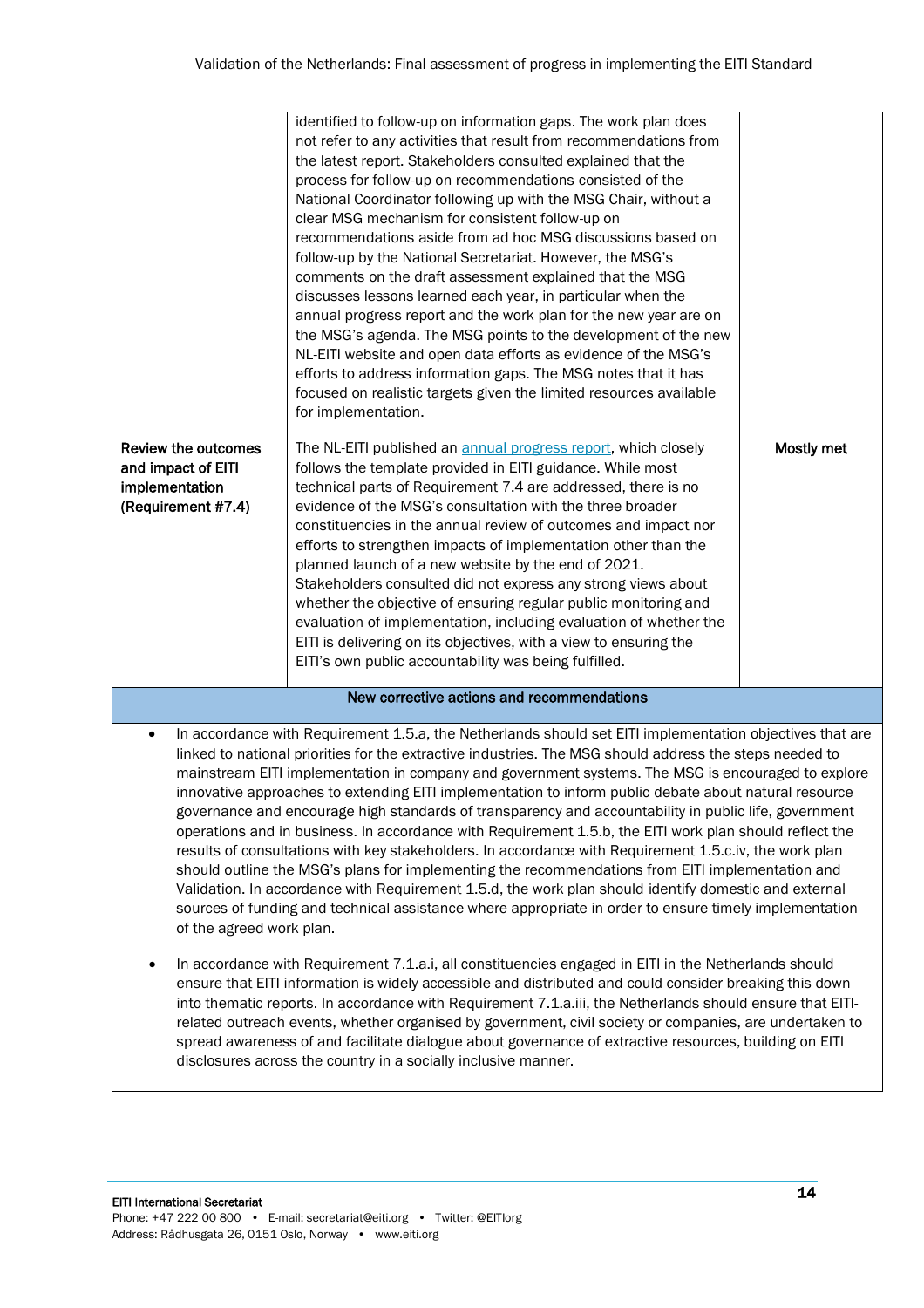- In accordance with Requirement 7.2, the Netherlands could ensure that government agencies and companies publish EITI data under an open license, and to make users aware that information can be reused without prior consent. The Netherlands should ensure that the data required by the EITI Standard is published in an open data format online and publicise its availability. The Netherlands could consider making systematically disclosed data machine readable and inter-operable, and to code or tag EITI disclosures and other data files so that the information can be compared with other publicly available data.
- In accordance with Requirement 7.3, the Netherlands is required to take steps to act upon lessons learnt; to identify, investigate and address the causes of any information gaps and discrepancies; and to consider the recommendations resulting from EITI implementation. Where appropriate, the Netherlands is encouraged to follow up on such recommendations.
- In accordance with Requirement 7.4.a, the Netherlands is required to document the annual EITI review of impact and outcomes of EITI implementation in an annual progress report or through other means agreed by the MSG, including a narrative account of efforts to strengthen the impact of EITI implementation on natural resource governance, including any actions to extend the detail and scope of EITI reporting or to increase engagement with stakeholders. In accordance with Requirement 7.4.b, all stakeholders should be able to participate in reviewing the impact of EITI implementation.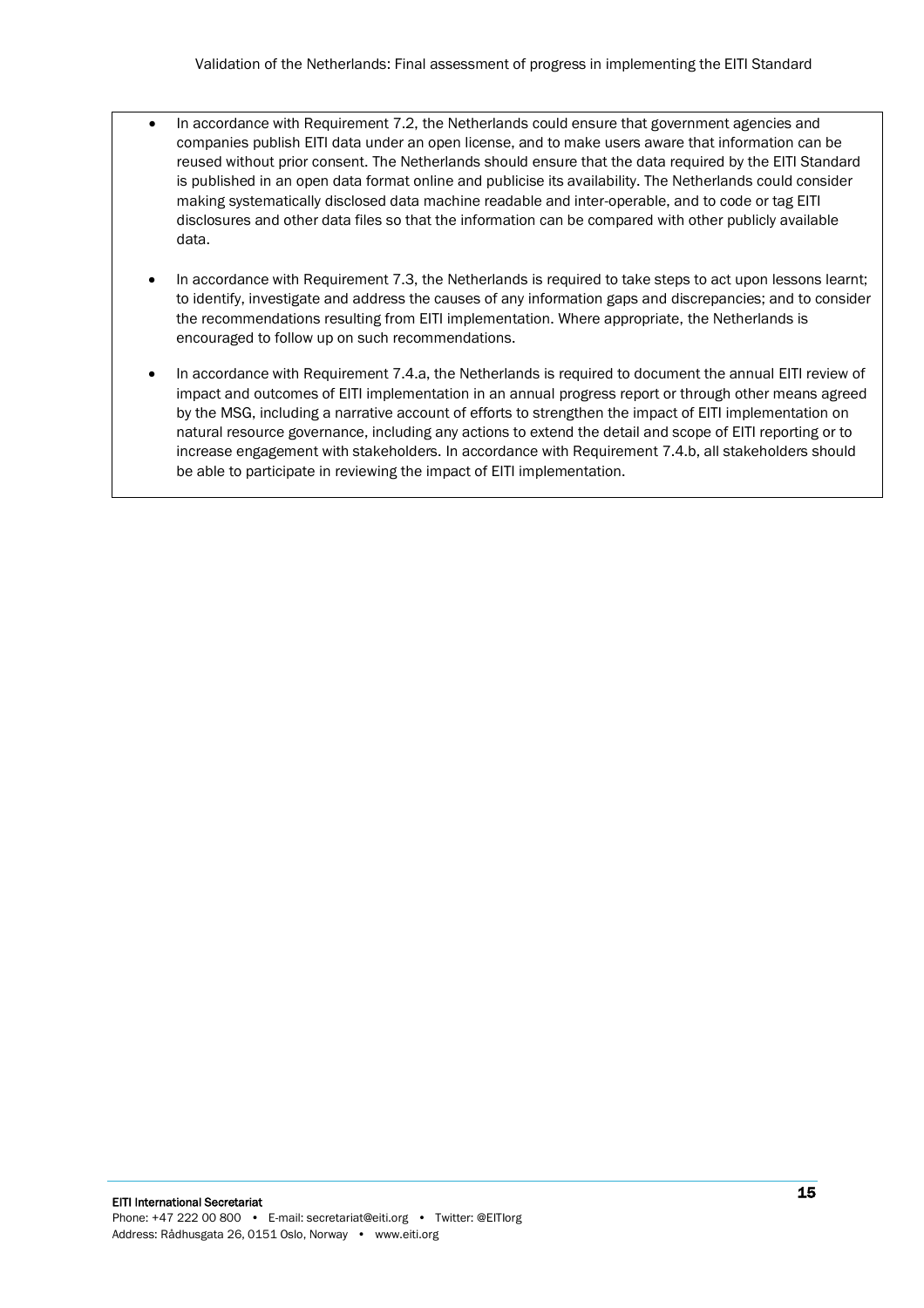## 3. Stakeholder engagement

This component assesses EITI Requirements 1.1 to 1.4, which relate to the participation of constituencies and multi-stakeholder oversight throughout the EITI process.

#### Progress by requirement and corrective actions

The detailed assessment of progress in addressing each EITI Requirement or corrective action is available from the data collection templates referenced in annex to this report.

| EITI Requirement / past | Summary of progress in addressing the EITI Requirement                     | <b>Assessment</b> |
|-------------------------|----------------------------------------------------------------------------|-------------------|
| corrective action       |                                                                            |                   |
|                         |                                                                            |                   |
| Government              | There is little publicly available evidence of senior government officials | Mostly met        |
| engagement              | making public expressions of support for the EITI since the                |                   |
| (Requirement #1.1)      | government's initial commitment to join the EITI in late 2015 and its      |                   |
|                         | acceptance as an EITI member in 2018. The NL-EITI MSG Chair until          |                   |
|                         | October 2018, Dirk-Jan Koch, made public statements of commitment          |                   |
|                         | to EITI (such as in 2018), but evidence of high-level government           |                   |
|                         | commitment to EITI since then has been limited to a government brief       |                   |
|                         | from Minister of Economic Affairs and Climate B. van 't Wout in January    |                   |
|                         | 2021 and a letter to Parliament by his immediate predecessor Eric          |                   |
|                         | Wiebes also in January 2021. The Ministries of Economic Affairs and        |                   |
|                         | Climate and of Foreign Affairs have issued regular decisions to            |                   |
|                         | establish the institutional framework for EITI and confirming the          |                   |
|                         | appointments to the MSG (most recently in 2019). One MSG member            |                   |
|                         | consulted noted that senior government officials did not appear aware      |                   |
|                         | of the Netherlands' implementation of the EITI, although this was          |                   |
|                         | considered commensurate with the limited ambitions for the                 |                   |
|                         | Netherlands' EITI implementation.                                          |                   |
|                         | Two senior government officials, initially from the Ministry of Foreign    |                   |
|                         | Affairs and subsequently from the Ministry of Economic Affairs and         |                   |
|                         | Climate Policy, led EITI implementation as successive MSG Chairs from      |                   |
|                         | April 2017 to May 2019. Since then, an independent consultant with a       |                   |
|                         | background in government was appointed as MSG Chair in June 2019.          |                   |
|                         | Stakeholders consulted considered that the MSG Chairs had sufficient       |                   |
|                         | authority to overcome potential barriers to implementation and that the    |                   |
|                         | current MSG Chair, while independent from government, received             |                   |
|                         | sufficient access and resources from government. The national              |                   |
|                         | secretariat is hosted by the Ministry of Economic Affairs and Climate      |                   |
|                         | Policy, which provides funding that is considered adequate to support      |                   |
|                         | implementation in its current format according to stakeholders             |                   |
|                         | consulted. Government representatives considered that additional           |                   |
|                         | funds could be requested from the Ministry to support specific             |                   |
|                         | additional activities, as had been the case in 2021 with the recruitment   |                   |
|                         | of a full-time communications specialist for the secretariat. The          |                   |
|                         | secretariat has limited capacity to support implementation given the       |                   |
|                         | one part-time (60%) national coordinator.                                  |                   |
|                         |                                                                            |                   |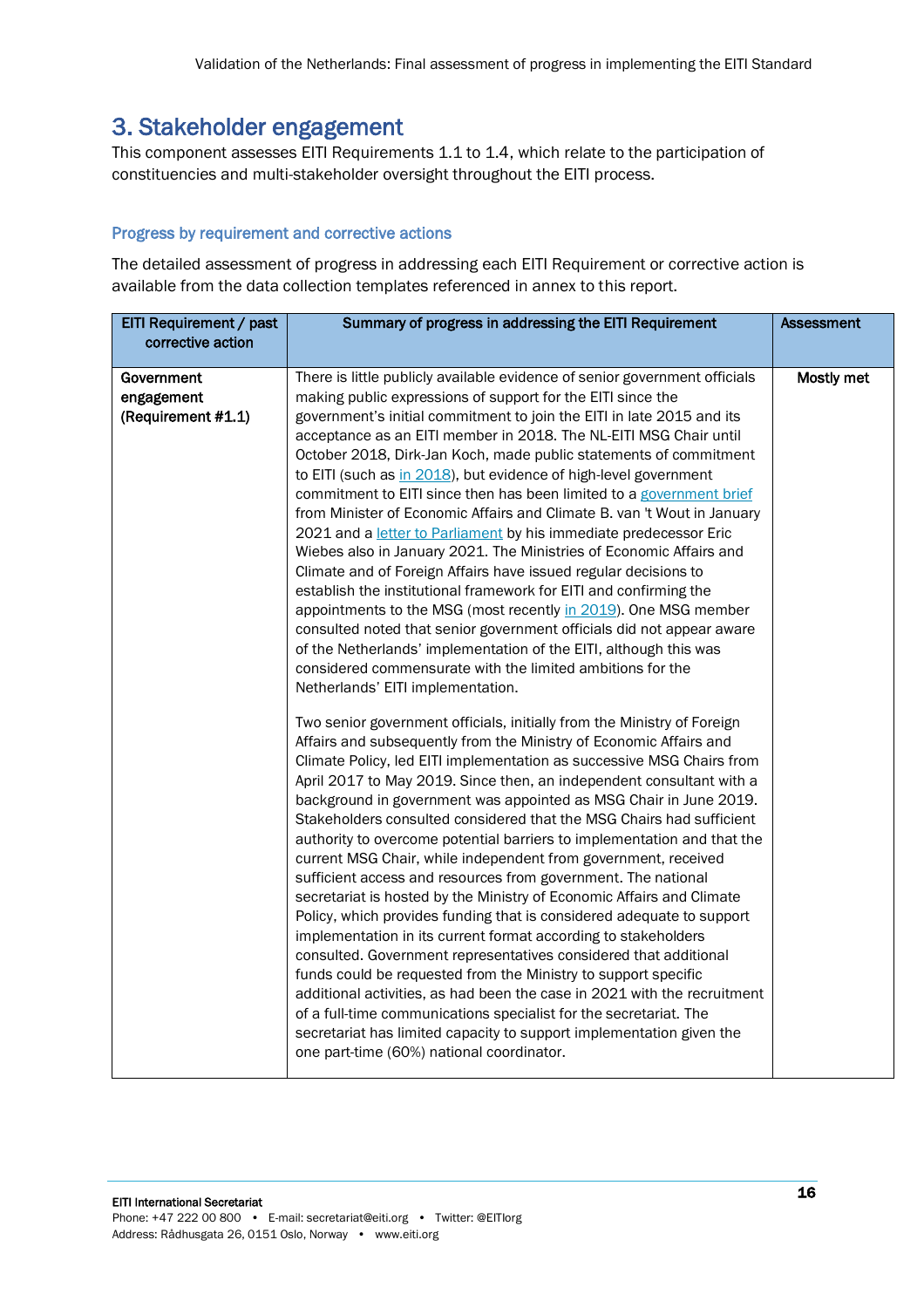|                                           | Relevant government departments are represented on the MSG and<br>appear to participate regularly, with engagement primarily driven by the<br>Ministry of Economic Affairs and Climate Policy, the Netherlands Tax<br>and Customs Administration and the Ministry of Foreign Affairs.<br>Stakeholders consulted however considered that government<br>engagement was limited to the provision of data for EITI reporting<br>rather than proactive engagement in all aspects of implementation.<br>There is no institutional mechanism for intra-government consultations<br>on EITI beyond quarterly MSG meetings. The MSG's documentation in<br>the 'Stakeholder engagement' template notes that consultations are<br>held 'if deemed necessary', primarily through sharing of EITI<br>developments to relevant Ministry of Foreign Affairs country desks and<br>embassies. No evidence was provided of outreach to the broader<br>constituency in the development of the annual work plan or reviews of<br>outcomes and impact. The only examples of government participation<br>in EITI outreach and dissemination provided were limited to<br>government participation in a NL-EITI national event in March 2018. A<br>government representative consulted considered that government<br>commitment to EITI had declined since 2018, which had led to lower<br>engagement from the other two constituencies given that government<br>had driven the initial commitment to EITI.<br>There was consensus among stakeholders consulted that the objective<br>of ensuring a full, active and effective government lead for EITI<br>implementation, both at high level and operationally, was not yet<br>fulfilled, although most stakeholders considered that this was partly<br>explained by the limited ambition of the NL-EITI work plan objective. In<br>the context of a small relative contribution of the extractive industries<br>to the economy set to decline over the medium term, the government's<br>limited engagement has nonetheless been sufficient to facilitate most<br>aspects of EITI implementation given the narrow objectives. The<br>Secretariat's assessment is that the Netherlands has mostly met<br>Requirement 1.1. |            |
|-------------------------------------------|---------------------------------------------------------------------------------------------------------------------------------------------------------------------------------------------------------------------------------------------------------------------------------------------------------------------------------------------------------------------------------------------------------------------------------------------------------------------------------------------------------------------------------------------------------------------------------------------------------------------------------------------------------------------------------------------------------------------------------------------------------------------------------------------------------------------------------------------------------------------------------------------------------------------------------------------------------------------------------------------------------------------------------------------------------------------------------------------------------------------------------------------------------------------------------------------------------------------------------------------------------------------------------------------------------------------------------------------------------------------------------------------------------------------------------------------------------------------------------------------------------------------------------------------------------------------------------------------------------------------------------------------------------------------------------------------------------------------------------------------------------------------------------------------------------------------------------------------------------------------------------------------------------------------------------------------------------------------------------------------------------------------------------------------------------------------------------------------------------------------------------------------------------------------------------------------------------------------------------------------------|------------|
| Industry engagement<br>(Requirement #1.2) | The extractive industries are represented through three full seats and<br>one alternate on the NL-EITI MSG through the industry association, the<br>Netherlands Oil and Gas Exploration and Production Association<br>(NOGEPA), and three oil and gas company member of the association.<br>There is no representation within NL-EITI for non-NOGEPA member oil<br>and gas companies nor salt mining companies, despite the fact that<br>the first two NL-EITI Reports have included material non-member oil<br>and gas companies and provided non-financial information on the salt<br>mining sector. The oil and gas SOE, Energie Beheer Nederland (EBN), is<br>not a member of the MSG but was appointed as an observer in January<br>2020. NOEGEPA includes 13 (of the 39) of the largest oil and gas<br>companies operating in the Netherlands as members, and several<br>companies considered material in the first two NL-EITI Reports are not<br>members. The lack of MSG representation for salt mining companies<br>could become problematic given the MSG's decision to include the<br>largest salt mining companies in the scope of reporting for the third<br>(2019-2020) EITI Report. Several government representatives                                                                                                                                                                                                                                                                                                                                                                                                                                                                                                                                                                                                                                                                                                                                                                                                                                                                                                                                                                                                            | Mostly met |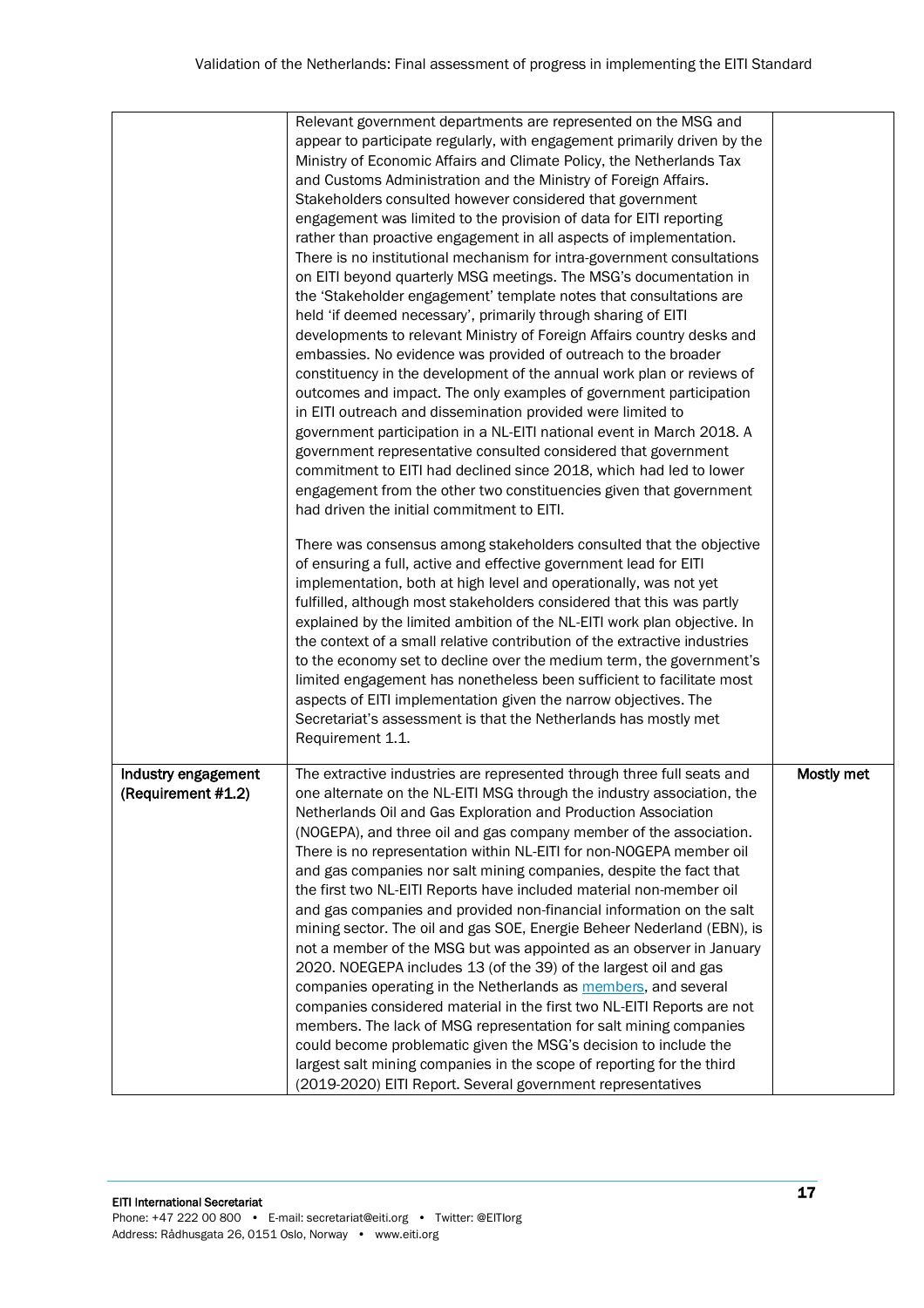| the largest salt mining companies had been driven by the industry<br>constituency, given oil and gas companies' desire to broaden the<br>constituency and the fact that salt mining was part of the broader<br>economic sector (of mining and quarrying). The constituency had also<br>advocated to expand the scope of reporting to renewable energies such<br>as wind power.<br>Coordination of the constituency's engagement in EITI has been<br>delegated to a NOGEPA legal counsel that represents the association<br>on the MSG. Issues for the industry's consideration are raised on an ad<br>hoc basis through NOGEPA's Legal, Communications and Executive<br>Committees as well as its Working Group on Fiscal Matters. The<br>Executive Committee decides on MSG representation for the industry<br>constituency at one of its quarterly meetings. Industry participates<br>regularly at MSG meetings, with engagement driven by representatives<br>from NOGEPA, Shell and NAM. However, there is little evidence of<br>industry engagement in all aspects of implementation beyond<br>participation in MSG meetings and provision of data for EITI reporting.<br>Members of the association review drafts of the EITI Report annually<br>prior to publication, but the constituency notes that only 'major issues'<br>in the annual work plan are discussed by the association's various<br>committees. The Executive Committee discussed the 2021 NL-EITI<br>work plan (after publication) for the first time at its June 2021 meeting.<br>Members of NOGEPA attended the March 2018 NL-EITI National Event<br>and the EITI Reports are published on the NOGEPA website, with two<br>companies issuing press releases on the publication of the first (2017)<br>EITI Report in January 2020. There is no evidence of use of EITI data by<br>industry beyond the use of EITI Reports for NOGEPA's internal training<br>purposes.<br>The level of company participation in EITI reporting has gradually<br>improved from 15 companies in 2017 to 17 in 2018. However, given<br>the voluntary-based approach to selecting oil and gas companies that<br>are not NOGEPA members and the lack of statement in either EITI<br>Report concerning the comprehensiveness of the reconciled financial<br>disclosures, it is unclear whether all companies making material<br>payments to government participated (see Requirement 4.1). MSG<br>members consulted noted that Dutch-domiciled companies' mandatory<br>payments to government reports had not been reviewed as a means of<br>ensuring that EITI disclosures were comprehensive of all material<br>payments to government. The MSG has implemented a system of<br>waivers for taxpayer confidentiality provisions (under General Law on<br>State Tax Article 67 - AWR), although oil and gas companies that are<br>not NOGEPA members are given the discretion to decide whether to<br>participate. There is no evidence that the MSG has explored the scope<br>for the government to make EITI reporting mandatory for oil and gas<br>companies. While the industry constituency does not consider that<br>there are any barriers to companies' participation in EITI<br>implementation, there is no evidence of outreach by NOGEPA to oil and<br>gas companies that are not members. Industry stakeholders consulted |                                                                       |  |
|----------------------------------------------------------------------------------------------------------------------------------------------------------------------------------------------------------------------------------------------------------------------------------------------------------------------------------------------------------------------------------------------------------------------------------------------------------------------------------------------------------------------------------------------------------------------------------------------------------------------------------------------------------------------------------------------------------------------------------------------------------------------------------------------------------------------------------------------------------------------------------------------------------------------------------------------------------------------------------------------------------------------------------------------------------------------------------------------------------------------------------------------------------------------------------------------------------------------------------------------------------------------------------------------------------------------------------------------------------------------------------------------------------------------------------------------------------------------------------------------------------------------------------------------------------------------------------------------------------------------------------------------------------------------------------------------------------------------------------------------------------------------------------------------------------------------------------------------------------------------------------------------------------------------------------------------------------------------------------------------------------------------------------------------------------------------------------------------------------------------------------------------------------------------------------------------------------------------------------------------------------------------------------------------------------------------------------------------------------------------------------------------------------------------------------------------------------------------------------------------------------------------------------------------------------------------------------------------------------------------------------------------------------------------------------------------------------------------------------------------------------------------------------------------------------------------------------------------------------------------------------------------------------------------------------------------------------------------------------------------------------------------------------------------------------------------------------------------------------------------------------------------------------------------------------------------------------------------------------------------------------------------------------------------------------------------------------------------------------------------------------------|-----------------------------------------------------------------------|--|
|                                                                                                                                                                                                                                                                                                                                                                                                                                                                                                                                                                                                                                                                                                                                                                                                                                                                                                                                                                                                                                                                                                                                                                                                                                                                                                                                                                                                                                                                                                                                                                                                                                                                                                                                                                                                                                                                                                                                                                                                                                                                                                                                                                                                                                                                                                                                                                                                                                                                                                                                                                                                                                                                                                                                                                                                                                                                                                                                                                                                                                                                                                                                                                                                                                                                                                                                                                                        | consulted noted that the decision to expand the scope of reporting to |  |
|                                                                                                                                                                                                                                                                                                                                                                                                                                                                                                                                                                                                                                                                                                                                                                                                                                                                                                                                                                                                                                                                                                                                                                                                                                                                                                                                                                                                                                                                                                                                                                                                                                                                                                                                                                                                                                                                                                                                                                                                                                                                                                                                                                                                                                                                                                                                                                                                                                                                                                                                                                                                                                                                                                                                                                                                                                                                                                                                                                                                                                                                                                                                                                                                                                                                                                                                                                                        |                                                                       |  |
|                                                                                                                                                                                                                                                                                                                                                                                                                                                                                                                                                                                                                                                                                                                                                                                                                                                                                                                                                                                                                                                                                                                                                                                                                                                                                                                                                                                                                                                                                                                                                                                                                                                                                                                                                                                                                                                                                                                                                                                                                                                                                                                                                                                                                                                                                                                                                                                                                                                                                                                                                                                                                                                                                                                                                                                                                                                                                                                                                                                                                                                                                                                                                                                                                                                                                                                                                                                        |                                                                       |  |
|                                                                                                                                                                                                                                                                                                                                                                                                                                                                                                                                                                                                                                                                                                                                                                                                                                                                                                                                                                                                                                                                                                                                                                                                                                                                                                                                                                                                                                                                                                                                                                                                                                                                                                                                                                                                                                                                                                                                                                                                                                                                                                                                                                                                                                                                                                                                                                                                                                                                                                                                                                                                                                                                                                                                                                                                                                                                                                                                                                                                                                                                                                                                                                                                                                                                                                                                                                                        |                                                                       |  |
|                                                                                                                                                                                                                                                                                                                                                                                                                                                                                                                                                                                                                                                                                                                                                                                                                                                                                                                                                                                                                                                                                                                                                                                                                                                                                                                                                                                                                                                                                                                                                                                                                                                                                                                                                                                                                                                                                                                                                                                                                                                                                                                                                                                                                                                                                                                                                                                                                                                                                                                                                                                                                                                                                                                                                                                                                                                                                                                                                                                                                                                                                                                                                                                                                                                                                                                                                                                        |                                                                       |  |
|                                                                                                                                                                                                                                                                                                                                                                                                                                                                                                                                                                                                                                                                                                                                                                                                                                                                                                                                                                                                                                                                                                                                                                                                                                                                                                                                                                                                                                                                                                                                                                                                                                                                                                                                                                                                                                                                                                                                                                                                                                                                                                                                                                                                                                                                                                                                                                                                                                                                                                                                                                                                                                                                                                                                                                                                                                                                                                                                                                                                                                                                                                                                                                                                                                                                                                                                                                                        |                                                                       |  |
|                                                                                                                                                                                                                                                                                                                                                                                                                                                                                                                                                                                                                                                                                                                                                                                                                                                                                                                                                                                                                                                                                                                                                                                                                                                                                                                                                                                                                                                                                                                                                                                                                                                                                                                                                                                                                                                                                                                                                                                                                                                                                                                                                                                                                                                                                                                                                                                                                                                                                                                                                                                                                                                                                                                                                                                                                                                                                                                                                                                                                                                                                                                                                                                                                                                                                                                                                                                        |                                                                       |  |
|                                                                                                                                                                                                                                                                                                                                                                                                                                                                                                                                                                                                                                                                                                                                                                                                                                                                                                                                                                                                                                                                                                                                                                                                                                                                                                                                                                                                                                                                                                                                                                                                                                                                                                                                                                                                                                                                                                                                                                                                                                                                                                                                                                                                                                                                                                                                                                                                                                                                                                                                                                                                                                                                                                                                                                                                                                                                                                                                                                                                                                                                                                                                                                                                                                                                                                                                                                                        |                                                                       |  |
|                                                                                                                                                                                                                                                                                                                                                                                                                                                                                                                                                                                                                                                                                                                                                                                                                                                                                                                                                                                                                                                                                                                                                                                                                                                                                                                                                                                                                                                                                                                                                                                                                                                                                                                                                                                                                                                                                                                                                                                                                                                                                                                                                                                                                                                                                                                                                                                                                                                                                                                                                                                                                                                                                                                                                                                                                                                                                                                                                                                                                                                                                                                                                                                                                                                                                                                                                                                        |                                                                       |  |
|                                                                                                                                                                                                                                                                                                                                                                                                                                                                                                                                                                                                                                                                                                                                                                                                                                                                                                                                                                                                                                                                                                                                                                                                                                                                                                                                                                                                                                                                                                                                                                                                                                                                                                                                                                                                                                                                                                                                                                                                                                                                                                                                                                                                                                                                                                                                                                                                                                                                                                                                                                                                                                                                                                                                                                                                                                                                                                                                                                                                                                                                                                                                                                                                                                                                                                                                                                                        |                                                                       |  |
|                                                                                                                                                                                                                                                                                                                                                                                                                                                                                                                                                                                                                                                                                                                                                                                                                                                                                                                                                                                                                                                                                                                                                                                                                                                                                                                                                                                                                                                                                                                                                                                                                                                                                                                                                                                                                                                                                                                                                                                                                                                                                                                                                                                                                                                                                                                                                                                                                                                                                                                                                                                                                                                                                                                                                                                                                                                                                                                                                                                                                                                                                                                                                                                                                                                                                                                                                                                        |                                                                       |  |
|                                                                                                                                                                                                                                                                                                                                                                                                                                                                                                                                                                                                                                                                                                                                                                                                                                                                                                                                                                                                                                                                                                                                                                                                                                                                                                                                                                                                                                                                                                                                                                                                                                                                                                                                                                                                                                                                                                                                                                                                                                                                                                                                                                                                                                                                                                                                                                                                                                                                                                                                                                                                                                                                                                                                                                                                                                                                                                                                                                                                                                                                                                                                                                                                                                                                                                                                                                                        |                                                                       |  |
|                                                                                                                                                                                                                                                                                                                                                                                                                                                                                                                                                                                                                                                                                                                                                                                                                                                                                                                                                                                                                                                                                                                                                                                                                                                                                                                                                                                                                                                                                                                                                                                                                                                                                                                                                                                                                                                                                                                                                                                                                                                                                                                                                                                                                                                                                                                                                                                                                                                                                                                                                                                                                                                                                                                                                                                                                                                                                                                                                                                                                                                                                                                                                                                                                                                                                                                                                                                        |                                                                       |  |
|                                                                                                                                                                                                                                                                                                                                                                                                                                                                                                                                                                                                                                                                                                                                                                                                                                                                                                                                                                                                                                                                                                                                                                                                                                                                                                                                                                                                                                                                                                                                                                                                                                                                                                                                                                                                                                                                                                                                                                                                                                                                                                                                                                                                                                                                                                                                                                                                                                                                                                                                                                                                                                                                                                                                                                                                                                                                                                                                                                                                                                                                                                                                                                                                                                                                                                                                                                                        |                                                                       |  |
|                                                                                                                                                                                                                                                                                                                                                                                                                                                                                                                                                                                                                                                                                                                                                                                                                                                                                                                                                                                                                                                                                                                                                                                                                                                                                                                                                                                                                                                                                                                                                                                                                                                                                                                                                                                                                                                                                                                                                                                                                                                                                                                                                                                                                                                                                                                                                                                                                                                                                                                                                                                                                                                                                                                                                                                                                                                                                                                                                                                                                                                                                                                                                                                                                                                                                                                                                                                        |                                                                       |  |
|                                                                                                                                                                                                                                                                                                                                                                                                                                                                                                                                                                                                                                                                                                                                                                                                                                                                                                                                                                                                                                                                                                                                                                                                                                                                                                                                                                                                                                                                                                                                                                                                                                                                                                                                                                                                                                                                                                                                                                                                                                                                                                                                                                                                                                                                                                                                                                                                                                                                                                                                                                                                                                                                                                                                                                                                                                                                                                                                                                                                                                                                                                                                                                                                                                                                                                                                                                                        |                                                                       |  |
|                                                                                                                                                                                                                                                                                                                                                                                                                                                                                                                                                                                                                                                                                                                                                                                                                                                                                                                                                                                                                                                                                                                                                                                                                                                                                                                                                                                                                                                                                                                                                                                                                                                                                                                                                                                                                                                                                                                                                                                                                                                                                                                                                                                                                                                                                                                                                                                                                                                                                                                                                                                                                                                                                                                                                                                                                                                                                                                                                                                                                                                                                                                                                                                                                                                                                                                                                                                        |                                                                       |  |
|                                                                                                                                                                                                                                                                                                                                                                                                                                                                                                                                                                                                                                                                                                                                                                                                                                                                                                                                                                                                                                                                                                                                                                                                                                                                                                                                                                                                                                                                                                                                                                                                                                                                                                                                                                                                                                                                                                                                                                                                                                                                                                                                                                                                                                                                                                                                                                                                                                                                                                                                                                                                                                                                                                                                                                                                                                                                                                                                                                                                                                                                                                                                                                                                                                                                                                                                                                                        |                                                                       |  |
|                                                                                                                                                                                                                                                                                                                                                                                                                                                                                                                                                                                                                                                                                                                                                                                                                                                                                                                                                                                                                                                                                                                                                                                                                                                                                                                                                                                                                                                                                                                                                                                                                                                                                                                                                                                                                                                                                                                                                                                                                                                                                                                                                                                                                                                                                                                                                                                                                                                                                                                                                                                                                                                                                                                                                                                                                                                                                                                                                                                                                                                                                                                                                                                                                                                                                                                                                                                        |                                                                       |  |
|                                                                                                                                                                                                                                                                                                                                                                                                                                                                                                                                                                                                                                                                                                                                                                                                                                                                                                                                                                                                                                                                                                                                                                                                                                                                                                                                                                                                                                                                                                                                                                                                                                                                                                                                                                                                                                                                                                                                                                                                                                                                                                                                                                                                                                                                                                                                                                                                                                                                                                                                                                                                                                                                                                                                                                                                                                                                                                                                                                                                                                                                                                                                                                                                                                                                                                                                                                                        |                                                                       |  |
|                                                                                                                                                                                                                                                                                                                                                                                                                                                                                                                                                                                                                                                                                                                                                                                                                                                                                                                                                                                                                                                                                                                                                                                                                                                                                                                                                                                                                                                                                                                                                                                                                                                                                                                                                                                                                                                                                                                                                                                                                                                                                                                                                                                                                                                                                                                                                                                                                                                                                                                                                                                                                                                                                                                                                                                                                                                                                                                                                                                                                                                                                                                                                                                                                                                                                                                                                                                        |                                                                       |  |
|                                                                                                                                                                                                                                                                                                                                                                                                                                                                                                                                                                                                                                                                                                                                                                                                                                                                                                                                                                                                                                                                                                                                                                                                                                                                                                                                                                                                                                                                                                                                                                                                                                                                                                                                                                                                                                                                                                                                                                                                                                                                                                                                                                                                                                                                                                                                                                                                                                                                                                                                                                                                                                                                                                                                                                                                                                                                                                                                                                                                                                                                                                                                                                                                                                                                                                                                                                                        |                                                                       |  |
|                                                                                                                                                                                                                                                                                                                                                                                                                                                                                                                                                                                                                                                                                                                                                                                                                                                                                                                                                                                                                                                                                                                                                                                                                                                                                                                                                                                                                                                                                                                                                                                                                                                                                                                                                                                                                                                                                                                                                                                                                                                                                                                                                                                                                                                                                                                                                                                                                                                                                                                                                                                                                                                                                                                                                                                                                                                                                                                                                                                                                                                                                                                                                                                                                                                                                                                                                                                        |                                                                       |  |
|                                                                                                                                                                                                                                                                                                                                                                                                                                                                                                                                                                                                                                                                                                                                                                                                                                                                                                                                                                                                                                                                                                                                                                                                                                                                                                                                                                                                                                                                                                                                                                                                                                                                                                                                                                                                                                                                                                                                                                                                                                                                                                                                                                                                                                                                                                                                                                                                                                                                                                                                                                                                                                                                                                                                                                                                                                                                                                                                                                                                                                                                                                                                                                                                                                                                                                                                                                                        |                                                                       |  |
|                                                                                                                                                                                                                                                                                                                                                                                                                                                                                                                                                                                                                                                                                                                                                                                                                                                                                                                                                                                                                                                                                                                                                                                                                                                                                                                                                                                                                                                                                                                                                                                                                                                                                                                                                                                                                                                                                                                                                                                                                                                                                                                                                                                                                                                                                                                                                                                                                                                                                                                                                                                                                                                                                                                                                                                                                                                                                                                                                                                                                                                                                                                                                                                                                                                                                                                                                                                        |                                                                       |  |
|                                                                                                                                                                                                                                                                                                                                                                                                                                                                                                                                                                                                                                                                                                                                                                                                                                                                                                                                                                                                                                                                                                                                                                                                                                                                                                                                                                                                                                                                                                                                                                                                                                                                                                                                                                                                                                                                                                                                                                                                                                                                                                                                                                                                                                                                                                                                                                                                                                                                                                                                                                                                                                                                                                                                                                                                                                                                                                                                                                                                                                                                                                                                                                                                                                                                                                                                                                                        |                                                                       |  |
|                                                                                                                                                                                                                                                                                                                                                                                                                                                                                                                                                                                                                                                                                                                                                                                                                                                                                                                                                                                                                                                                                                                                                                                                                                                                                                                                                                                                                                                                                                                                                                                                                                                                                                                                                                                                                                                                                                                                                                                                                                                                                                                                                                                                                                                                                                                                                                                                                                                                                                                                                                                                                                                                                                                                                                                                                                                                                                                                                                                                                                                                                                                                                                                                                                                                                                                                                                                        |                                                                       |  |
|                                                                                                                                                                                                                                                                                                                                                                                                                                                                                                                                                                                                                                                                                                                                                                                                                                                                                                                                                                                                                                                                                                                                                                                                                                                                                                                                                                                                                                                                                                                                                                                                                                                                                                                                                                                                                                                                                                                                                                                                                                                                                                                                                                                                                                                                                                                                                                                                                                                                                                                                                                                                                                                                                                                                                                                                                                                                                                                                                                                                                                                                                                                                                                                                                                                                                                                                                                                        |                                                                       |  |
|                                                                                                                                                                                                                                                                                                                                                                                                                                                                                                                                                                                                                                                                                                                                                                                                                                                                                                                                                                                                                                                                                                                                                                                                                                                                                                                                                                                                                                                                                                                                                                                                                                                                                                                                                                                                                                                                                                                                                                                                                                                                                                                                                                                                                                                                                                                                                                                                                                                                                                                                                                                                                                                                                                                                                                                                                                                                                                                                                                                                                                                                                                                                                                                                                                                                                                                                                                                        |                                                                       |  |
|                                                                                                                                                                                                                                                                                                                                                                                                                                                                                                                                                                                                                                                                                                                                                                                                                                                                                                                                                                                                                                                                                                                                                                                                                                                                                                                                                                                                                                                                                                                                                                                                                                                                                                                                                                                                                                                                                                                                                                                                                                                                                                                                                                                                                                                                                                                                                                                                                                                                                                                                                                                                                                                                                                                                                                                                                                                                                                                                                                                                                                                                                                                                                                                                                                                                                                                                                                                        |                                                                       |  |
|                                                                                                                                                                                                                                                                                                                                                                                                                                                                                                                                                                                                                                                                                                                                                                                                                                                                                                                                                                                                                                                                                                                                                                                                                                                                                                                                                                                                                                                                                                                                                                                                                                                                                                                                                                                                                                                                                                                                                                                                                                                                                                                                                                                                                                                                                                                                                                                                                                                                                                                                                                                                                                                                                                                                                                                                                                                                                                                                                                                                                                                                                                                                                                                                                                                                                                                                                                                        |                                                                       |  |
|                                                                                                                                                                                                                                                                                                                                                                                                                                                                                                                                                                                                                                                                                                                                                                                                                                                                                                                                                                                                                                                                                                                                                                                                                                                                                                                                                                                                                                                                                                                                                                                                                                                                                                                                                                                                                                                                                                                                                                                                                                                                                                                                                                                                                                                                                                                                                                                                                                                                                                                                                                                                                                                                                                                                                                                                                                                                                                                                                                                                                                                                                                                                                                                                                                                                                                                                                                                        |                                                                       |  |
|                                                                                                                                                                                                                                                                                                                                                                                                                                                                                                                                                                                                                                                                                                                                                                                                                                                                                                                                                                                                                                                                                                                                                                                                                                                                                                                                                                                                                                                                                                                                                                                                                                                                                                                                                                                                                                                                                                                                                                                                                                                                                                                                                                                                                                                                                                                                                                                                                                                                                                                                                                                                                                                                                                                                                                                                                                                                                                                                                                                                                                                                                                                                                                                                                                                                                                                                                                                        |                                                                       |  |
|                                                                                                                                                                                                                                                                                                                                                                                                                                                                                                                                                                                                                                                                                                                                                                                                                                                                                                                                                                                                                                                                                                                                                                                                                                                                                                                                                                                                                                                                                                                                                                                                                                                                                                                                                                                                                                                                                                                                                                                                                                                                                                                                                                                                                                                                                                                                                                                                                                                                                                                                                                                                                                                                                                                                                                                                                                                                                                                                                                                                                                                                                                                                                                                                                                                                                                                                                                                        |                                                                       |  |
|                                                                                                                                                                                                                                                                                                                                                                                                                                                                                                                                                                                                                                                                                                                                                                                                                                                                                                                                                                                                                                                                                                                                                                                                                                                                                                                                                                                                                                                                                                                                                                                                                                                                                                                                                                                                                                                                                                                                                                                                                                                                                                                                                                                                                                                                                                                                                                                                                                                                                                                                                                                                                                                                                                                                                                                                                                                                                                                                                                                                                                                                                                                                                                                                                                                                                                                                                                                        |                                                                       |  |
|                                                                                                                                                                                                                                                                                                                                                                                                                                                                                                                                                                                                                                                                                                                                                                                                                                                                                                                                                                                                                                                                                                                                                                                                                                                                                                                                                                                                                                                                                                                                                                                                                                                                                                                                                                                                                                                                                                                                                                                                                                                                                                                                                                                                                                                                                                                                                                                                                                                                                                                                                                                                                                                                                                                                                                                                                                                                                                                                                                                                                                                                                                                                                                                                                                                                                                                                                                                        |                                                                       |  |
|                                                                                                                                                                                                                                                                                                                                                                                                                                                                                                                                                                                                                                                                                                                                                                                                                                                                                                                                                                                                                                                                                                                                                                                                                                                                                                                                                                                                                                                                                                                                                                                                                                                                                                                                                                                                                                                                                                                                                                                                                                                                                                                                                                                                                                                                                                                                                                                                                                                                                                                                                                                                                                                                                                                                                                                                                                                                                                                                                                                                                                                                                                                                                                                                                                                                                                                                                                                        |                                                                       |  |
|                                                                                                                                                                                                                                                                                                                                                                                                                                                                                                                                                                                                                                                                                                                                                                                                                                                                                                                                                                                                                                                                                                                                                                                                                                                                                                                                                                                                                                                                                                                                                                                                                                                                                                                                                                                                                                                                                                                                                                                                                                                                                                                                                                                                                                                                                                                                                                                                                                                                                                                                                                                                                                                                                                                                                                                                                                                                                                                                                                                                                                                                                                                                                                                                                                                                                                                                                                                        |                                                                       |  |
|                                                                                                                                                                                                                                                                                                                                                                                                                                                                                                                                                                                                                                                                                                                                                                                                                                                                                                                                                                                                                                                                                                                                                                                                                                                                                                                                                                                                                                                                                                                                                                                                                                                                                                                                                                                                                                                                                                                                                                                                                                                                                                                                                                                                                                                                                                                                                                                                                                                                                                                                                                                                                                                                                                                                                                                                                                                                                                                                                                                                                                                                                                                                                                                                                                                                                                                                                                                        |                                                                       |  |
|                                                                                                                                                                                                                                                                                                                                                                                                                                                                                                                                                                                                                                                                                                                                                                                                                                                                                                                                                                                                                                                                                                                                                                                                                                                                                                                                                                                                                                                                                                                                                                                                                                                                                                                                                                                                                                                                                                                                                                                                                                                                                                                                                                                                                                                                                                                                                                                                                                                                                                                                                                                                                                                                                                                                                                                                                                                                                                                                                                                                                                                                                                                                                                                                                                                                                                                                                                                        |                                                                       |  |
|                                                                                                                                                                                                                                                                                                                                                                                                                                                                                                                                                                                                                                                                                                                                                                                                                                                                                                                                                                                                                                                                                                                                                                                                                                                                                                                                                                                                                                                                                                                                                                                                                                                                                                                                                                                                                                                                                                                                                                                                                                                                                                                                                                                                                                                                                                                                                                                                                                                                                                                                                                                                                                                                                                                                                                                                                                                                                                                                                                                                                                                                                                                                                                                                                                                                                                                                                                                        |                                                                       |  |
|                                                                                                                                                                                                                                                                                                                                                                                                                                                                                                                                                                                                                                                                                                                                                                                                                                                                                                                                                                                                                                                                                                                                                                                                                                                                                                                                                                                                                                                                                                                                                                                                                                                                                                                                                                                                                                                                                                                                                                                                                                                                                                                                                                                                                                                                                                                                                                                                                                                                                                                                                                                                                                                                                                                                                                                                                                                                                                                                                                                                                                                                                                                                                                                                                                                                                                                                                                                        |                                                                       |  |
|                                                                                                                                                                                                                                                                                                                                                                                                                                                                                                                                                                                                                                                                                                                                                                                                                                                                                                                                                                                                                                                                                                                                                                                                                                                                                                                                                                                                                                                                                                                                                                                                                                                                                                                                                                                                                                                                                                                                                                                                                                                                                                                                                                                                                                                                                                                                                                                                                                                                                                                                                                                                                                                                                                                                                                                                                                                                                                                                                                                                                                                                                                                                                                                                                                                                                                                                                                                        |                                                                       |  |
|                                                                                                                                                                                                                                                                                                                                                                                                                                                                                                                                                                                                                                                                                                                                                                                                                                                                                                                                                                                                                                                                                                                                                                                                                                                                                                                                                                                                                                                                                                                                                                                                                                                                                                                                                                                                                                                                                                                                                                                                                                                                                                                                                                                                                                                                                                                                                                                                                                                                                                                                                                                                                                                                                                                                                                                                                                                                                                                                                                                                                                                                                                                                                                                                                                                                                                                                                                                        |                                                                       |  |
|                                                                                                                                                                                                                                                                                                                                                                                                                                                                                                                                                                                                                                                                                                                                                                                                                                                                                                                                                                                                                                                                                                                                                                                                                                                                                                                                                                                                                                                                                                                                                                                                                                                                                                                                                                                                                                                                                                                                                                                                                                                                                                                                                                                                                                                                                                                                                                                                                                                                                                                                                                                                                                                                                                                                                                                                                                                                                                                                                                                                                                                                                                                                                                                                                                                                                                                                                                                        |                                                                       |  |
|                                                                                                                                                                                                                                                                                                                                                                                                                                                                                                                                                                                                                                                                                                                                                                                                                                                                                                                                                                                                                                                                                                                                                                                                                                                                                                                                                                                                                                                                                                                                                                                                                                                                                                                                                                                                                                                                                                                                                                                                                                                                                                                                                                                                                                                                                                                                                                                                                                                                                                                                                                                                                                                                                                                                                                                                                                                                                                                                                                                                                                                                                                                                                                                                                                                                                                                                                                                        |                                                                       |  |
|                                                                                                                                                                                                                                                                                                                                                                                                                                                                                                                                                                                                                                                                                                                                                                                                                                                                                                                                                                                                                                                                                                                                                                                                                                                                                                                                                                                                                                                                                                                                                                                                                                                                                                                                                                                                                                                                                                                                                                                                                                                                                                                                                                                                                                                                                                                                                                                                                                                                                                                                                                                                                                                                                                                                                                                                                                                                                                                                                                                                                                                                                                                                                                                                                                                                                                                                                                                        |                                                                       |  |
|                                                                                                                                                                                                                                                                                                                                                                                                                                                                                                                                                                                                                                                                                                                                                                                                                                                                                                                                                                                                                                                                                                                                                                                                                                                                                                                                                                                                                                                                                                                                                                                                                                                                                                                                                                                                                                                                                                                                                                                                                                                                                                                                                                                                                                                                                                                                                                                                                                                                                                                                                                                                                                                                                                                                                                                                                                                                                                                                                                                                                                                                                                                                                                                                                                                                                                                                                                                        |                                                                       |  |
|                                                                                                                                                                                                                                                                                                                                                                                                                                                                                                                                                                                                                                                                                                                                                                                                                                                                                                                                                                                                                                                                                                                                                                                                                                                                                                                                                                                                                                                                                                                                                                                                                                                                                                                                                                                                                                                                                                                                                                                                                                                                                                                                                                                                                                                                                                                                                                                                                                                                                                                                                                                                                                                                                                                                                                                                                                                                                                                                                                                                                                                                                                                                                                                                                                                                                                                                                                                        |                                                                       |  |
|                                                                                                                                                                                                                                                                                                                                                                                                                                                                                                                                                                                                                                                                                                                                                                                                                                                                                                                                                                                                                                                                                                                                                                                                                                                                                                                                                                                                                                                                                                                                                                                                                                                                                                                                                                                                                                                                                                                                                                                                                                                                                                                                                                                                                                                                                                                                                                                                                                                                                                                                                                                                                                                                                                                                                                                                                                                                                                                                                                                                                                                                                                                                                                                                                                                                                                                                                                                        |                                                                       |  |
|                                                                                                                                                                                                                                                                                                                                                                                                                                                                                                                                                                                                                                                                                                                                                                                                                                                                                                                                                                                                                                                                                                                                                                                                                                                                                                                                                                                                                                                                                                                                                                                                                                                                                                                                                                                                                                                                                                                                                                                                                                                                                                                                                                                                                                                                                                                                                                                                                                                                                                                                                                                                                                                                                                                                                                                                                                                                                                                                                                                                                                                                                                                                                                                                                                                                                                                                                                                        |                                                                       |  |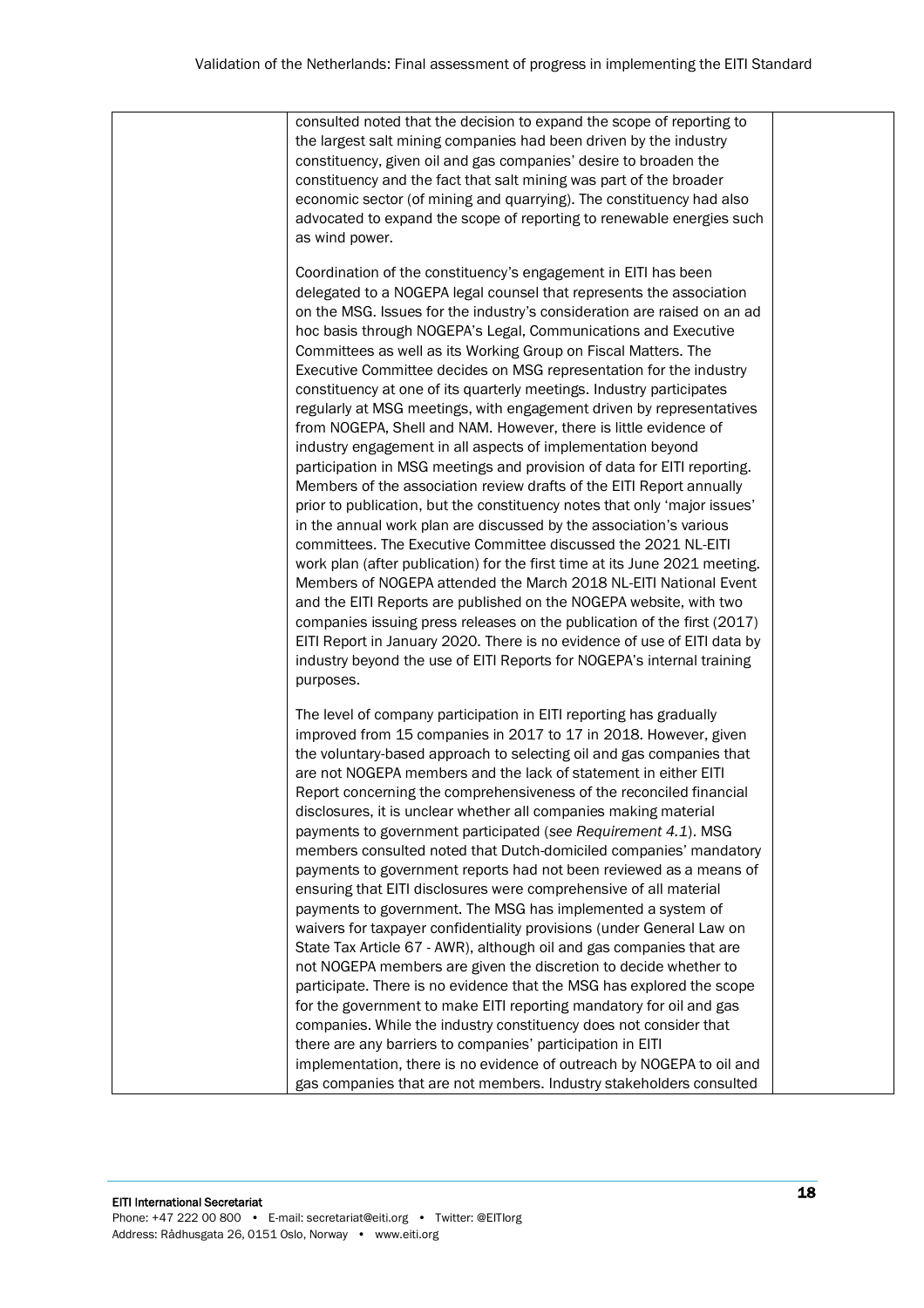|                                                          | considered it the responsibility of the Ministry of Economic Affairs and<br>Climate Policy to coordinate with non-NOGEPA oil and gas companies,<br>as the sector regulator. While the MSG's comments on the draft<br>assessment argued that the reconciliation covered 95% of government<br>extractive revenues in 2018, it appears that extractive companies<br>making material payments to government in 2018 (i.e. above EUR<br>100,000) were not included in the scope of the reconciliation, and that<br>they did not provide taxpayer confidentiality waivers for the purposes of<br>EITI reporting. Stakeholders consulted did not express any particular<br>views on whether the objective of full, active and effective engagement<br>by extractive companies in the EITI, both in terms of disclosures and<br>participation in the MSG's work, had been fulfilled although they<br>considered that there was an enabling environment for company<br>participation. The Secretariat's assessment is that there are<br>weaknesses in technical aspects of the requirement, including lack of<br>coordination mechanisms with the broader constituency, lack of<br>comprehensive company participation in reporting, a lack of proactive<br>participation in outreach and dissemination as well as insufficient<br>efforts to establish a consistent approach for overcoming taxpayer<br>confidentiality barriers. Balancing these gaps against the limited<br>aspirations for EITI implementation and the industry's engagement in<br>broadening the scope of EITI reporting to renewables as an issue of<br>greater public interest, the Secretariat's assessment is that the<br>objective of Requirement 1.2 has been mostly met. |            |
|----------------------------------------------------------|---------------------------------------------------------------------------------------------------------------------------------------------------------------------------------------------------------------------------------------------------------------------------------------------------------------------------------------------------------------------------------------------------------------------------------------------------------------------------------------------------------------------------------------------------------------------------------------------------------------------------------------------------------------------------------------------------------------------------------------------------------------------------------------------------------------------------------------------------------------------------------------------------------------------------------------------------------------------------------------------------------------------------------------------------------------------------------------------------------------------------------------------------------------------------------------------------------------------------------------------------------------------------------------------------------------------------------------------------------------------------------------------------------------------------------------------------------------------------------------------------------------------------------------------------------------------------------------------------------------------------------------------------------------------------------------------------------------------------------------------|------------|
| <b>Civil society</b><br>engagement<br>(Requirement #1.3) | Evidence and stakeholder consultations indicate that a narrow group of<br>(three) civil society organisations (CSOs) are involved in EITI<br>implementation (Transparency International Netherlands, the<br>Netherlands Trade Union Federation (FNV) and Open State<br>Foundation). While a group of 12 CSOs were consulted in 2016 and<br>2019 to canvass interest in establishing a mechanism for constituency<br>coordination, there has never been sufficient interest in NL-EITI<br>objectives to move beyond ad hoc (at most annual) consultations with<br>specific organisations. Stakeholder consultations explained that most<br>of the 12 CSOs consulted have primarily an international focus in their<br>extractives work and did not view domestic extractive industry<br>transparency as a priority. Environmentally focused CSOs such as<br>Greenpeace, MilieuDefensie and Waddenvereniging were said not to<br>identify alignment of the EITI with their priorities within the<br>Netherlands. Ad hoc CSO coordination on EITI issues has been limited<br>to a consultation on the draft of the first (2017) NL-EITI Report via<br>email and at a meeting hosted by Tax Justice Netherlands, as well as<br>CSO participation in the March 2018 National Event organised by the<br>MSG to launch EITI implementation. There is no documented evidence<br>of the civil society MSG members' outreach to the broader constituency<br>to gather input in the development of the annual EITI work plan or<br>review of outcomes and impact, although stakeholder consultations<br>indicated that email outreach by MSG members had not resulted in any                                                                           | Mostly met |
|                                                          | input due to the lack of interest in EITI from CSOs not represented on<br>the MSG.                                                                                                                                                                                                                                                                                                                                                                                                                                                                                                                                                                                                                                                                                                                                                                                                                                                                                                                                                                                                                                                                                                                                                                                                                                                                                                                                                                                                                                                                                                                                                                                                                                                          |            |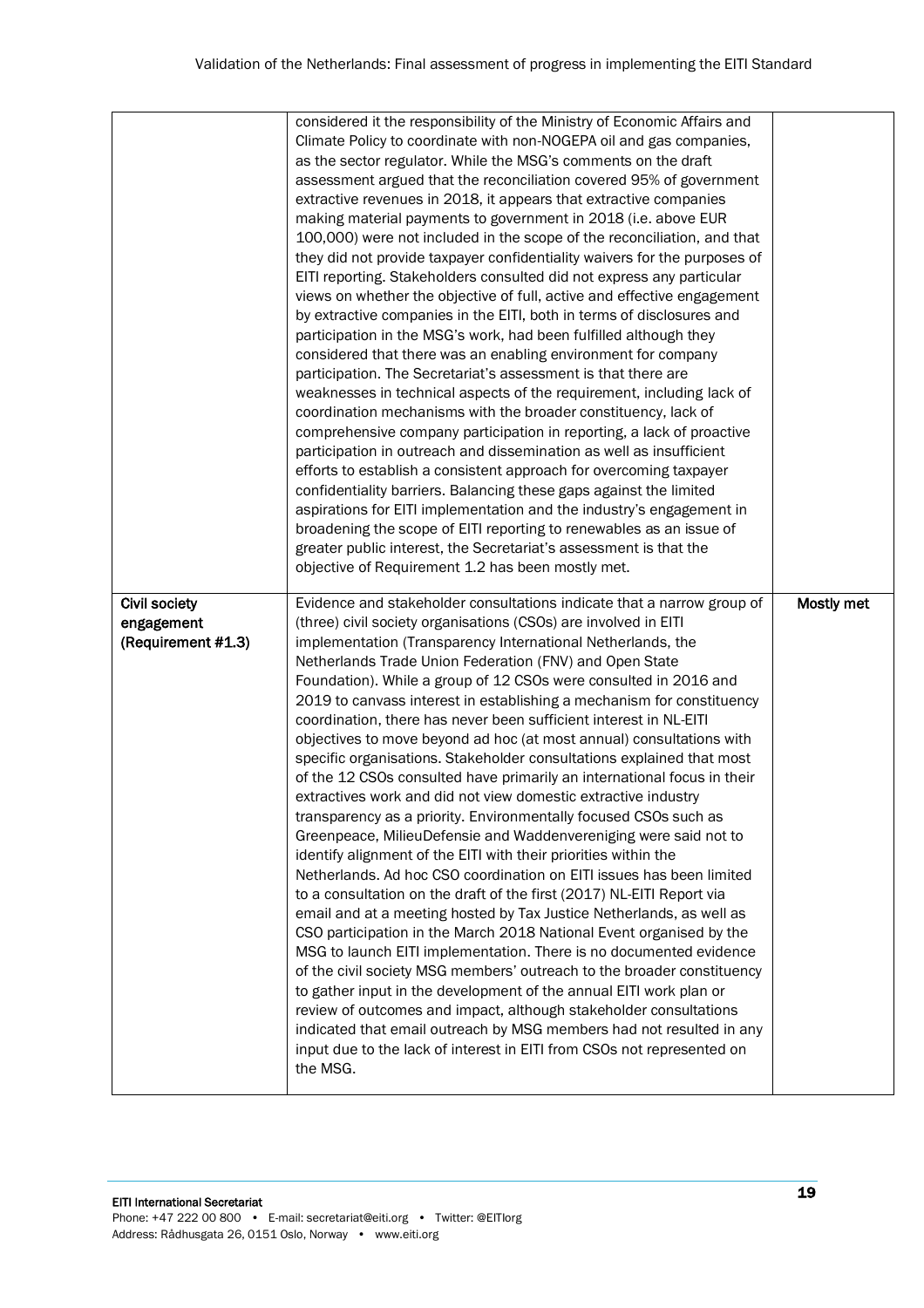|                                               | The three civil society MSG members were nominated in March 2016<br>in an informal process that resulted in the only three CSOs<br>demonstrating some interest in EITI being selected. Stakeholders<br>consulted from government and civil society explained that it had been<br>a challenge to fill the MSG seats allocated to civil society both in 2016<br>and in 2019. Civil society members from the constituency participate<br>regularly in MSG meetings. The focus of civil society input to MSG<br>deliberations has been primarily on the issue of project-level reporting,<br>with calls to ensure disaggregation of all payments to government by<br>project regardless of the basis for calculations of taxes and levies (e.g.<br>including for taxes levied at a consolidated company or group level)<br>(see Requirement 4.7). The three CSO MSG members' organisations<br>have issued press releases on the publication of the two NL-EITI<br>Reports to date, although there is scant evidence of civil society's use<br>of EITI data or contribution to outreach and dissemination beyond<br>these limited efforts.<br>There is no evidence of any barriers to civil society participation or input<br>to the EITI process related to freedom of association, expression,<br>operation, or access to public decision-making. There was consensus<br>among stakeholders consulted that there had been no attempt by<br>actors outside civil society to influence the constituency's EITI-related<br>activities, including MSG nominations. Stakeholders consulted did not<br>express any particular views on whether the objective of full, active and<br>effective engagement by civil society in the EITI had been fulfilled<br>although they considered that there was an enabling environment for<br>civil society participation in the EITI. The Secretariat's assessment is<br>that there are weaknesses in technical aspects of the requirement,<br>including lack of coordination mechanisms with the broader<br>constituency and a lack of engagement in all aspects of<br>implementation including outreach and dissemination of EITI findings.<br>Balancing these gaps against the limited MSG aspirations for EITI<br>implementation and civil society's engagement on technical disclosure |            |
|-----------------------------------------------|--------------------------------------------------------------------------------------------------------------------------------------------------------------------------------------------------------------------------------------------------------------------------------------------------------------------------------------------------------------------------------------------------------------------------------------------------------------------------------------------------------------------------------------------------------------------------------------------------------------------------------------------------------------------------------------------------------------------------------------------------------------------------------------------------------------------------------------------------------------------------------------------------------------------------------------------------------------------------------------------------------------------------------------------------------------------------------------------------------------------------------------------------------------------------------------------------------------------------------------------------------------------------------------------------------------------------------------------------------------------------------------------------------------------------------------------------------------------------------------------------------------------------------------------------------------------------------------------------------------------------------------------------------------------------------------------------------------------------------------------------------------------------------------------------------------------------------------------------------------------------------------------------------------------------------------------------------------------------------------------------------------------------------------------------------------------------------------------------------------------------------------------------------------------------------------------------------------------------------------------------------------------------------------------------------------------------|------------|
|                                               | issues such as project-level reporting, the Secretariat's assessment is<br>that the objective of Requirement 1.3 has been mostly met.                                                                                                                                                                                                                                                                                                                                                                                                                                                                                                                                                                                                                                                                                                                                                                                                                                                                                                                                                                                                                                                                                                                                                                                                                                                                                                                                                                                                                                                                                                                                                                                                                                                                                                                                                                                                                                                                                                                                                                                                                                                                                                                                                                                    |            |
| Multi-stakeholder group<br>(Requirement #1.4) | The MSG was constituted in October 2017 ahead of the Netherlands'<br>EITI candidature application, with renewal of members on an ad hoc<br>basis due to changes in positions. The same organisations have been<br>represented on the MSG since the start. The process for identifying the<br>organisations to be members of the MSG was based on consultations<br>between the Ministries of Foreign Affairs, of Economic Affairs and of<br>Finance, NOGEPA and civil society organisations. There are no codified<br>constituency nomination procedures for MSG seats, with the MSG's<br>ToR (Section 4) simply noting that constituencies' nominations to the<br>MSG must be in accordance with EITI Requirement 1.4.a and<br>confirmed by decision of the Minister for Foreign Trade and<br>Development Cooperation and the Minister of Economic Affairs and<br>Climate Policy. Appointment of MSG members is for a period of three<br>years, renewable once, with ministerial decisions confirming these<br>appointments in October 2017 and July 2019. In practice, the                                                                                                                                                                                                                                                                                                                                                                                                                                                                                                                                                                                                                                                                                                                                                                                                                                                                                                                                                                                                                                                                                                                                                                                                                                              | Partly met |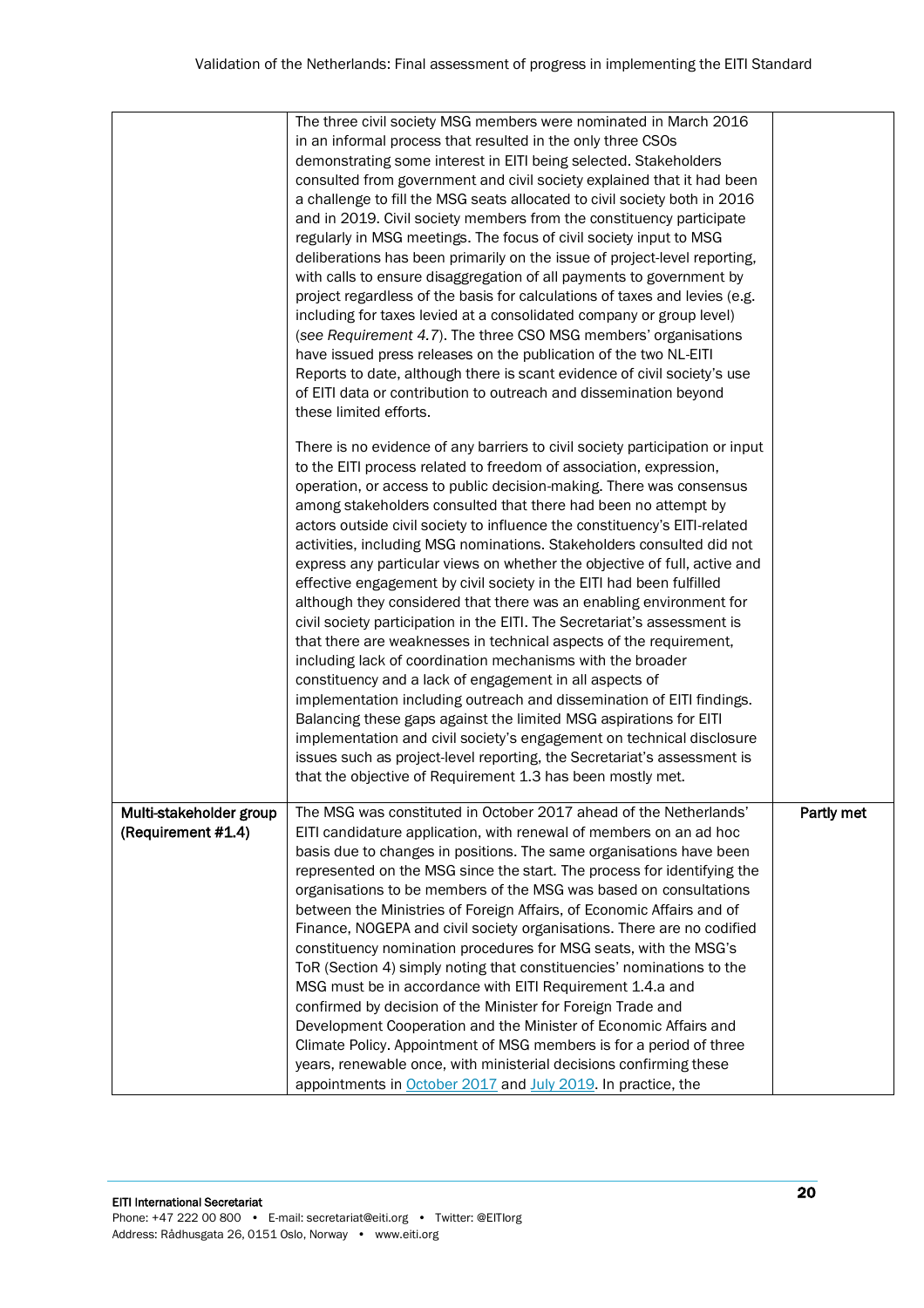| Ministries of Economic Affairs and Climate Policy, of Foreign Affairs and<br>the Netherlands Tax and Customs Administration (NCTA) appoint their<br>full and alternate MSG members following changes of position. The oil<br>and gas industry association, NOGEPA, decides the constituency's<br>three full and one alternate MSG members through its Executive<br>Committee. The civil society constituency originally appointed its<br>members three full and three alternate MSG members in a meeting of<br>12 CSOs, which were consulted again in 2019 before the same<br>organisations were selected to remain on the MSG. Stakeholders from<br>all constituencies noted the challenges in identifying individuals<br>interested in participating in the MSG and explained that the selected<br>individuals tended to be the ones that did not refuse. Despite the lack<br>of public constituency nominations procedures, the Secretariat's<br>assessment is that MSG members have been appointed on the basis of<br>open, fair and transparent constituency procedures and that the<br>procedural gap is due to insufficient engagement by the three<br>constituencies (see Requirements 1.1-1.3).<br>The MSG appears to be functioning in an equitable manner, in<br>accordance with the MSG's ToR. The ToR, modelled on the UKEITI<br>MSG's, were approved at the NL-EITI MSG's fifth meeting in February<br>2018 and revised in December 2020 to reflect changes in the 2019<br>EITI Standard. Meeting minutes indicate that the MSG has approved its<br>own ToR on each occasion. The MSG's ToR are consistent with all<br>aspects of Requirement 1.4.b. While there appear to have been no<br>deviations from the ToR in the 2017-2021 period, with all MSG<br>decisions taken by consensus, electronic consultations with each of the<br>broader constituencies has only elicited limited input (see<br>Requirements 1.1-1.3). Consultations with MSG members from all<br>constituencies indicated a lack of understanding of MSG members'<br>responsibility for liaising with their broader respective constituencies,<br>which is a concern. Attendance of most MSG members is consistent.<br>Minutes of meetings are published on the NL-EITI website (although |
|--------------------------------------------------------------------------------------------------------------------------------------------------------------------------------------------------------------------------------------------------------------------------------------------------------------------------------------------------------------------------------------------------------------------------------------------------------------------------------------------------------------------------------------------------------------------------------------------------------------------------------------------------------------------------------------------------------------------------------------------------------------------------------------------------------------------------------------------------------------------------------------------------------------------------------------------------------------------------------------------------------------------------------------------------------------------------------------------------------------------------------------------------------------------------------------------------------------------------------------------------------------------------------------------------------------------------------------------------------------------------------------------------------------------------------------------------------------------------------------------------------------------------------------------------------------------------------------------------------------------------------------------------------------------------------------------------------------------------------------------------------------------------------------------------------------------------------------------------------------------------------------------------------------------------------------------------------------------------------------------------------------------------------------------------------------------------------------------------------------------------------------------------------------------------------------------------------------------------------------------------------------------------------|
|                                                                                                                                                                                                                                                                                                                                                                                                                                                                                                                                                                                                                                                                                                                                                                                                                                                                                                                                                                                                                                                                                                                                                                                                                                                                                                                                                                                                                                                                                                                                                                                                                                                                                                                                                                                                                                                                                                                                                                                                                                                                                                                                                                                                                                                                                |
|                                                                                                                                                                                                                                                                                                                                                                                                                                                                                                                                                                                                                                                                                                                                                                                                                                                                                                                                                                                                                                                                                                                                                                                                                                                                                                                                                                                                                                                                                                                                                                                                                                                                                                                                                                                                                                                                                                                                                                                                                                                                                                                                                                                                                                                                                |
|                                                                                                                                                                                                                                                                                                                                                                                                                                                                                                                                                                                                                                                                                                                                                                                                                                                                                                                                                                                                                                                                                                                                                                                                                                                                                                                                                                                                                                                                                                                                                                                                                                                                                                                                                                                                                                                                                                                                                                                                                                                                                                                                                                                                                                                                                |
|                                                                                                                                                                                                                                                                                                                                                                                                                                                                                                                                                                                                                                                                                                                                                                                                                                                                                                                                                                                                                                                                                                                                                                                                                                                                                                                                                                                                                                                                                                                                                                                                                                                                                                                                                                                                                                                                                                                                                                                                                                                                                                                                                                                                                                                                                |
|                                                                                                                                                                                                                                                                                                                                                                                                                                                                                                                                                                                                                                                                                                                                                                                                                                                                                                                                                                                                                                                                                                                                                                                                                                                                                                                                                                                                                                                                                                                                                                                                                                                                                                                                                                                                                                                                                                                                                                                                                                                                                                                                                                                                                                                                                |
|                                                                                                                                                                                                                                                                                                                                                                                                                                                                                                                                                                                                                                                                                                                                                                                                                                                                                                                                                                                                                                                                                                                                                                                                                                                                                                                                                                                                                                                                                                                                                                                                                                                                                                                                                                                                                                                                                                                                                                                                                                                                                                                                                                                                                                                                                |
|                                                                                                                                                                                                                                                                                                                                                                                                                                                                                                                                                                                                                                                                                                                                                                                                                                                                                                                                                                                                                                                                                                                                                                                                                                                                                                                                                                                                                                                                                                                                                                                                                                                                                                                                                                                                                                                                                                                                                                                                                                                                                                                                                                                                                                                                                |
|                                                                                                                                                                                                                                                                                                                                                                                                                                                                                                                                                                                                                                                                                                                                                                                                                                                                                                                                                                                                                                                                                                                                                                                                                                                                                                                                                                                                                                                                                                                                                                                                                                                                                                                                                                                                                                                                                                                                                                                                                                                                                                                                                                                                                                                                                |
|                                                                                                                                                                                                                                                                                                                                                                                                                                                                                                                                                                                                                                                                                                                                                                                                                                                                                                                                                                                                                                                                                                                                                                                                                                                                                                                                                                                                                                                                                                                                                                                                                                                                                                                                                                                                                                                                                                                                                                                                                                                                                                                                                                                                                                                                                |
|                                                                                                                                                                                                                                                                                                                                                                                                                                                                                                                                                                                                                                                                                                                                                                                                                                                                                                                                                                                                                                                                                                                                                                                                                                                                                                                                                                                                                                                                                                                                                                                                                                                                                                                                                                                                                                                                                                                                                                                                                                                                                                                                                                                                                                                                                |
|                                                                                                                                                                                                                                                                                                                                                                                                                                                                                                                                                                                                                                                                                                                                                                                                                                                                                                                                                                                                                                                                                                                                                                                                                                                                                                                                                                                                                                                                                                                                                                                                                                                                                                                                                                                                                                                                                                                                                                                                                                                                                                                                                                                                                                                                                |
|                                                                                                                                                                                                                                                                                                                                                                                                                                                                                                                                                                                                                                                                                                                                                                                                                                                                                                                                                                                                                                                                                                                                                                                                                                                                                                                                                                                                                                                                                                                                                                                                                                                                                                                                                                                                                                                                                                                                                                                                                                                                                                                                                                                                                                                                                |
|                                                                                                                                                                                                                                                                                                                                                                                                                                                                                                                                                                                                                                                                                                                                                                                                                                                                                                                                                                                                                                                                                                                                                                                                                                                                                                                                                                                                                                                                                                                                                                                                                                                                                                                                                                                                                                                                                                                                                                                                                                                                                                                                                                                                                                                                                |
|                                                                                                                                                                                                                                                                                                                                                                                                                                                                                                                                                                                                                                                                                                                                                                                                                                                                                                                                                                                                                                                                                                                                                                                                                                                                                                                                                                                                                                                                                                                                                                                                                                                                                                                                                                                                                                                                                                                                                                                                                                                                                                                                                                                                                                                                                |
|                                                                                                                                                                                                                                                                                                                                                                                                                                                                                                                                                                                                                                                                                                                                                                                                                                                                                                                                                                                                                                                                                                                                                                                                                                                                                                                                                                                                                                                                                                                                                                                                                                                                                                                                                                                                                                                                                                                                                                                                                                                                                                                                                                                                                                                                                |
|                                                                                                                                                                                                                                                                                                                                                                                                                                                                                                                                                                                                                                                                                                                                                                                                                                                                                                                                                                                                                                                                                                                                                                                                                                                                                                                                                                                                                                                                                                                                                                                                                                                                                                                                                                                                                                                                                                                                                                                                                                                                                                                                                                                                                                                                                |
|                                                                                                                                                                                                                                                                                                                                                                                                                                                                                                                                                                                                                                                                                                                                                                                                                                                                                                                                                                                                                                                                                                                                                                                                                                                                                                                                                                                                                                                                                                                                                                                                                                                                                                                                                                                                                                                                                                                                                                                                                                                                                                                                                                                                                                                                                |
|                                                                                                                                                                                                                                                                                                                                                                                                                                                                                                                                                                                                                                                                                                                                                                                                                                                                                                                                                                                                                                                                                                                                                                                                                                                                                                                                                                                                                                                                                                                                                                                                                                                                                                                                                                                                                                                                                                                                                                                                                                                                                                                                                                                                                                                                                |
|                                                                                                                                                                                                                                                                                                                                                                                                                                                                                                                                                                                                                                                                                                                                                                                                                                                                                                                                                                                                                                                                                                                                                                                                                                                                                                                                                                                                                                                                                                                                                                                                                                                                                                                                                                                                                                                                                                                                                                                                                                                                                                                                                                                                                                                                                |
|                                                                                                                                                                                                                                                                                                                                                                                                                                                                                                                                                                                                                                                                                                                                                                                                                                                                                                                                                                                                                                                                                                                                                                                                                                                                                                                                                                                                                                                                                                                                                                                                                                                                                                                                                                                                                                                                                                                                                                                                                                                                                                                                                                                                                                                                                |
|                                                                                                                                                                                                                                                                                                                                                                                                                                                                                                                                                                                                                                                                                                                                                                                                                                                                                                                                                                                                                                                                                                                                                                                                                                                                                                                                                                                                                                                                                                                                                                                                                                                                                                                                                                                                                                                                                                                                                                                                                                                                                                                                                                                                                                                                                |
|                                                                                                                                                                                                                                                                                                                                                                                                                                                                                                                                                                                                                                                                                                                                                                                                                                                                                                                                                                                                                                                                                                                                                                                                                                                                                                                                                                                                                                                                                                                                                                                                                                                                                                                                                                                                                                                                                                                                                                                                                                                                                                                                                                                                                                                                                |
|                                                                                                                                                                                                                                                                                                                                                                                                                                                                                                                                                                                                                                                                                                                                                                                                                                                                                                                                                                                                                                                                                                                                                                                                                                                                                                                                                                                                                                                                                                                                                                                                                                                                                                                                                                                                                                                                                                                                                                                                                                                                                                                                                                                                                                                                                |
|                                                                                                                                                                                                                                                                                                                                                                                                                                                                                                                                                                                                                                                                                                                                                                                                                                                                                                                                                                                                                                                                                                                                                                                                                                                                                                                                                                                                                                                                                                                                                                                                                                                                                                                                                                                                                                                                                                                                                                                                                                                                                                                                                                                                                                                                                |
|                                                                                                                                                                                                                                                                                                                                                                                                                                                                                                                                                                                                                                                                                                                                                                                                                                                                                                                                                                                                                                                                                                                                                                                                                                                                                                                                                                                                                                                                                                                                                                                                                                                                                                                                                                                                                                                                                                                                                                                                                                                                                                                                                                                                                                                                                |
|                                                                                                                                                                                                                                                                                                                                                                                                                                                                                                                                                                                                                                                                                                                                                                                                                                                                                                                                                                                                                                                                                                                                                                                                                                                                                                                                                                                                                                                                                                                                                                                                                                                                                                                                                                                                                                                                                                                                                                                                                                                                                                                                                                                                                                                                                |
|                                                                                                                                                                                                                                                                                                                                                                                                                                                                                                                                                                                                                                                                                                                                                                                                                                                                                                                                                                                                                                                                                                                                                                                                                                                                                                                                                                                                                                                                                                                                                                                                                                                                                                                                                                                                                                                                                                                                                                                                                                                                                                                                                                                                                                                                                |
|                                                                                                                                                                                                                                                                                                                                                                                                                                                                                                                                                                                                                                                                                                                                                                                                                                                                                                                                                                                                                                                                                                                                                                                                                                                                                                                                                                                                                                                                                                                                                                                                                                                                                                                                                                                                                                                                                                                                                                                                                                                                                                                                                                                                                                                                                |
|                                                                                                                                                                                                                                                                                                                                                                                                                                                                                                                                                                                                                                                                                                                                                                                                                                                                                                                                                                                                                                                                                                                                                                                                                                                                                                                                                                                                                                                                                                                                                                                                                                                                                                                                                                                                                                                                                                                                                                                                                                                                                                                                                                                                                                                                                |
|                                                                                                                                                                                                                                                                                                                                                                                                                                                                                                                                                                                                                                                                                                                                                                                                                                                                                                                                                                                                                                                                                                                                                                                                                                                                                                                                                                                                                                                                                                                                                                                                                                                                                                                                                                                                                                                                                                                                                                                                                                                                                                                                                                                                                                                                                |
|                                                                                                                                                                                                                                                                                                                                                                                                                                                                                                                                                                                                                                                                                                                                                                                                                                                                                                                                                                                                                                                                                                                                                                                                                                                                                                                                                                                                                                                                                                                                                                                                                                                                                                                                                                                                                                                                                                                                                                                                                                                                                                                                                                                                                                                                                |
|                                                                                                                                                                                                                                                                                                                                                                                                                                                                                                                                                                                                                                                                                                                                                                                                                                                                                                                                                                                                                                                                                                                                                                                                                                                                                                                                                                                                                                                                                                                                                                                                                                                                                                                                                                                                                                                                                                                                                                                                                                                                                                                                                                                                                                                                                |
|                                                                                                                                                                                                                                                                                                                                                                                                                                                                                                                                                                                                                                                                                                                                                                                                                                                                                                                                                                                                                                                                                                                                                                                                                                                                                                                                                                                                                                                                                                                                                                                                                                                                                                                                                                                                                                                                                                                                                                                                                                                                                                                                                                                                                                                                                |
|                                                                                                                                                                                                                                                                                                                                                                                                                                                                                                                                                                                                                                                                                                                                                                                                                                                                                                                                                                                                                                                                                                                                                                                                                                                                                                                                                                                                                                                                                                                                                                                                                                                                                                                                                                                                                                                                                                                                                                                                                                                                                                                                                                                                                                                                                |
| minutes of meetings prior to the MSG's June 2019 decision to operate                                                                                                                                                                                                                                                                                                                                                                                                                                                                                                                                                                                                                                                                                                                                                                                                                                                                                                                                                                                                                                                                                                                                                                                                                                                                                                                                                                                                                                                                                                                                                                                                                                                                                                                                                                                                                                                                                                                                                                                                                                                                                                                                                                                                           |
| under Chatham House rules have been taken down) and meetings are                                                                                                                                                                                                                                                                                                                                                                                                                                                                                                                                                                                                                                                                                                                                                                                                                                                                                                                                                                                                                                                                                                                                                                                                                                                                                                                                                                                                                                                                                                                                                                                                                                                                                                                                                                                                                                                                                                                                                                                                                                                                                                                                                                                                               |
| scheduled with sufficient advance notice, with documents circulated                                                                                                                                                                                                                                                                                                                                                                                                                                                                                                                                                                                                                                                                                                                                                                                                                                                                                                                                                                                                                                                                                                                                                                                                                                                                                                                                                                                                                                                                                                                                                                                                                                                                                                                                                                                                                                                                                                                                                                                                                                                                                                                                                                                                            |
| sufficiently ahead of time. The MSG establishes temporary working                                                                                                                                                                                                                                                                                                                                                                                                                                                                                                                                                                                                                                                                                                                                                                                                                                                                                                                                                                                                                                                                                                                                                                                                                                                                                                                                                                                                                                                                                                                                                                                                                                                                                                                                                                                                                                                                                                                                                                                                                                                                                                                                                                                                              |
| groups to work on specific topics in accordance with its ToR (Section 6),                                                                                                                                                                                                                                                                                                                                                                                                                                                                                                                                                                                                                                                                                                                                                                                                                                                                                                                                                                                                                                                                                                                                                                                                                                                                                                                                                                                                                                                                                                                                                                                                                                                                                                                                                                                                                                                                                                                                                                                                                                                                                                                                                                                                      |
| with a total of ten such 'sub-groups' established in the 2018-2020                                                                                                                                                                                                                                                                                                                                                                                                                                                                                                                                                                                                                                                                                                                                                                                                                                                                                                                                                                                                                                                                                                                                                                                                                                                                                                                                                                                                                                                                                                                                                                                                                                                                                                                                                                                                                                                                                                                                                                                                                                                                                                                                                                                                             |
| period, with only two operational in 2021 (on communications and                                                                                                                                                                                                                                                                                                                                                                                                                                                                                                                                                                                                                                                                                                                                                                                                                                                                                                                                                                                                                                                                                                                                                                                                                                                                                                                                                                                                                                                                                                                                                                                                                                                                                                                                                                                                                                                                                                                                                                                                                                                                                                                                                                                                               |
| Validation). There is no practice of per diem, as confirmed in the                                                                                                                                                                                                                                                                                                                                                                                                                                                                                                                                                                                                                                                                                                                                                                                                                                                                                                                                                                                                                                                                                                                                                                                                                                                                                                                                                                                                                                                                                                                                                                                                                                                                                                                                                                                                                                                                                                                                                                                                                                                                                                                                                                                                             |
| candidature application, the MSG's ToR and stakeholder consultations.                                                                                                                                                                                                                                                                                                                                                                                                                                                                                                                                                                                                                                                                                                                                                                                                                                                                                                                                                                                                                                                                                                                                                                                                                                                                                                                                                                                                                                                                                                                                                                                                                                                                                                                                                                                                                                                                                                                                                                                                                                                                                                                                                                                                          |
|                                                                                                                                                                                                                                                                                                                                                                                                                                                                                                                                                                                                                                                                                                                                                                                                                                                                                                                                                                                                                                                                                                                                                                                                                                                                                                                                                                                                                                                                                                                                                                                                                                                                                                                                                                                                                                                                                                                                                                                                                                                                                                                                                                                                                                                                                |
| Stakeholders consulted did not express any particular opinion on                                                                                                                                                                                                                                                                                                                                                                                                                                                                                                                                                                                                                                                                                                                                                                                                                                                                                                                                                                                                                                                                                                                                                                                                                                                                                                                                                                                                                                                                                                                                                                                                                                                                                                                                                                                                                                                                                                                                                                                                                                                                                                                                                                                                               |
| whether the objective of ensuring an independent MSG that can                                                                                                                                                                                                                                                                                                                                                                                                                                                                                                                                                                                                                                                                                                                                                                                                                                                                                                                                                                                                                                                                                                                                                                                                                                                                                                                                                                                                                                                                                                                                                                                                                                                                                                                                                                                                                                                                                                                                                                                                                                                                                                                                                                                                                  |
| exercise active and meaningful oversight of all aspects of EITI                                                                                                                                                                                                                                                                                                                                                                                                                                                                                                                                                                                                                                                                                                                                                                                                                                                                                                                                                                                                                                                                                                                                                                                                                                                                                                                                                                                                                                                                                                                                                                                                                                                                                                                                                                                                                                                                                                                                                                                                                                                                                                                                                                                                                |
| implementation that balances the three main constituencies' interests                                                                                                                                                                                                                                                                                                                                                                                                                                                                                                                                                                                                                                                                                                                                                                                                                                                                                                                                                                                                                                                                                                                                                                                                                                                                                                                                                                                                                                                                                                                                                                                                                                                                                                                                                                                                                                                                                                                                                                                                                                                                                                                                                                                                          |
| in a consensual manner had been achieved. The Secretariat's                                                                                                                                                                                                                                                                                                                                                                                                                                                                                                                                                                                                                                                                                                                                                                                                                                                                                                                                                                                                                                                                                                                                                                                                                                                                                                                                                                                                                                                                                                                                                                                                                                                                                                                                                                                                                                                                                                                                                                                                                                                                                                                                                                                                                    |
| assessment is that Requirement 1.4 is partly met given the lack of                                                                                                                                                                                                                                                                                                                                                                                                                                                                                                                                                                                                                                                                                                                                                                                                                                                                                                                                                                                                                                                                                                                                                                                                                                                                                                                                                                                                                                                                                                                                                                                                                                                                                                                                                                                                                                                                                                                                                                                                                                                                                                                                                                                                             |
| sufficient efforts by MSG members to liaise with their respective                                                                                                                                                                                                                                                                                                                                                                                                                                                                                                                                                                                                                                                                                                                                                                                                                                                                                                                                                                                                                                                                                                                                                                                                                                                                                                                                                                                                                                                                                                                                                                                                                                                                                                                                                                                                                                                                                                                                                                                                                                                                                                                                                                                                              |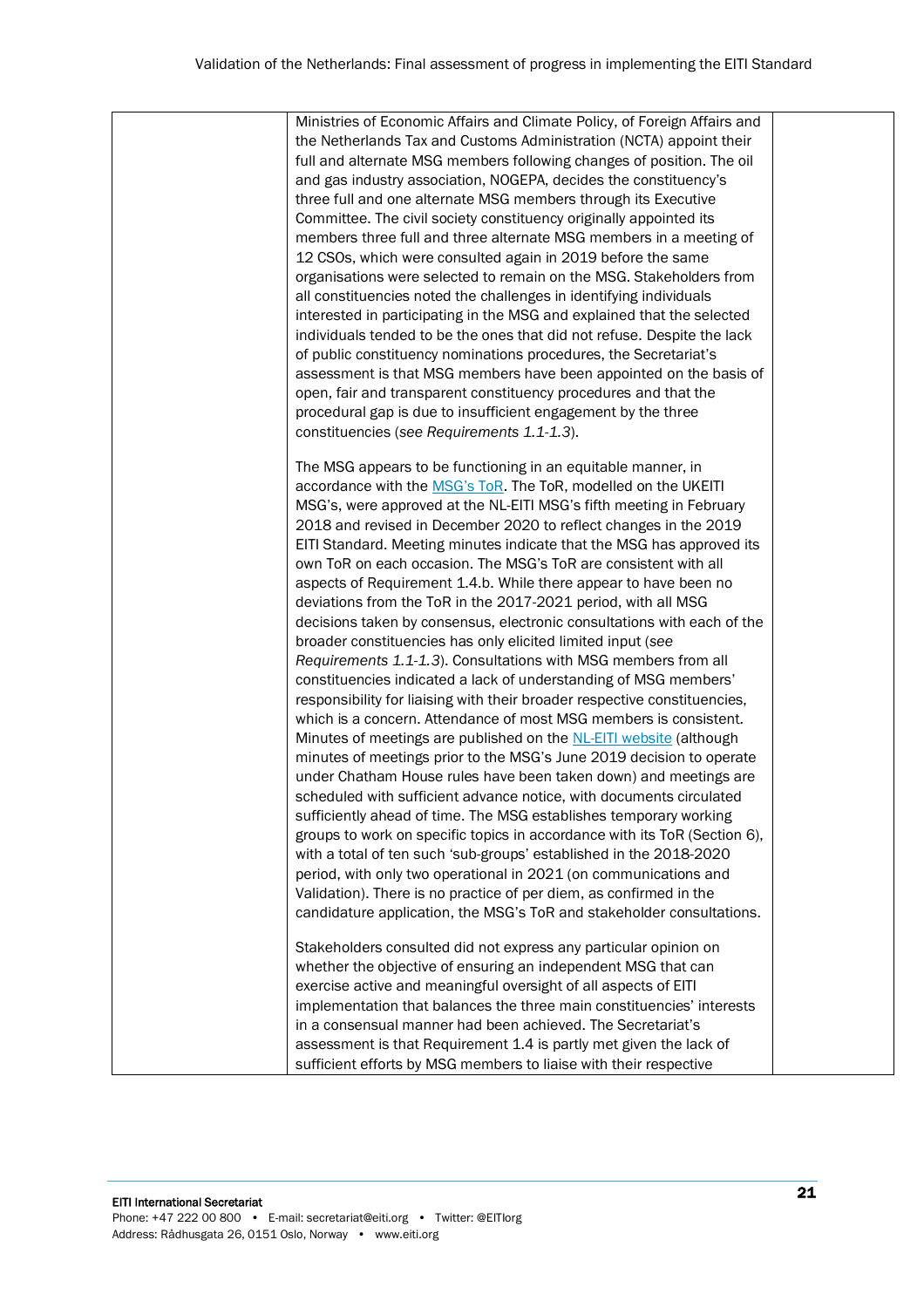|                                | constituencies on EITI-related issues and effective outreach to their<br>respective constituencies.                                                                                                                                                                                                                                                                                                                                                                                                                                                                                                                                                                                                                                                                                                                                                                                                                                                                                      |  |
|--------------------------------|------------------------------------------------------------------------------------------------------------------------------------------------------------------------------------------------------------------------------------------------------------------------------------------------------------------------------------------------------------------------------------------------------------------------------------------------------------------------------------------------------------------------------------------------------------------------------------------------------------------------------------------------------------------------------------------------------------------------------------------------------------------------------------------------------------------------------------------------------------------------------------------------------------------------------------------------------------------------------------------|--|
|                                | New corrective actions and recommendations                                                                                                                                                                                                                                                                                                                                                                                                                                                                                                                                                                                                                                                                                                                                                                                                                                                                                                                                               |  |
| for the extractive industries. | In accordance with Requirement 1.1, the government should ensure that it is fully, actively, and effectively<br>engaged in all aspects of EITI implementation, both in terms of high-level political leadership and<br>operational engagement. The Netherlands may wish to consider the extent to which alignment of NL-EITI<br>objectives with national priorities would demonstrate the use of EITI to government and ensure that<br>adequate resources are devoted to ensuring outcomes and impact in line with government reform priorities                                                                                                                                                                                                                                                                                                                                                                                                                                          |  |
|                                | In accordance with Requirement 1.2, the industry constituency should ensure that companies are fully,<br>actively, and effectively engaged in all aspects of EITI implementation. The government must ensure that<br>there are no obstacles to company participation in the EITI process, including by developing effective means<br>of overcoming taxpayer confidentiality constraints, potentially by building on mandatory payments to<br>government disclosures by extractive companies domiciled in the Netherlands. The Netherlands may wish to<br>consider the extent to which revisions to the objectives for EITI implementation, potentially building on the<br>legal framework for mandatory payments to government disclosures, could catalyse greater industry interest<br>and participation in EITI implementation.                                                                                                                                                        |  |
|                                | In accordance with Requirement 1.3, the civil society constituency should ensure that it is fully, actively, and<br>effectively engaged in all aspects of EITI implementation. The Netherlands may wish to consider the extent<br>to which revisions to the objectives for EITI implementation, potentially including issues related to the<br>environmental impact of the extractive industries, oil and gas infrastructure decommissioning and the<br>energy transition, could catalyse greater civil society interest and participation in EITI implementation.                                                                                                                                                                                                                                                                                                                                                                                                                       |  |
| objectives may be desirable.   | In accordance with Requirement 1.4.b.ii, the Netherlands should ensure that the MSG undertakes effective<br>outreach activities with civil society groups and companies, including through communication such as<br>media, website and letters, informing stakeholders of the government's commitment to implement the EITI,<br>and the central role of companies and civil society. The MSG should also widely disseminate the public<br>information that results from the EITI process. In accordance with Requirement 1.4.b.iii, the Netherlands<br>should ensure that members of the MSG should liaise with their constituency groups. To strengthen<br>implementation, the Netherlands is encouraged to ensure that the constituency nominations procedures for<br>MSG membership are publicly codified. Subject to the recommended reassessment of EITI implementation<br>objectives, the MSG may wish to consider whether the inclusion of new stakeholders relevant to these new |  |
|                                |                                                                                                                                                                                                                                                                                                                                                                                                                                                                                                                                                                                                                                                                                                                                                                                                                                                                                                                                                                                          |  |

## 4. Transparency

This component assesses EITI Requirements 2 to 6, which are the requirements of the EITI Standard related to disclosure.

#### Overview of the extractive sector (Requirements 3.1, 6.3)

#### Overview of progress in the module

Information on the general overview of the extractive industries is systematically disclosed on government websites in the Netherlands, with NL-EITI reporting providing a cursory overview of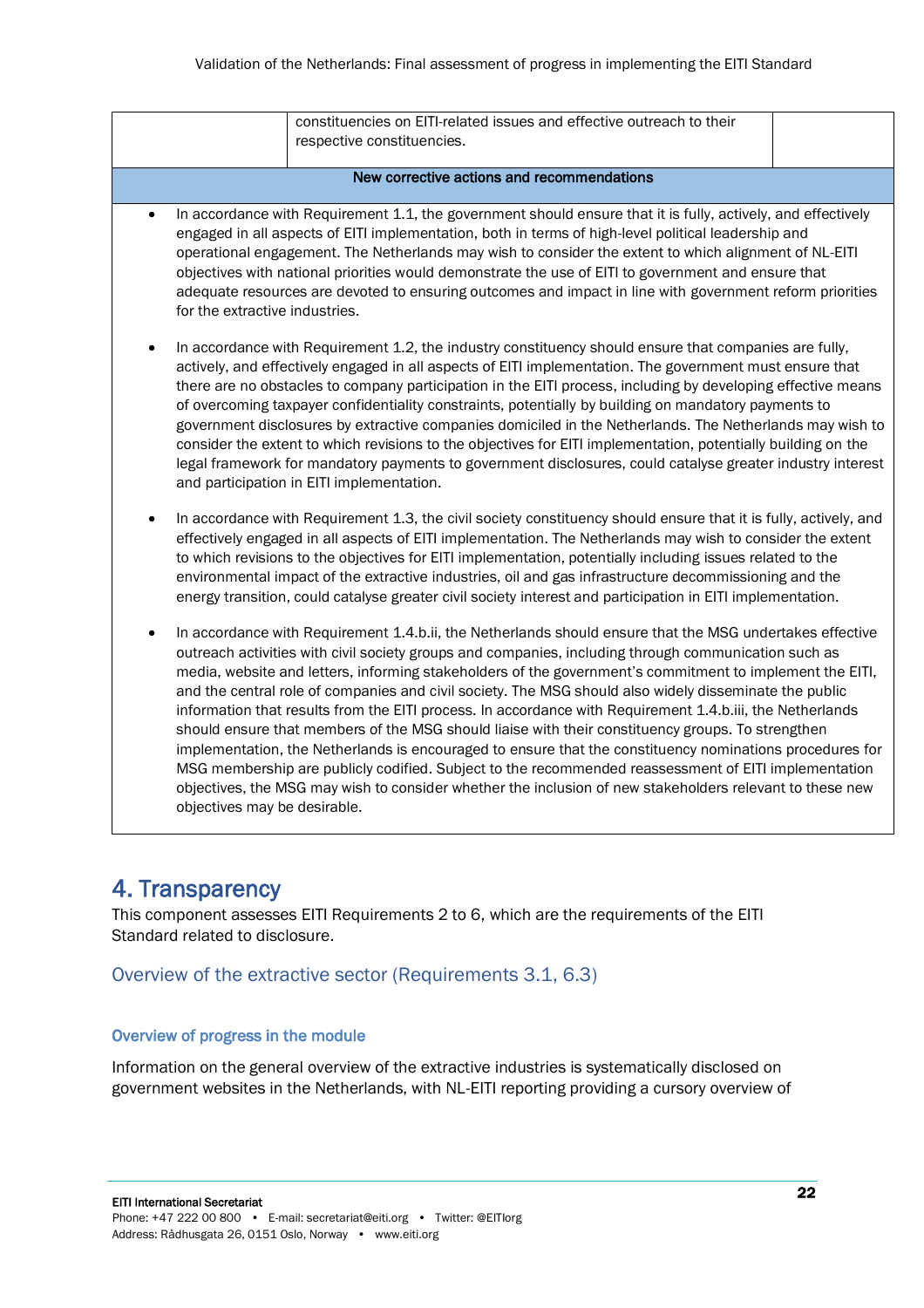existing public sources of information rather than providing new disclosures of information or analysis in accordance with Requirement 3.1. The Dutch Oil and Gas portal [\(NLOG\)](https://www.nlog.nl/en/welcome-nlog), maintained by the Geological Survey of the Netherlands (TNO) part of the Ministry of Economic Affairs and Climate Policy, provides comprehensive information on both the oil and gas sector as well as mining and quarrying. The oil and gas SOE, EBN, operates a [data centre](https://www.ebn.nl/en/data-centre/) that provides information on oil and gas subsurface activity, facilities, and economics. Recent, on-going, and planned exploration activities are fully explained on these two government portals. The data is presented in a user-friendly interface on the NLOG portal, including both an interactive map and a searchable data centre. Stakeholders consulted did not provide any particular views on the availability of information on extractive activities other than considering that NL-EITI reporting added little value to public-domain government data that pre-dated EITI implementation. Therefore, the Secretariat's assessment is that the Netherlands has exceeded Requirement 3.1.

The Netherlands publishes government data for most aspects of the contribution of the extractive industries to macroeconomic indicators, in particular related to estimates of Gross Value Added of the extractive industries and employment at the national level. Most of this data is available on the Central Statistics Bureau's (CBS) website, disclosed on a regular basis in open formats based on international data standards. Employment data is provided at both national and sectoral levels disaggregated by gender, and the NL-EITI Report explains that extractive employment data is not currently disaggregated by seniority or by company. Additionally, publicly accessible government data on the extractive industries covers investments in the sector, exceeding EITI Requirements. However, data on total government revenues from the extractive industries provided by NL-EITI appears to only encompass revenues from natural gas. The estimates of government natural gas revenues reported by NL-EITI under Requirement 6.3 exceed the total government revenues disclosed as part of the reconciliation of company payments and government revenues. In addition, NL-EITI reporting provides an estimate of extractive exports, but does not clarify the specific extractive sectors covered by this export data. The CBS portal<sup>1</sup> implies an estimate 40% lower<sup>2</sup> than the estimate of extractive exports provided in the NL-EITI's Validation template, even when including all extractive industries beyond natural gas and salt mining. Stakeholders consulted did not express any views on whether the objective of ensuring a public understanding of the extractive industries' contribution to the national economy and the level of natural resource dependency in the economy had been fulfilled. Thus, the Secretariat's assessment is that Requirement 6.3 is mostly met in light of the unexplained inconsistencies between NL-EITI disclosures and government's systematic disclosures of data on the contribution of the extractive industries to government revenues and exports.

#### Progress by requirement and corrective actions

The detailed assessment of progress in addressing each EITI Requirement or corrective action is available from the data collection templates referenced in annex to this report.

<sup>1</sup> Central Statistics Bureau (2021), 'Exports of goods and services by origin; National Accounts'. Available at:<https://opendata.cbs.nl/#/CBS/en/dataset/84096ENG/table?ts=1631692258934>

<sup>&</sup>lt;sup>2</sup> The Transparency template estimates EUR 8.7bn while CBS estimates for Mining and quarrying (incl petroleum) exports amount to EUR 5.5bn.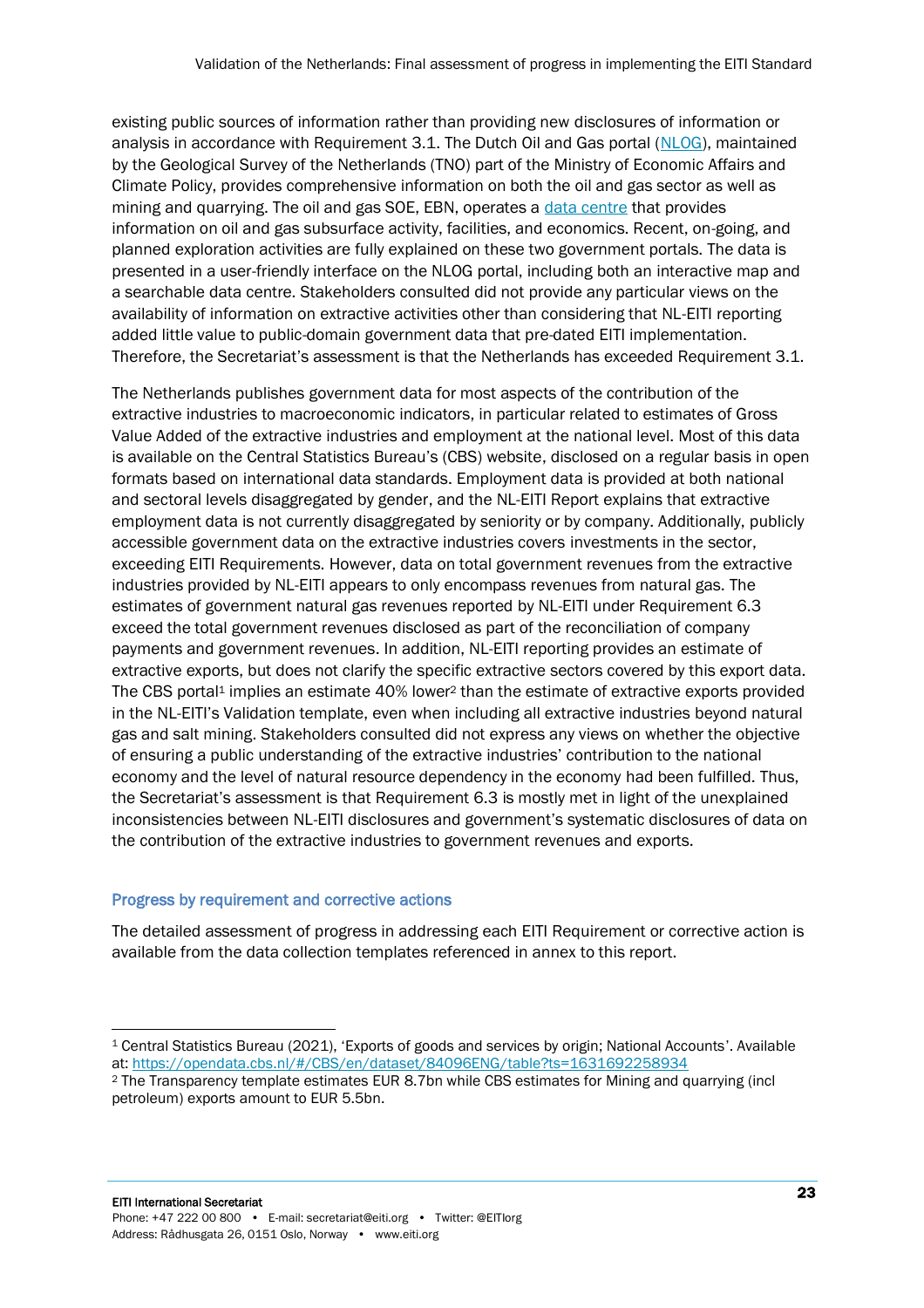| EITI Requirement / past                                                                                                                                                                                                                                                                                                                                                                                                                                                                                                                                                                                                                                                                                                                              | Summary of progress in addressing the EITI Requirement                                                                                                                                                                                                                                                                                                                                                                                                                                                                                                                                                                                                                                                                                                                                                                                                                                                             | <b>Assessment</b> |
|------------------------------------------------------------------------------------------------------------------------------------------------------------------------------------------------------------------------------------------------------------------------------------------------------------------------------------------------------------------------------------------------------------------------------------------------------------------------------------------------------------------------------------------------------------------------------------------------------------------------------------------------------------------------------------------------------------------------------------------------------|--------------------------------------------------------------------------------------------------------------------------------------------------------------------------------------------------------------------------------------------------------------------------------------------------------------------------------------------------------------------------------------------------------------------------------------------------------------------------------------------------------------------------------------------------------------------------------------------------------------------------------------------------------------------------------------------------------------------------------------------------------------------------------------------------------------------------------------------------------------------------------------------------------------------|-------------------|
| corrective action                                                                                                                                                                                                                                                                                                                                                                                                                                                                                                                                                                                                                                                                                                                                    |                                                                                                                                                                                                                                                                                                                                                                                                                                                                                                                                                                                                                                                                                                                                                                                                                                                                                                                    |                   |
| Exploration<br>(Requirement #3.1)                                                                                                                                                                                                                                                                                                                                                                                                                                                                                                                                                                                                                                                                                                                    | The Netherlands has exceeded the requirement's objective of ensuring<br>public access to an overview of the extractive sector in the country<br>through systematic disclosures of information on the extractive sector<br>and its potential, including recent, ongoing, and planned significant<br>exploration activities. The Netherlands systematically discloses all<br>relevant data through the government's Annual Review of Natural<br>Resources and Geothermal Energy report, including data on reserves,<br>exploration and extractive activities for petroleum, coal, rock salt and<br>geothermal sectors. The Netherlands has publicly disclosed through its<br>EITI Reports a comprehensive overview of the extractive industries,<br>including significant exploration activities, which maps out available data<br>systematically disclosed through the NLOG website.                                | <b>Exceeded</b>   |
| Contribution of the<br>extractive sector to the<br>economy (Requirement<br>#6.3)                                                                                                                                                                                                                                                                                                                                                                                                                                                                                                                                                                                                                                                                     | The Netherlands has mostly met the objective of ensuring a public<br>understanding of the extractive industries' contribution to the national<br>economy and the level of natural resource dependency in the economy.<br>While most indicators appear readily and timely available through the<br>Central Bureau of Statistic's portal, it appears that some data points do<br>not refer to the extractive sector as a whole, rather focuses solely on<br>natural gas. This appears to be the case for government revenues, and<br>contribution to exports (the latter does not provide a source or<br>explanation of the estimate). Other official estimates by the Central<br>Statistics Bureau appear to be less than the estimate included in the<br>Transparency template, and estimates of government revenues from<br>extractive sectors other than natural gas do not appear to be publicly<br>accessible. | Mostly met        |
|                                                                                                                                                                                                                                                                                                                                                                                                                                                                                                                                                                                                                                                                                                                                                      | New corrective actions and recommendations                                                                                                                                                                                                                                                                                                                                                                                                                                                                                                                                                                                                                                                                                                                                                                                                                                                                         |                   |
| In accordance with Requirement 6.3, the Netherlands should ensure that estimates of the extractive<br>$\bullet$<br>industries' contribution to government revenues and exports are publicly disclosed. Government revenues<br>and exports should encompass the contribution of all subsectors of extractive industries, beyond natural<br>gas and salt mining. Additionally, the Netherlands may wish to use EITI reporting as a means of explaining<br>differences in publicly accessible data on the macroeconomic contribution of the extractive industries,<br>potentially aligning these data disclosures with the International Standard Industrial Classification <sup>3</sup><br>system's category B. on mining and quarrying or equivalent. |                                                                                                                                                                                                                                                                                                                                                                                                                                                                                                                                                                                                                                                                                                                                                                                                                                                                                                                    |                   |

#### Legal environment and fiscal regime (Requirements 2.1, 2.4, 6.4)

#### Overview of progress in the module

The Netherlands has used its EITI reporting to provide a cursory overview of public sources of information on all aspects of the regulatory framework for the extractive industries, including the

<sup>3</sup> United Nations (2007), 'International Standard Industrial Classification of All Economic Activities (ISIC) Revision 4'. Available at: <https://unstats.un.org/unsd/classifications/Family/Detail/27>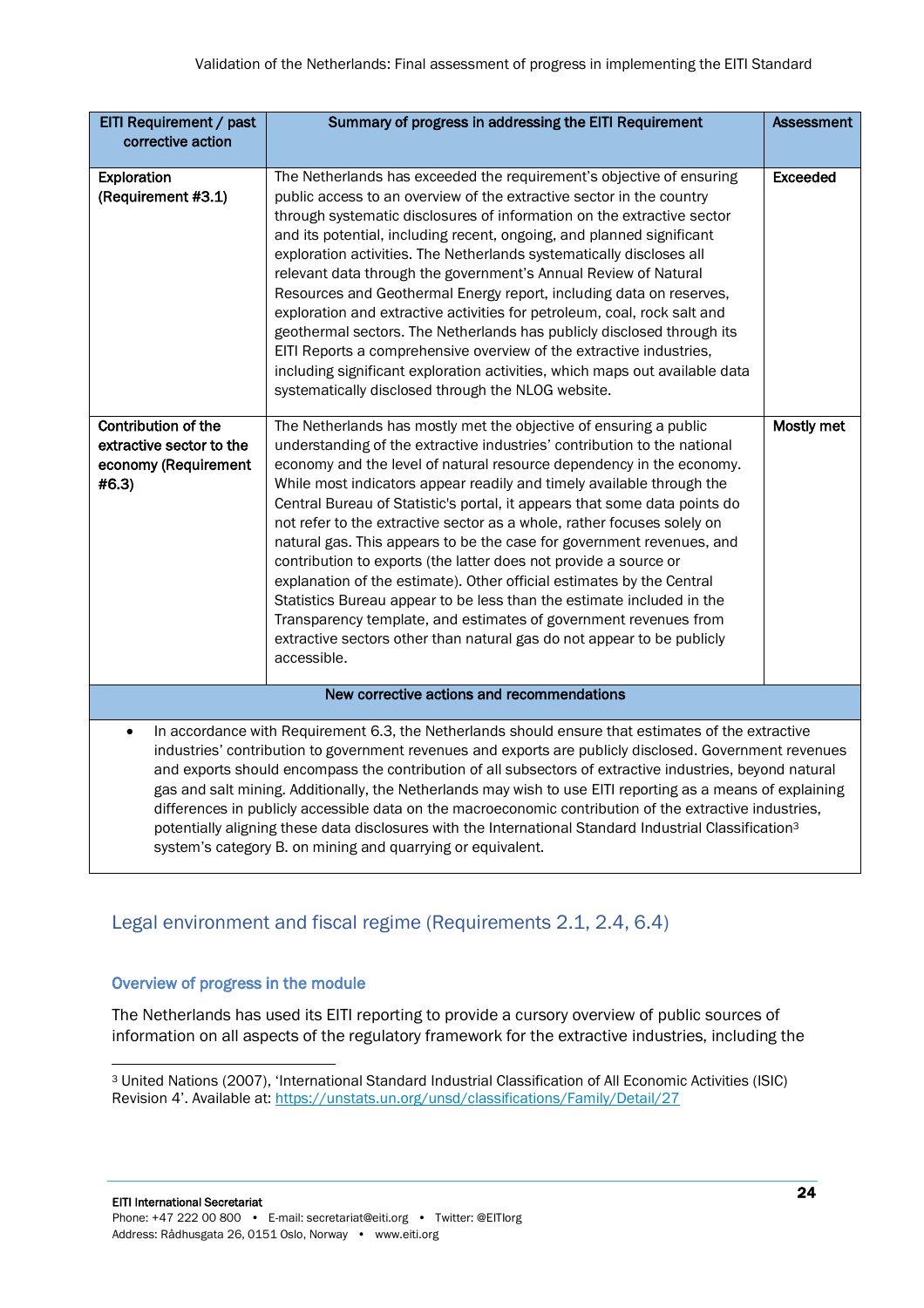legal framework, fiscal regime, roles of government entities and reforms. While information on the legal environment for the extractive industries, including both oil and gas as well as salt mining, is systematically disclosed on government websites such as NLOG [portal,](https://www.nlog.nl/en/welcome-nlog) the Ministry of Economic Affairs and Climate Policy's [mining portal](https://mijnbouwvergunningen.nl/) and the government's central [website,](https://www.rijksoverheid.nl/) EITI reporting has added value by centralising information on the fiscal regime and fiscal devolution related to the extractives. Stakeholders consulted considered the objective of ensuring public understanding of all aspects of the regulatory framework for the extractive industries had already been achieved prior to EITI implementation. Given gaps in systematic disclosures of some information related to the fiscal regime and fiscal devolution related to the extractives in the Netherlands, the Secretariat's assessment is that Requirement 2.1 has been fully met, but not yet exceeded.

The Dutch Government's policy is in favour of full license disclosure, as confirmed in the two NL-EITI Reports published to date. The Netherlands systematically discloses the full text of mining, oil and gas licenses, including annexes and amendments, through th[e official gazette,](https://www.officielebekendmakingen.nl/staatscourant) although the accessibility of this information is relatively poor given the need to identify the specific gazette number in which each was published. The MSG does not appear to have undertaken a review of all active licenses to confirm the comprehensiveness of license documents available to the public. Stakeholder consultations explained that the contract disclosure sections of the NL-EITI Report had been prepared by the oil and gas SOE, EBN, but that a comprehensive review had not been conducted for the purposes of EITI reporting. Nonetheless, it appears that all licenses awarded both prior to and after 1 January 2021 have been publicly disclosed, including annexes and amendments, covering both exploration and production activities, as confirmed in stakeholder consultations. However, NL-EITI has not published a comprehensive list of all active licenses, indicating which are publicly available and which are not, with clear references or links to the location where each license is published in accordance with Requirement 2.4.c.ii.

While NL-EITI reporting has publicly stated that there are only licenses in the mining, oil and gas sectors, there was a lack of consensus among stakeholders consulted over whether 'cooperation agreements' involving the oil and gas SOE, EBN, constituted forms of contracts in accordance with the definition in Requirement 2.4.d. There do not appear to be any contracts in the mining sector. In the oil and gas sector, Cooperation Agreements between EBN and licence holders are categorised by NL-EITI as 'private agreements' regulating the operational and financial cooperation between the two parties, including designation of the operator, property rights and the method of sale of the hydrocarbons produced. The 2008 Mining Act requires license-holders to conclude such Cooperation Agreements for every license awarded, either as 'exploration agreements' (Sections 87-92) or 'production agreements' (Sections 93-97b) depending on the phase of the project. Requirement 2.4.d.i defines contracts as "*the full text of any contract, concession, production-sharing agreement or other agreement granted by, or entered into by, the government which provides the terms attached to the exploitation of oil gas and mineral resources.*" While several stakeholders consulted considered that Cooperation Agreements did not constitute forms of contracts given that payments to government were regulated by the Mining Act, some civil society and government stakeholders consulted considered that they fit the definition of contract in the EITI Standard. Several MSG members noted that EBN could not legally disclose the full text of Cooperation Agreements without the consent of both parties involved. The specific list of cooperation agreements that have been published to date is not clear from publicly available documents referenced by NL-EITI. For instance, the NL-EITI Reports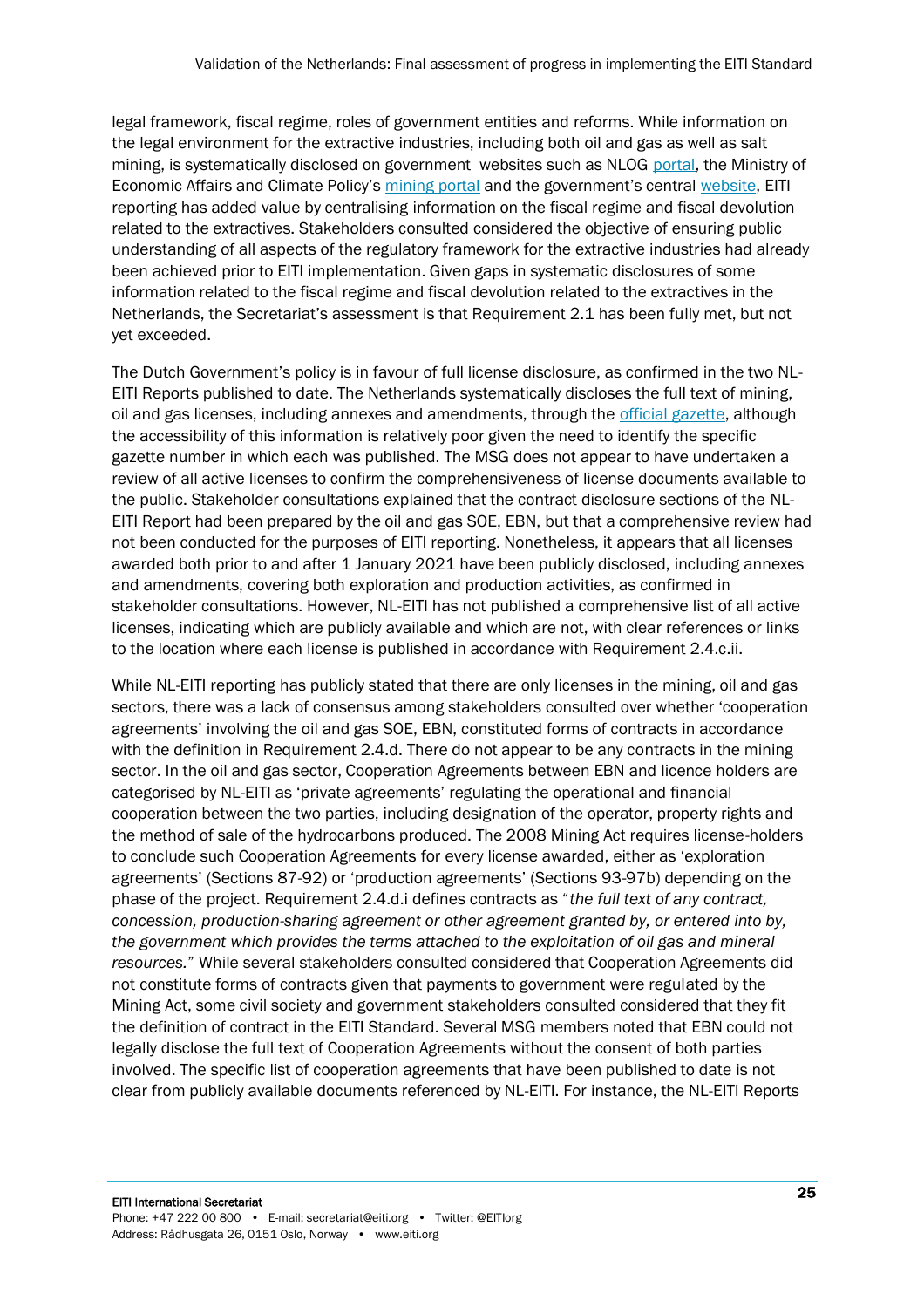only refer to the publication of "a number of agreements" related to the Groningen production licence that together form the basis of the Gasgebouw partnership, without specifying which agreements have been published and providing any links to the published documents. In its comments on the draft assessment, the MSG noted that it did not consider that cooperation agreements provided any terms attached to the exploitation of oil and gas, as the definition in the EITI Standard requires. The MSG conceded that more transparency with respect to the relationship between EBN, the license-holders and the state, for instance through the disclosure of cooperation agreements, would be welcomed by some stakeholders. It noted the argument by Former Minister of Economic Affairs and Climate Policy Eric Derk Wiebes in a parliamentary debate that these agreements should be revised, so they could be made public. It highlighted that both EBN and NOGEPA were assessing the legal possibilities for disclosing the cooperation agreements.

Stakeholders consulted did not express any opinion on whether the objective of ensuring the public accessibility of all licenses and contracts underpinning extractive activities as a basis for the public's understanding of the contractual rights and obligations of companies operating in the country's extractive industries had been achieved. Given the lack of a comprehensive list of active licenses in the mining, oil and gas sectors, with specific links to published documents, and the lack of clarity surrounding (unpublished) Cooperation Agreements involving EBN and oil and gas license-holders, the Secretariat's assessment is that Requirement 2.4 is partly met.

The Netherlands systematically discloses information on the rules and regulations related to environmental management and monitoring of extractive investments in the extractive industries through government websites such as th[e NLOG](https://www.nlog.nl/mijnbouw-effecten) and Commission on Environmental Impact [Assessment](https://www.commissiemer.nl/) websites, as well as some information on actual practices such as the publication of decisions on environmental impact assessments and ongoing/upcoming public consultations. The NL-EITI Reports provide a cursory mapping of this information, albeit without analysis of potential deviations in practice or ongoing and planned reforms. The NL-EITI Reports have not led to disclosures of more information on material extractive companies' environmental management and remediation practices however, despite significant interest from civil society. There was consensus among stakeholders consulted that NL-EITI reporting had not added to public information on environmental management and remediation policies and practices and there were no particular views on whether the objective of providing a basis for stakeholders to assess the adequacy of the regulatory framework and to assess extractive companies' adherence to environmental obligations had been fulfilled. The Secretariat's assessment is that Requirement 6.4 has not been exceeded and thus should remain as 'not assessed'.

#### Progress by requirement and corrective actions

The detailed assessment of progress in addressing each EITI Requirement or corrective action is available from the data collection templates referenced in the annex to this report.

| <b>EITI Requirement /</b> | Summary of progress in addressing the EITI Requirement | Assessment |
|---------------------------|--------------------------------------------------------|------------|
| past corrective action    |                                                        |            |
|                           |                                                        |            |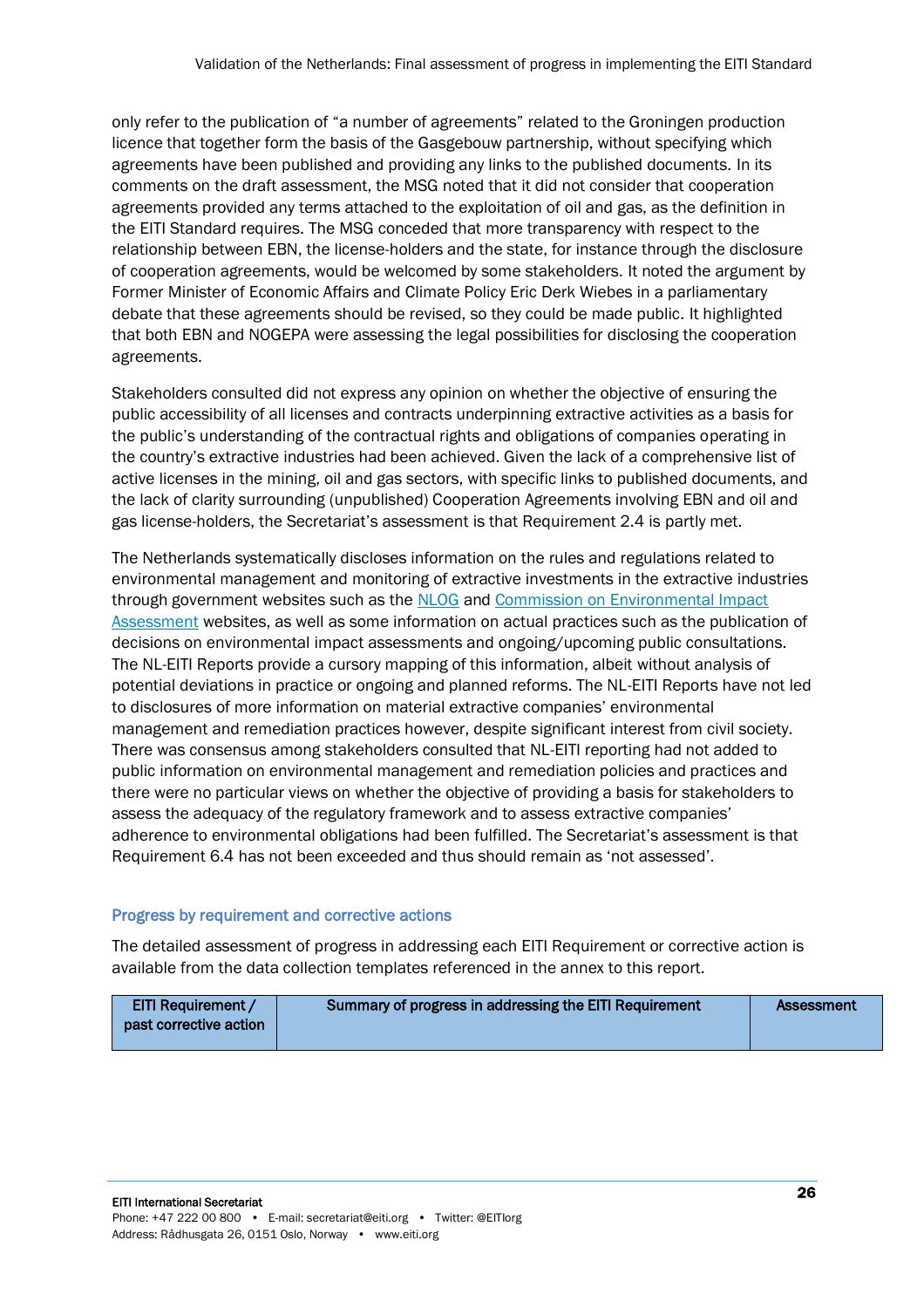| Legal framework and<br>fiscal regime<br>(Requirement #2.1) | The NL-EITI Report 2018 describes the legal environment and fiscal<br>regime for mining, oil and gas, including the roles of government<br>entities, the level of fiscal devolution and reforms up to 2018.<br>Government websites provide much of the information required<br>although the fiscal regime and degree of fiscal devolution do not<br>appear to be disclosed systematically on government websites<br>referenced. Aside from the fiscal regime and level of fiscal devolution,<br>all other aspects of the regulatory framework are systematically<br>disclosed and documented in EITI reporting, supporting the<br>assessment that the Netherlands has fully met, but not yet exceeded,<br>the objective of Requirement 2.1.                                                                                                                                                                                                                                                                                                                                                                                                                                                                                                                                                                                                                                                                                                                                                                                       | Fully met    |
|------------------------------------------------------------|-----------------------------------------------------------------------------------------------------------------------------------------------------------------------------------------------------------------------------------------------------------------------------------------------------------------------------------------------------------------------------------------------------------------------------------------------------------------------------------------------------------------------------------------------------------------------------------------------------------------------------------------------------------------------------------------------------------------------------------------------------------------------------------------------------------------------------------------------------------------------------------------------------------------------------------------------------------------------------------------------------------------------------------------------------------------------------------------------------------------------------------------------------------------------------------------------------------------------------------------------------------------------------------------------------------------------------------------------------------------------------------------------------------------------------------------------------------------------------------------------------------------------------------|--------------|
| Contracts<br>(Requirement #2.4)                            | The Netherlands have partly met the objective of this requirement to<br>ensure the public accessibility of all licenses underpinning extractive<br>activities. The full text of oil, gas, and mining licenses is provided<br>through systematic disclosure in publications of the Official Gazette<br>and the EITI Report clarifies government policy in favour of disclosing<br>the full text of all licenses. However, it is unclear whether there are<br>any contracts in the oil and gas sector, given the lack of clarity over<br>whether EBN's "cooperation agreements" constitute contracts<br>governing the exploitation of natural resources in accordance with<br>the definition of "contracts" in Requirement 2.4.d. In addition, there is<br>insufficient guidance from NL-EITI on where to locate the full text of<br>mining, oil and gas licenses awarded since 1 January 2021. There<br>does not appear to be a comprehensive list of all mining, oil and gas<br>licenses (including those awarded prior to 1 January 2021), clearly<br>indicating which ones are publicly accessible in accordance with<br>Requirement 2.4.c.ii.                                                                                                                                                                                                                                                                                                                                                                                  | Partly met   |
| <b>Environmental impact</b><br>(Requirement #6.4)          | The Netherlands systematically discloses information on the legal<br>provisions and administrative rules related to environmental<br>management and monitoring of extractive investments in the country,<br>including on environmental impact assessments and licences<br>granted to oil, gas and mining companies, and on the roles and<br>responsibilities of relevant government agencies. While the<br>Commission on Environmental Impact Assessment website provides<br>information on completed assessments and ongoing consultations,<br>there is little further information on actual practice related to<br>environmental management and monitoring of extractive investments<br>in the country on government websites, such as for instance<br>extractive companies' contributions to environmental remediation.<br>While government websites such as NLOG provide information on<br>environmental impacts of mining, oil and gas and efforts to transition<br>to more environmentally sustainable extractive industries, there does<br>not appear to be comprehensive information on regular<br>environmental monitoring procedures, administrative and sanctioning<br>processes of governments, as well as environmental liabilities,<br>environmental rehabilitation and remediation programmes. The 2018<br>NL-EITI Report provides only a cursory overview of government<br>agencies' responsibilities for granting of environmental licenses and<br>monitoring the environmental impact of extractive activities. | Not assessed |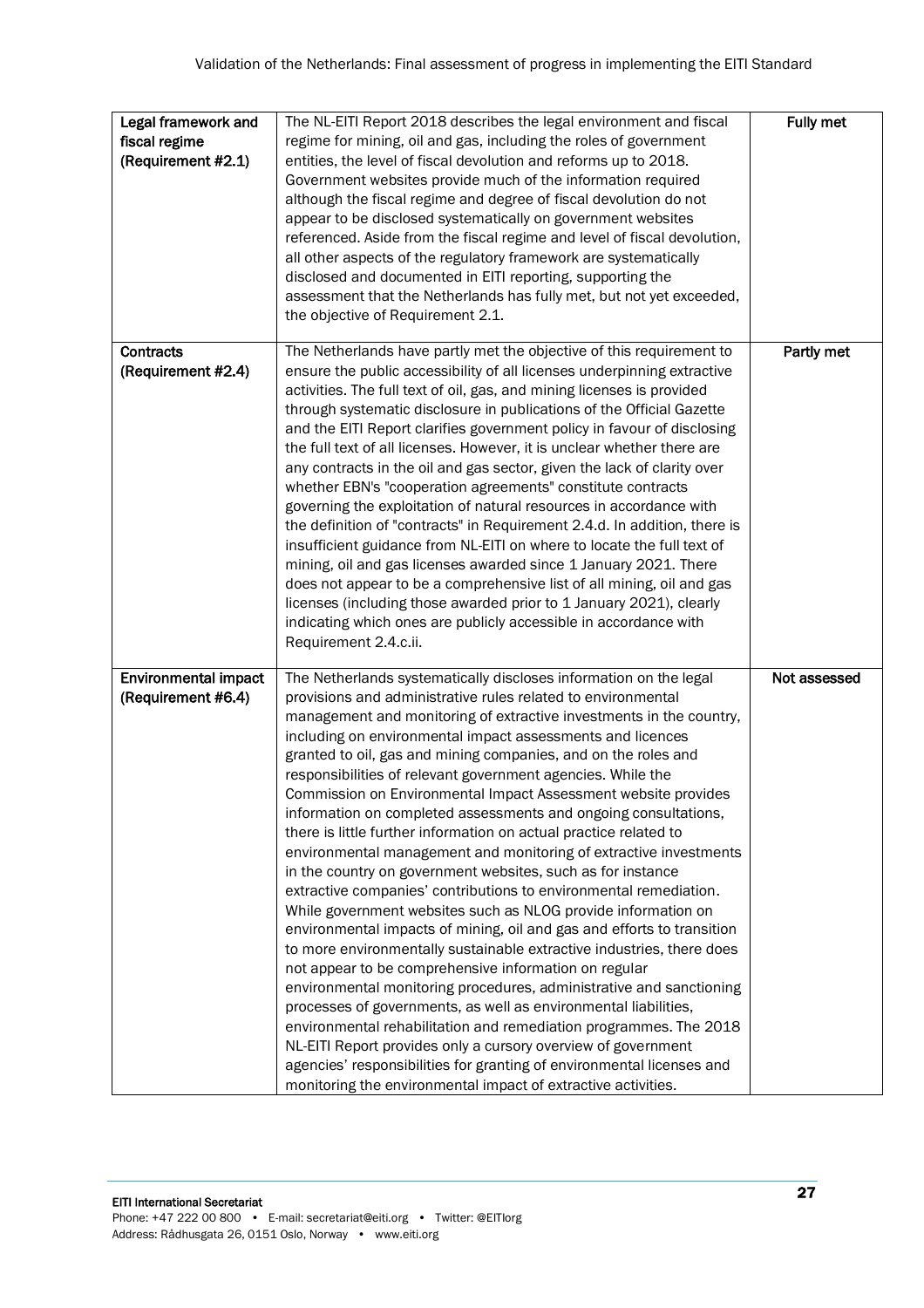|                                                 | Therefore, the Netherlands has not fully met the objective of<br>Requirement 6.4, which remains 'not assessed' given that this<br>requirement is an encouraged aspect of the EITI Standard.                                                                                                                                                                                                                                                                                                                                                                                                                                                                                                                                                                                                                                                                                                                                                                                                                                                                                                                                                                                                                                                                                                                                                                                                                                                                                                                                                                                                                                                                                                                                                                                                                                                                                                                                                                                                                                                                                                                                                                                                                        |  |
|-------------------------------------------------|--------------------------------------------------------------------------------------------------------------------------------------------------------------------------------------------------------------------------------------------------------------------------------------------------------------------------------------------------------------------------------------------------------------------------------------------------------------------------------------------------------------------------------------------------------------------------------------------------------------------------------------------------------------------------------------------------------------------------------------------------------------------------------------------------------------------------------------------------------------------------------------------------------------------------------------------------------------------------------------------------------------------------------------------------------------------------------------------------------------------------------------------------------------------------------------------------------------------------------------------------------------------------------------------------------------------------------------------------------------------------------------------------------------------------------------------------------------------------------------------------------------------------------------------------------------------------------------------------------------------------------------------------------------------------------------------------------------------------------------------------------------------------------------------------------------------------------------------------------------------------------------------------------------------------------------------------------------------------------------------------------------------------------------------------------------------------------------------------------------------------------------------------------------------------------------------------------------------|--|
|                                                 | New corrective actions and recommendations                                                                                                                                                                                                                                                                                                                                                                                                                                                                                                                                                                                                                                                                                                                                                                                                                                                                                                                                                                                                                                                                                                                                                                                                                                                                                                                                                                                                                                                                                                                                                                                                                                                                                                                                                                                                                                                                                                                                                                                                                                                                                                                                                                         |  |
| $\bullet$<br>economy.<br>$\bullet$<br>$\bullet$ | To strengthen implementation, the Netherlands is encouraged to work with relevant government entities<br>to improve the accessibility of systematic disclosures related to the fiscal regime governing the extractive<br>industries in accordance with Requirement 2.1, including fiscal incentives designed to support the energy<br>transition to respond to public demand for information on the country's transition to a net-zero emissions<br>In accordance with Requirement 2.4.c.ii, the Netherlands is required to publish a list of all active contracts<br>and licenses, indicating which are publicly available and which are not, with specific links to each<br>published document. Where there are claims that all contracts under these regimes have standard<br>stipulations as mandated by law and that there are no deviations from such provisions, the onus is on the<br>Netherlands to substantiate such claims. In accordance with Requirement 2.4.c.iii, the Netherlands should<br>publish an explanation for any deviations between disclosure practices and legislative or government<br>policy requirements concerning the disclosure of contracts and licenses. The NL-EITI MSG should<br>document its view of whether Cooperation Agreements involving EBN in the oil and gas sector constitute<br>forms of contracts, in accordance with the definition of contracts provided in Requirement 2.4.d.i, and<br>ensure that any new contracts granted after 1 January 2021 are comprehensively disclosed to the public,<br>including any annexes and amendments, in accordance with Requirement 2.4.a.<br>To strengthen implementation, the Netherlands could consider using annual EITI reporting to provide<br>information on the government's environmental sanctioning of extractive companies, with a view to<br>addressing public demands for information on the regulatory oversight of companies' environmental<br>impacts. The Netherlands is encouraged to consider the public disclosure of extractive companies'<br>contributions to environmental remediation and offset, given the level of public interest in the<br>environmental impacts of the extractive industries. |  |

#### Licenses and property rights (Requirements 2.2, 2.3)

#### Overview of progress in the module

The Netherlands systematically discloses information on both the process for awarding and transferring mining, oil and gas licenses as well as on license data, although there are some gaps in the information provided and its accessibility. None of the stakeholders consulted expressed particular interest in licensing information and considered that public disclosures by government had not evolved with EITI implementation. While basic information on licensing is in the public domain, there are insufficient public disclosures to enable public oversight of the efficiency of the mechanisms for licensing in the extractive industries, whether in terms of the MSG's assessment of the strengths and weaknesses of the current mechanism or in terms of license data that would enable such analysis.

The government's NLOG portal systematically discloses information on the award of oil and gas licenses, including the identity of licenses awarded in a particular period, the statutory process for awarding licenses and the technical and financial criteria assessed. This information is also systematically provided for mining licenses, although only technical criteria appear to be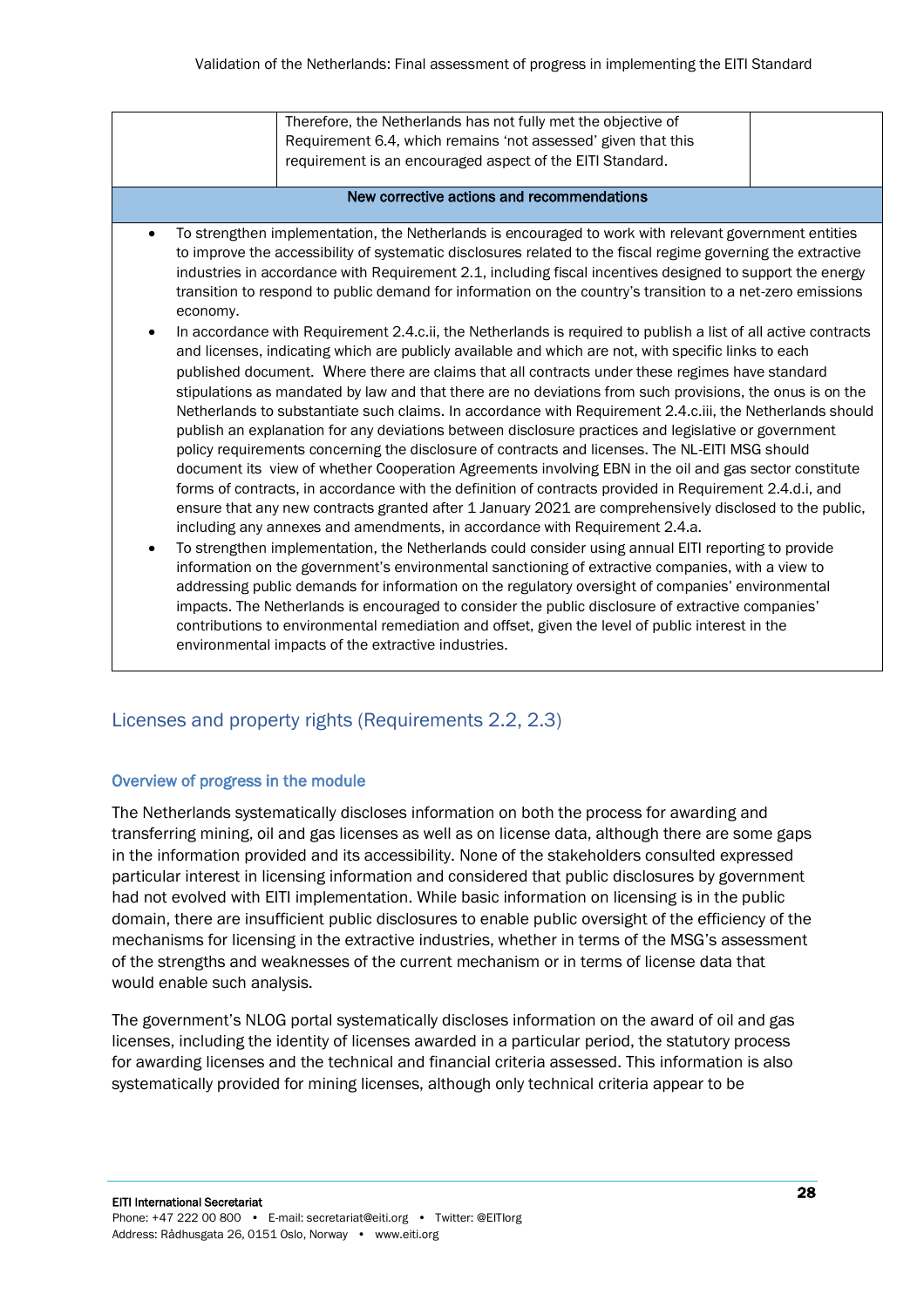assessed rather than any financial criteria. However, there is less clarity on the identity and process for transferring licenses in the mining, oil and gas sector, without clear indications of the identity of licenses transferred nor public confirmation of whether the same technical and financial criteria applied to transfers as to awards. Nonetheless, government stakeholders consulted confirmed that the same criteria were assessed for license transfers as for awards. There has been little added value of EITI reporting to transparency in the licensing process. There is no indication in either NL-EITI Reports or meeting minutes that the MSG has considered the existence of non-trivial deviations in license awards and transfers either in 2017 or 2018. The MSG's discussions do not appear to have focused on assessing the efficiency of the licensing system beyond stating that information was systematically disclosed through the NLOG portal and data centre. Therefore, the Secretariat's assessment is that the objective of public disclosure of sufficient information to allow stakeholders to identify and address possible weaknesses in the license allocation process has not yet been fulfilled, despite the solid foundation of systematic disclosures that pre-dates EITI implementation. The assessment is thus that Requirement 2.2 is mostly met.

The Netherlands publicly discloses most of the license information listed under Requirement 2.3.b in the mining, oil and gas sectors. The NLOG data centre publishes data for each active license concerning license-holder name, commodity(ies) covered, coordinates, and dates of award, irrespective of the materiality of payments to government associated with each license. However, the lack of dates of application and of expiry in the public domain hinder an assessment of the efficiency of licensing practices and the duration of property rights. Stakeholders consulted did not express any opinion on whether the broader objective of ensuring the public accessibility of comprehensive information on property rights related to extractive deposits and projects had been fulfilled. Given the lack of public accessibility of dates of application and expiry and the insufficient consideration of the issue by the MSG, the Secretariat's assessment is that Requirement 2.3 is mostly met.

#### Progress by requirement and corrective actions

The detailed assessment of progress in addressing each EITI Requirement or corrective action is available from the data collection templates referenced in the annex to this report.

| EITI Requirement /<br>past corrective<br>action                  | Summary of progress in addressing the EITI Requirement                                                                                                                                                                                                                                                                                                                                                                                                                                                                                                                                                                                                                                | Assessment        |
|------------------------------------------------------------------|---------------------------------------------------------------------------------------------------------------------------------------------------------------------------------------------------------------------------------------------------------------------------------------------------------------------------------------------------------------------------------------------------------------------------------------------------------------------------------------------------------------------------------------------------------------------------------------------------------------------------------------------------------------------------------------|-------------------|
| <b>Contract and license</b><br>allocations<br>(Requirement #2.2) | The Netherlands systematically discloses information on the award of<br>mining, oil and gas licenses, including the identity of licenses awarded,<br>the process for awarding and transferring licenses, including technical<br>criteria and financial criteria for oil and gas licenses but only technical<br>(not financial) criteria for mining licenses. However, the identity of<br>licenses transferred in 2018 is unclear, as are the technical and<br>financial criteria assessed in transfers. There is no evidence of the<br>MSG's assessment of non-trivial deviations in mining, oil and gas license<br>awards and transfers in 2018. Mining, oil and gas licenses do not | <b>Mostly Met</b> |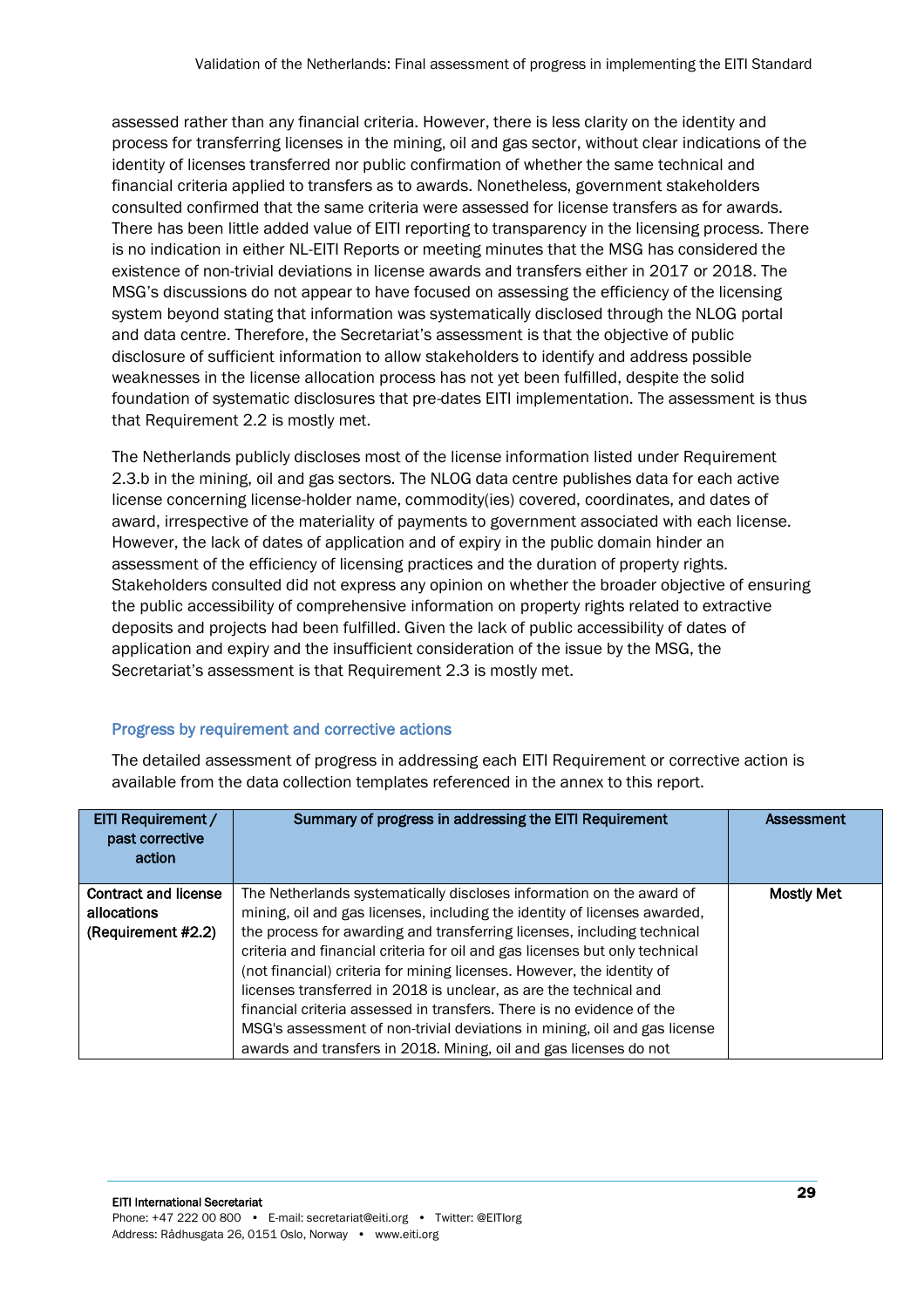|                                                                                                                                                                                                                                                                                                                                                                                                                                                                                                                                                                                                                                                                                                                                                             | appear to be awards through competitive tender. Therefore, the<br>Netherlands has mostly met this requirement.                                                                                                                                                                                                                                                                                                                                                                                                                                                                             |                   |
|-------------------------------------------------------------------------------------------------------------------------------------------------------------------------------------------------------------------------------------------------------------------------------------------------------------------------------------------------------------------------------------------------------------------------------------------------------------------------------------------------------------------------------------------------------------------------------------------------------------------------------------------------------------------------------------------------------------------------------------------------------------|--------------------------------------------------------------------------------------------------------------------------------------------------------------------------------------------------------------------------------------------------------------------------------------------------------------------------------------------------------------------------------------------------------------------------------------------------------------------------------------------------------------------------------------------------------------------------------------------|-------------------|
| <b>Register of licenses</b><br>(Requirement #2.3)                                                                                                                                                                                                                                                                                                                                                                                                                                                                                                                                                                                                                                                                                                           | The Netherlands systematically discloses information on mining, oil and<br>gas licenses through the NLOG website and data centre, including data<br>on the license holder's name, commodity(ies) covered and coordinates,<br>for all active licenses irrespective of the materiality of payments<br>associated with each license. While the dates of award appear to be<br>provided for all active licenses, it is unclear where the dates of<br>application and expiry are available for all mining, oil and gas licenses.<br>Therefore, the Netherlands has mostly met this requirement. | <b>Mostly Met</b> |
| New corrective actions and recommendations                                                                                                                                                                                                                                                                                                                                                                                                                                                                                                                                                                                                                                                                                                                  |                                                                                                                                                                                                                                                                                                                                                                                                                                                                                                                                                                                            |                   |
| In accordance with Requirement 2.2.a, the Netherlands should ensure that information on mining, oil and gas<br>license transfers is publicly disclosed, including the identity of licenses transferred and the process for<br>transferring licenses, including technical and financial criteria assessed. In accordance with Requirement<br>2.2.a.iv, the Netherlands is required to ensure public disclosure of its assessment of any material deviations<br>from the applicable legal and regulatory framework governing license transfers and awards in license awards<br>and transfers in the period under review by EITI reporting.<br>In accordance with Requirement 2.3.b.iii, the Netherlands should ensure that dates of application and of expiry |                                                                                                                                                                                                                                                                                                                                                                                                                                                                                                                                                                                            |                   |

#### Beneficial ownership (Requirement 2.5)

#### Overview of progress in the module

Adherence to Requirement 2.5 on beneficial ownership is assessed in Validation as of 1 January 2020 as per the framework agreed by the Board in June 2019.<sup>4</sup> The assessment consists of a technical assessment focusing on initial criteria and an assessment of effectiveness.

are public disclosed and accessible for each active license in the mining, oil and gas sector.

#### *Technical assessment*

The technical assessment is included in the Transparency template, in the tab on Requirement 2.5. It demonstrates that the Netherlands has established a legal basis for collecting and disclosing beneficial ownership information. It is expected that relevant regulations will be fully implemented by March 2022.

The Netherlands has enacted legislation to establish a publicly accessible ultimate beneficial ownership (UBO) registry covering all companies irrespective of their sector of activity in July 2020: The Implementation Act on registration of ultimate beneficial owners of companies and other legal entities (2020-35,179). The regulation, which came into force on 27 September 2020, provides an 18-month period for implementation before full enforcement from 27 March 2022. It will apply to all companies that apply for or hold a participating interest in exploration or production oil, gas or mining licenses. The register will be maintained by the Netherlands Chamber of Commerce (*Kamer van Koophandel - KVK*).

<sup>4</sup> <https://eiti.org/document/assessing-implementation-of-eitis-beneficial-ownership-requirement>.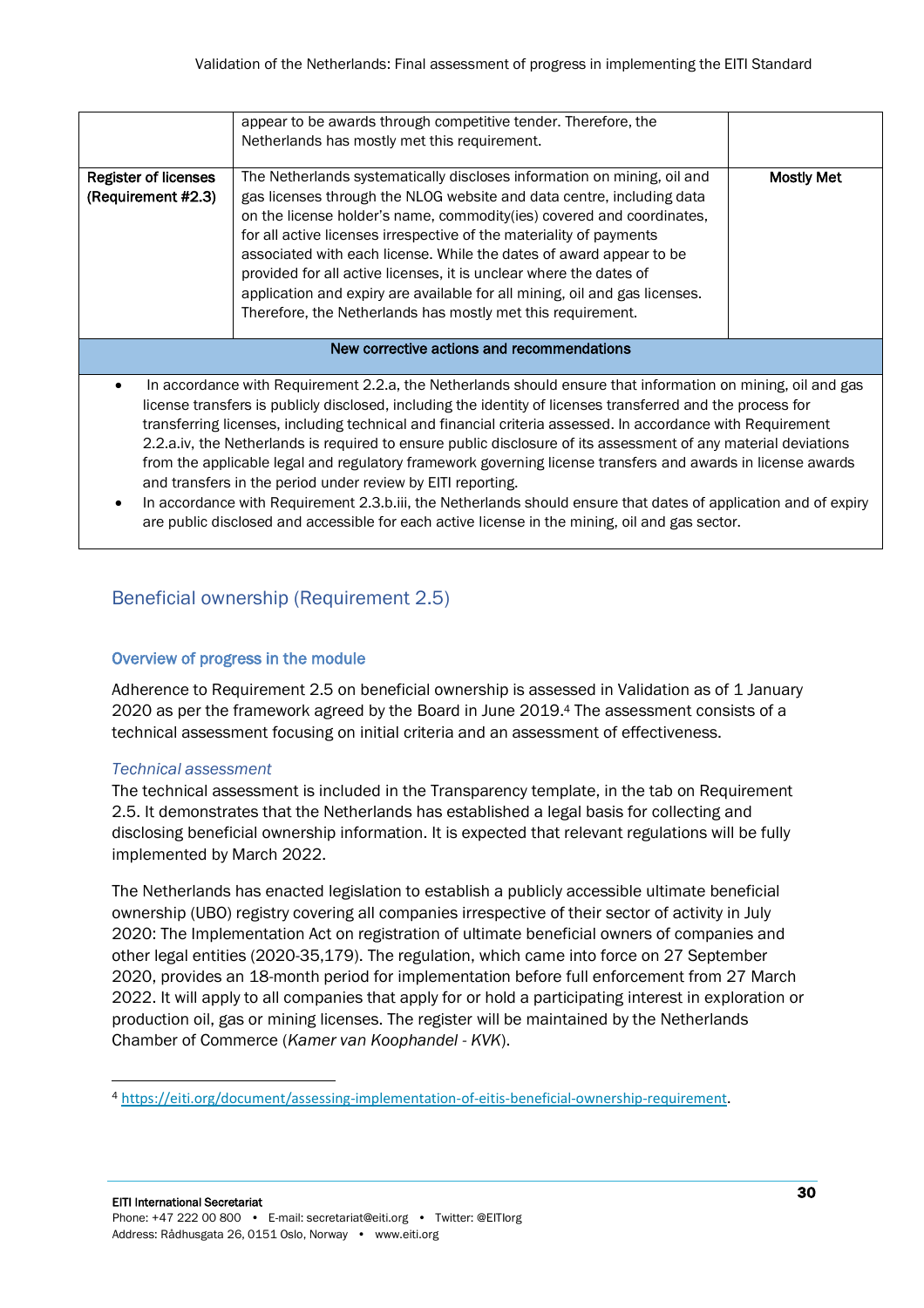#### *Assessment of effectiveness*

Collection of UBO data by the Chamber of Commerce has commenced since September 2020, with disclosure of data collected to date through the [UBO register](https://www.kvk.nl/inschrijven-en-wijzigen/ubo-opgave/) that has already been launched. A total of 1.6m legal entities domiciled in the Netherlands are required to disclose their UBO, irrespective of their economic activity. Many of the companies holding or applying for mining, oil and gas licenses are publicly listed and already required to disclose shareholder information in filings on the stock exchanges where they are listed. To the International Secretariat's knowledge, there has been no further assessment or/and documentation of gaps or weaknesses in the disclosure of beneficial ownership information related to extractive companies. The MSG has not included UBO disclosure in the scope of EITI reporting given the broader government reforms covering all companies. Government stakeholders consulted explained that the Chamber of Commerce was still in the process of contacting all legal entities in the Netherlands to collect UBO data and could not confirm whether all companies holding or applying for extractive licenses had yet been contacted. Industry stakeholders however considered that extractive companies were being proactive in reporting this information to the Chamber of Commerce and not waiting for the March 2022 deadline. All MSG members consulted confirmed that the MSG had not assessed the comprehensiveness and reliability of UBO disclosures to date.

While the UBO requirements cover only companies with legal entities established in the Netherlands, the International Secretariat's understanding is that companies holding or applying for a mining, oil and gas license are required to establish a legal entity in the Netherlands. The disclosure threshold of 25% of ownership or control is in line with other EU member states' implementation of the Fourth Anti-Money Laundering Directive.

Several civil society stakeholders expressed concern about the accessibility of UBO data through the register, given the requirement to pay EUR 3.5 per individual company information and the ability to only search by company name rather than individual name, which caused confusion in identifying specific companies with similar names. Government officials confirmed the lack of bulk download functions of UBO data for public users through the register and explained that this function was only available to qualified government agencies and for statistical purposes. Civil society stakeholders considered the cost of access to be prohibitive given that researchers required access to thousands of companies' records.

Information on legal ownership of companies is publicly accessible through the Chamber of Commerce's company register, although this covers only private limited companies (*besloten vennootschap* - BV) not public liability companies (*Naamloze vennootschap* - NV). Industry and government stakeholders consulted explained that the majority of the 1.6m companies registered in the Netherlands were BVs, but could not confirm that all companies holding or applying for extractive licenses were BVs.

Consulted stakeholders' opinions on whether the objective of phase 1 of Requirement 2.5 were split, with some considering that the public could now know who ultimately owns and controls the companies operating in the country's extractive industries, while others, particularly within civil society, expressing strong scepticism about progress achieved to date. There was however consensus that the MSG had not yet assessed progress in fulfilling the objective of this requirement and had not yet considered which companies should be considered 'high risk'. In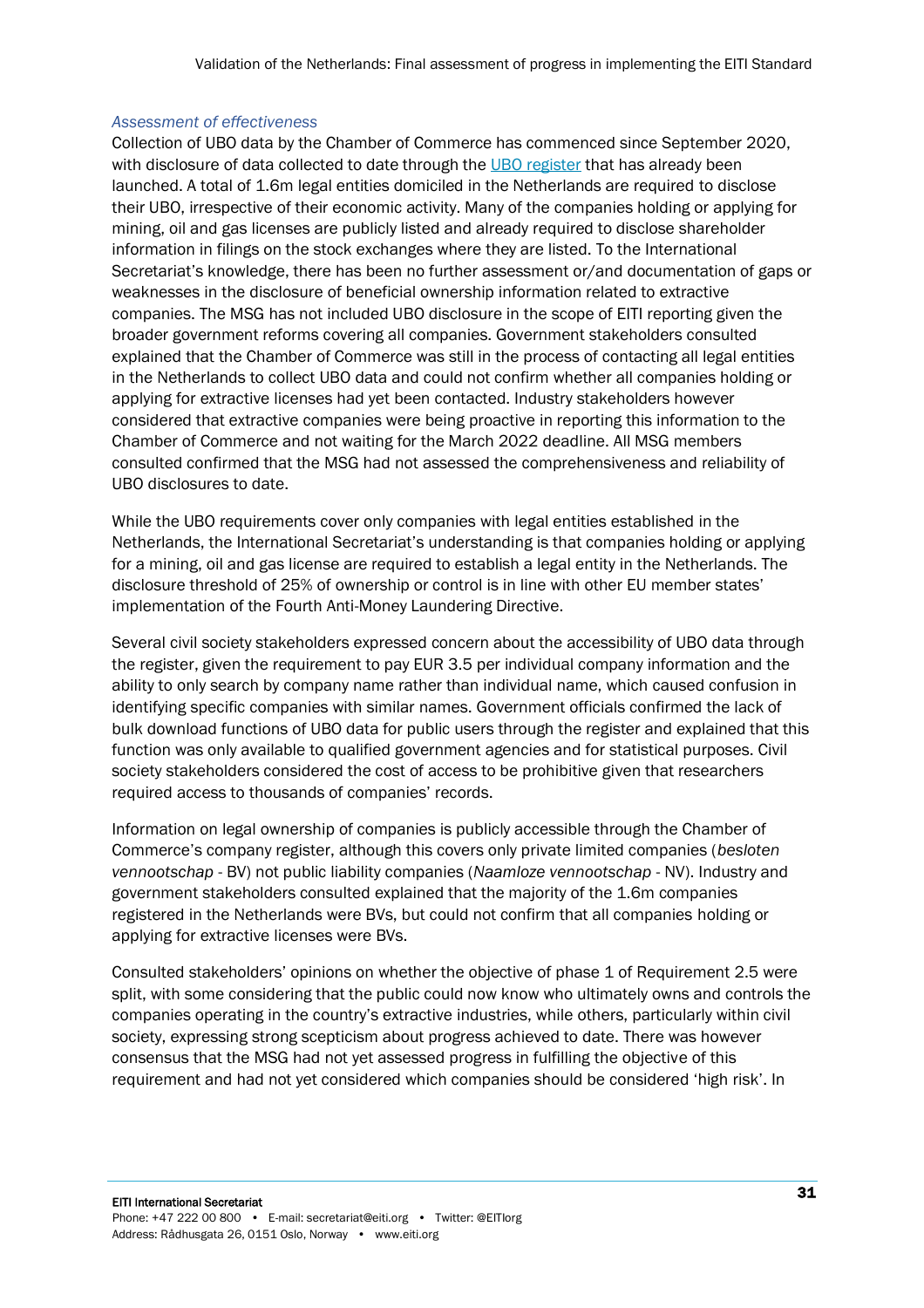light of the fact that outreach to extractive companies for UBO disclosure is still ongoing, the lack of a public MSG assessment of progress to date and gaps in the availability of legal ownership information on some companies, the Secretariat's assessment is that phase 1 of Requirement 2.5 is mostly met.

#### Progress by requirement and corrective actions

The detailed assessment of progress in addressing each EITI Requirement or corrective action is available from the data collection templates referenced in the annex to this report.

| EITI Requirement /                                                                                              | Summary of progress in addressing the EITI Requirement                                                                                                                                                                         | <b>Assessment</b> |  |
|-----------------------------------------------------------------------------------------------------------------|--------------------------------------------------------------------------------------------------------------------------------------------------------------------------------------------------------------------------------|-------------------|--|
| past corrective action                                                                                          |                                                                                                                                                                                                                                |                   |  |
|                                                                                                                 |                                                                                                                                                                                                                                |                   |  |
| <b>Beneficial ownership</b>                                                                                     | The Netherlands has enacted legislation to establish a publicly accessible                                                                                                                                                     | Mostly met        |  |
| (Requirement #2.5)                                                                                              | ultimate beneficial ownership (UBO) registry. It will apply to all companies<br>that apply for or hold a participating interest in exploration or production                                                                   |                   |  |
|                                                                                                                 | mining, oil and gas licenses. Regulations implementing the act will only                                                                                                                                                       |                   |  |
|                                                                                                                 | come into force in March 2022. The register will be maintained by the                                                                                                                                                          |                   |  |
|                                                                                                                 | Dutch Chamber of Commerce. To date, beneficial ownership information                                                                                                                                                           |                   |  |
|                                                                                                                 | has been requested from some, but not yet all, corporate entities that                                                                                                                                                         |                   |  |
|                                                                                                                 | apply for or hold participating interests in mining, oil and gas exploration or                                                                                                                                                |                   |  |
|                                                                                                                 | production licenses. Following full enforcement of the UBO regulations in                                                                                                                                                      |                   |  |
|                                                                                                                 | March 2022, it is expected that the requisite information will be available.                                                                                                                                                   |                   |  |
|                                                                                                                 | However, this will need to be verified, including the coverage of legal                                                                                                                                                        |                   |  |
|                                                                                                                 | ownership (available through other sources) and the coverage of politically                                                                                                                                                    |                   |  |
|                                                                                                                 | exposed persons. The MSG has only clarified to date that legal ownership                                                                                                                                                       |                   |  |
|                                                                                                                 | information on only some companies (private limited companies (BVs), not                                                                                                                                                       |                   |  |
|                                                                                                                 | public companies (NVs)) is currently accessible to the public.                                                                                                                                                                 |                   |  |
|                                                                                                                 | New corrective actions and recommendations                                                                                                                                                                                     |                   |  |
|                                                                                                                 |                                                                                                                                                                                                                                |                   |  |
| $\bullet$                                                                                                       | In accordance with Requirement 2.5 and to prepare for the second phase of Validation of Requirement 2.5 from                                                                                                                   |                   |  |
|                                                                                                                 | January 2022 onwards, the Netherlands is required to ensure that the beneficial ownership of all companies<br>holding or applying for a mining, oil and gas license is comprehensively and reliably disclosed as of January    |                   |  |
|                                                                                                                 |                                                                                                                                                                                                                                |                   |  |
|                                                                                                                 | 2022. In the meantime, in accordance with Requirement 2.5.c, the Netherlands is required to ensure that the<br>MSG publishes an assessment of the comprehensiveness and reliability of beneficial ownership disclosures of all |                   |  |
| companies holding or applying for a mining or oil and gas license to date. Publicly listed companies, including |                                                                                                                                                                                                                                |                   |  |
|                                                                                                                 | wholly owned subsidiaries of companies listed on stock exchanges, are required to disclose the name of the                                                                                                                     |                   |  |
| stock exchange, and include a link to the stock exchange filings where they are listed, in accordance with      |                                                                                                                                                                                                                                |                   |  |
|                                                                                                                 | Requirement 2.5.f.iii. Lastly, the Netherlands is also required to ensure that legal ownership data is available                                                                                                               |                   |  |
|                                                                                                                 | either through NL-EITI reporting or through systematic disclosures, in accordance with Requirement 2.5.g.                                                                                                                      |                   |  |

#### State participation (Requirements 2.6, 4.2, 4.5, 6.2)

#### Overview of progress in the module

The 2018 EITI Report provides a comprehensive list of companies in which the government and EBN, the oil and gas SOE, holds equity and clarifies that state participation in EBN gives rise to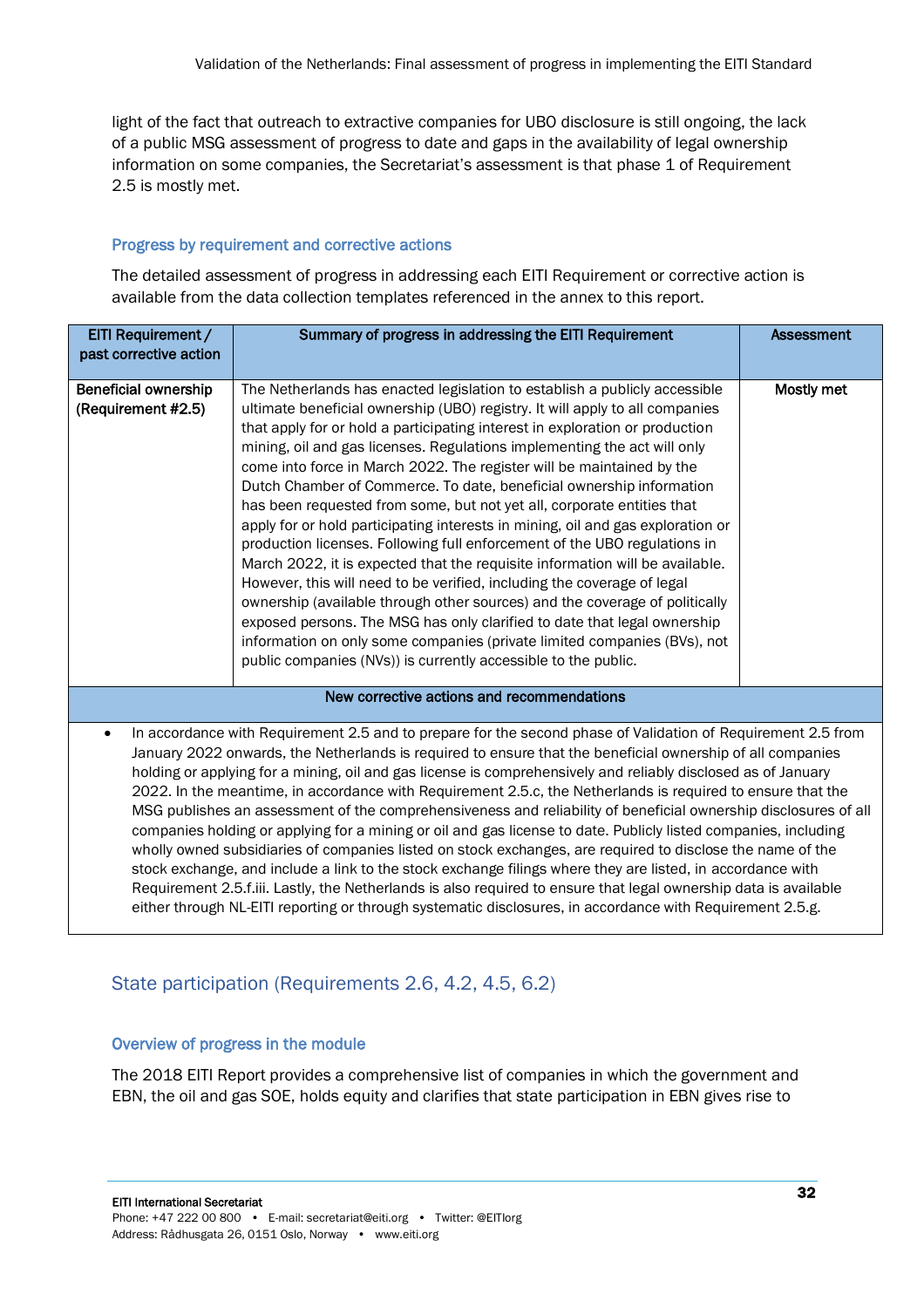material revenues, through dividends to the state. The report clarifies the actual practice of financial relations between EBN and the state and summarizes the statutory rules governing the financial relations between EBN and the government. The 2018 EITI Report provides information on the level of EBN's participating interests in each oil and gas project in Appendix 5, a total of 188 participations and states that EBN is responsible for covering its share of costs in line with its participating interests in each block. While the cooperation agreements between EBN and oil and gas companies are not publicly available, including the specific terms attached to EBN's participating interests in each extractive project, there was consensus among stakeholders consulted and in the MSG comments on the draft assessment that EBN's participating interests in all oil and gas block were on a full-paid basis, i.e. with EBN covering its share of costs in line with its participating interests. Several civil society and government representatives consulted expressed concerns over the level of transparency in the operations of EBN and called for the publication of cooperation agreements (*see Requirement 2.4*). The report states that there were no changes in state participation in the mining, oil and gas sectors in 2018. The government's and EBN's lack of loans or guarantees to extractive companies in 2018 is confirmed in EITI reporting. The publicly accessible financial statements indicate that EBN is able to raise funds from third parties but it remains unclear from publicly accessible documents whether EBN receives any sovereign guarantee for any of its third-party financing. However, the company's audited financial statements do not highlight the existence of any sovereign guarantee on EBN's financing and there was consensus among stakeholders consulted and in the MSG comments on the draft assessment that EBN did not benefit from any sovereign guarantee. There is some information on EBN's corporate governance as well as its group-level consolidated audited financial statements systematically disclosed on its website, with these disclosures pre-dating EITI implementation. Most stakeholders consulted did not express any views on the fulfilment of the objective. Thus, the Secretariat's assessment is that Requirement 2.6 is fully met in the Netherlands.

There appear to be in-kind revenues accruing to the government from the extractive industries in the Netherlands, in the form of natural gas revenues received by EBN in-kind from smaller gas fields other than the Groningen field. In the oil and gas sector, all gas produced in the Groningen field is commercialised by GasTerra, including the state's statutory in-kind revenue entitlements. The situation is different in the smaller gas fields, where the state's share is collected in-kind by EBN, which then sells this natural gas to GasTerra in a mechanism described in the 2018 EITI Report. However, the 2018 EITI Report does not provide the volumes of in-kind natural gas collected by EBN and the volumes sold by EBN to GasTerra, although the value of proceeds from those sales transferred to the state are provided. No in-kind company payments to government exist in the mining sector. Thus, the Secretariat's assessment is that Requirement 4.2 is mostly met in the Netherlands.

The Netherlands has used its EITI reporting to comprehensively disclose oil and gas companies' payments to EBN and EBN's payments to government, albeit in aggregate terms only, not disaggregated by revenue stream (*see Requirement 4.7*). The 2018 EITI Report provides comprehensive and reliable information on the revenues collected by the SOE in the oil and gas sector. The report confirms that EBN does not receive any subsidy or other contributions from the government for its participation in oil and gas production and comprehensively discloses dividends paid to the state in 2018. Stakeholders consulted did not express any particular views on whether the objective of ensuring the traceability of payments and transfers involving SOEs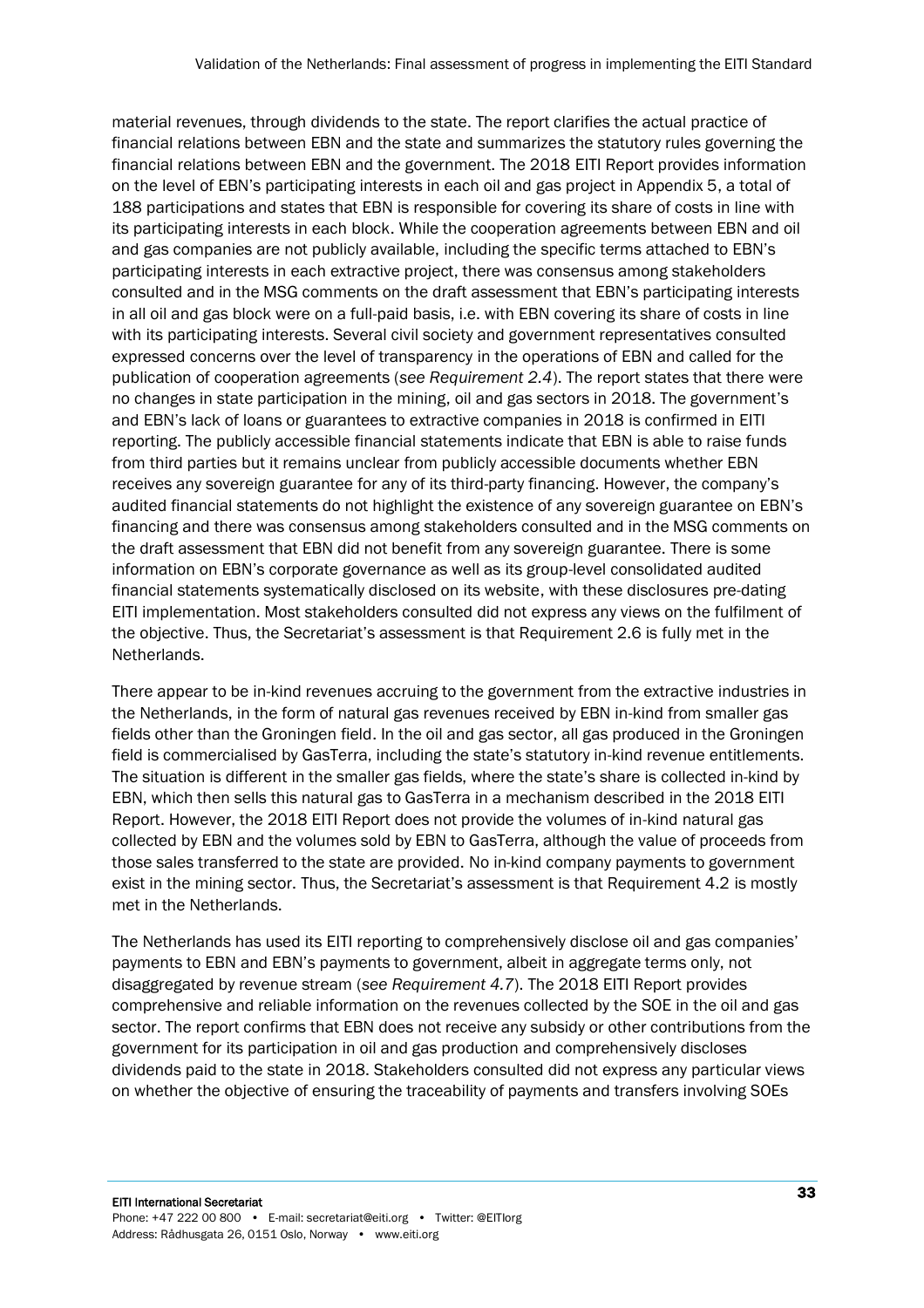and strengthening public understanding of whether revenues accruable to the state are effectively transferred to the state and of the level of state financial support for SOEs had been fulfilled. Civil society's concerns over the transparency of EBN's financial management related to the SOE's financial relations with the state in practice rather than specific concerns over the comprehensiveness and reliability of SOE transactions disclosed in the NL-EITI Reports. Thus, the Secretariat's assessment is that Requirement 4.5 is fully met, given that the lack of disaggregation of reconciled SOE transactions is covered under Requirement 4.7.

While there is no public evidence of any quasi-fiscal expenditures undertaken by the oil and gas SOE, EBN, in publicly accessible documents, there is insufficient information in NL-EITI documents to explain the basis of the MSG's assessment that there are no quasi-fiscal expenditures related to extractive revenues in 2018. The 2018 EITI Report states that there are currently no quasi-fiscal expenditures in the extractive sector, without justifications or details of the documents reviewed to reach this conclusion. No evidence of such expenditures was found in the audited financial statements of EBN for the year under review. Stakeholders consulted did not express any particular views on whether EBN undertook any quasi-fiscal expenditures in the period under review, aside from several civil society representatives expressing concern over the SOE's management of revenues from the oil and gas industry that it retains. However, in its comments on the draft assessment, the MSG confirmed the lack of quasi-fiscal expenditures by EBN with reference to the SOE's annual report, which is based on audited financial statements audited to international standards. Thus, the Secretariat's assessment is that Requirement 6.2 is not applicable in the Netherlands in the period under review.

#### Progress by requirement and corrective actions

The detailed assessment of progress in addressing each EITI Requirement or corrective action is available from the data collection templates referenced in the annex to this report.

| EITI Requirement /<br>past corrective<br>action | Summary of progress in addressing the EITI Requirement                        | <b>Assessment</b> |
|-------------------------------------------------|-------------------------------------------------------------------------------|-------------------|
| State participation                             | The 2018 EITI Report adequately explains the role of the sole SOE in the      | <b>Fully Met</b>  |
| (Requirement #2.6)                              | extractive sector, EBN, including how EBN operates in a contractual           |                   |
|                                                 | collaboration without being a license holder or operator. The report also     |                   |
|                                                 | describes the rules and practices governing retained earnings,                |                   |
|                                                 | reinvestment, fund transfers (including dividends), and third-party           |                   |
|                                                 | financing. Concerning fund transfers between the state and the SOE and        |                   |
|                                                 | third-party financing, the EITI Report does not clarify whether government    |                   |
|                                                 | transfers to EBN are applicable for exploration, drilling, and transportation |                   |
|                                                 | phases of the oil and gas value chain, or only for production, and whether    |                   |
|                                                 | sovereign guarantees are granted to loans contracted by EBN. In its           |                   |
|                                                 | comments on the draft assessment, the MSG clarified that EBN was not          |                   |
|                                                 | entitled to receive any government transfers for exploration, drilling and    |                   |
|                                                 | transportation phases nor for production, and that it does not benefit from   |                   |
|                                                 | a sovereign guarantee for any of its debt. The 2018 EITI Report explains      |                   |
|                                                 | that the SOE does not hold equity in other extractive companies and           |                   |
|                                                 | confirms the lack of loans from EBN to extractive companies. EBN's group-     |                   |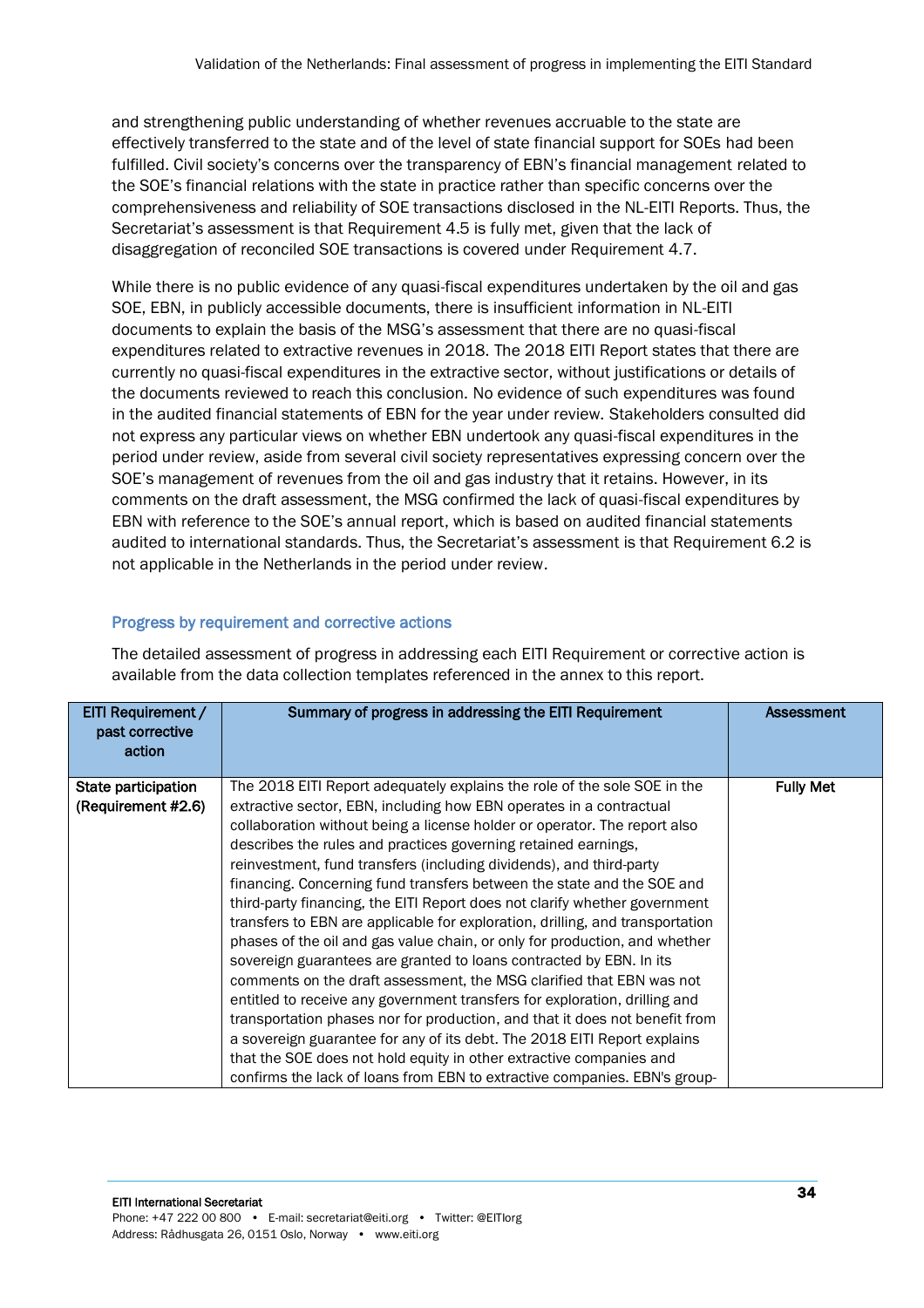|                                                                                    | level audited financial statements are publicly disclosed. While the<br>cooperation agreements between EBN and the oil and gas companies are<br>not publicly available, the 2018 EITI Report specifies that the participating<br>interests of EBN in oil and gas projects may vary between 40 and 50% and<br>Appendix 5 lists each oil and gas project in which EBN participates,<br>including the level of participation for each of them and the terms<br>attached to EBN's participating interest in each project. The EITI Report<br>explains in general terms that costs of exploration and production are<br>covered by the co-licence holders and that EBN covers its share of<br>expenditures in line with its participating interest, which EBN finances<br>through borrowings from external lenders. A stakeholder consulted<br>confirmed that EBN always covered its share of costs in line with its<br>participating interest in each project. The report confirms that EBN does<br>not receive any subsidy or other contributions from the government for its<br>participation in oil and gas projects. |                  |
|------------------------------------------------------------------------------------|----------------------------------------------------------------------------------------------------------------------------------------------------------------------------------------------------------------------------------------------------------------------------------------------------------------------------------------------------------------------------------------------------------------------------------------------------------------------------------------------------------------------------------------------------------------------------------------------------------------------------------------------------------------------------------------------------------------------------------------------------------------------------------------------------------------------------------------------------------------------------------------------------------------------------------------------------------------------------------------------------------------------------------------------------------------------------------------------------------------------|------------------|
| Sale of the state's<br>in-kind revenues<br>(Requirement #4.2)                      | The MSG references the ToR IA and the minutes of particular MSG<br>meetings to validate their assessment that Requirement 4.2 is not<br>applicable. However, in its comments on the draft assessment, the MSG<br>confirmed that EBN receives gas produced from the smaller fields in kind<br>and sells this to GasTerra, referencing the relevant sections of the 2018<br>EITI Report (pp.39-40). While the 2018 EITI Report provides disclosures of<br>the proceeds of EBN's sales of natural gas to GasTerra that are<br>transferred to the state, it does not provide the volumes of in-kind natural<br>gas collected by EBN and the volumes sold by EBN to GasTerra.                                                                                                                                                                                                                                                                                                                                                                                                                                             | Mostly met       |
| <b>Transactions related</b><br>to state-owned<br>enterprises<br>(Requirement #4.5) | The MSG does well to lay out the relationship between the sole SOE, EBN,<br>and the State as well as describing the interaction between EBN and<br>independent extractive companies operating in the country. Although the<br>2018 EITI Report details the payments from extractive companies to EBN<br>(hydrocarbons sales, pipeline fees and gas storage fees) they are<br>disaggregated only by companies, not by revenue streams. In terms of<br>revenues received by the government from EBN, both 2018 EITI Report<br>and the 2018 annual report of EBN disclose the dividends payment for the<br>year under review (although there are discrepancies between the two<br>sources).                                                                                                                                                                                                                                                                                                                                                                                                                             | <b>Fully met</b> |
| Quasi-fiscal<br>expenditures<br>(Requirement #6.2)                                 | The 2018 EITI Report indicates that no quasi-fiscal expenditures outside<br>the national budget are incurred by the SOE, albeit without any<br>justification of the basis of the MSG's assessment. There is no evidence in<br>MSG meeting minutes on the topic of quasi-fiscal expenditures, nor in the<br>scoping study for the Netherlands' EITI reporting. Given some consulted<br>stakeholders' concern over EBN expenditures, the objective of<br>accountability in the management of extractive-funded expenditures by<br>EBN on behalf of the government, if applicable, may not yet be fulfilled. In<br>its comments on the draft assessment however, the MSG confirmed the<br>lack of quasi-fiscal expenditures undertaken by EBN, with reference to the<br>SOE's annual report.                                                                                                                                                                                                                                                                                                                            | Not applicable   |
|                                                                                    | New corrective actions and recommendations                                                                                                                                                                                                                                                                                                                                                                                                                                                                                                                                                                                                                                                                                                                                                                                                                                                                                                                                                                                                                                                                           |                  |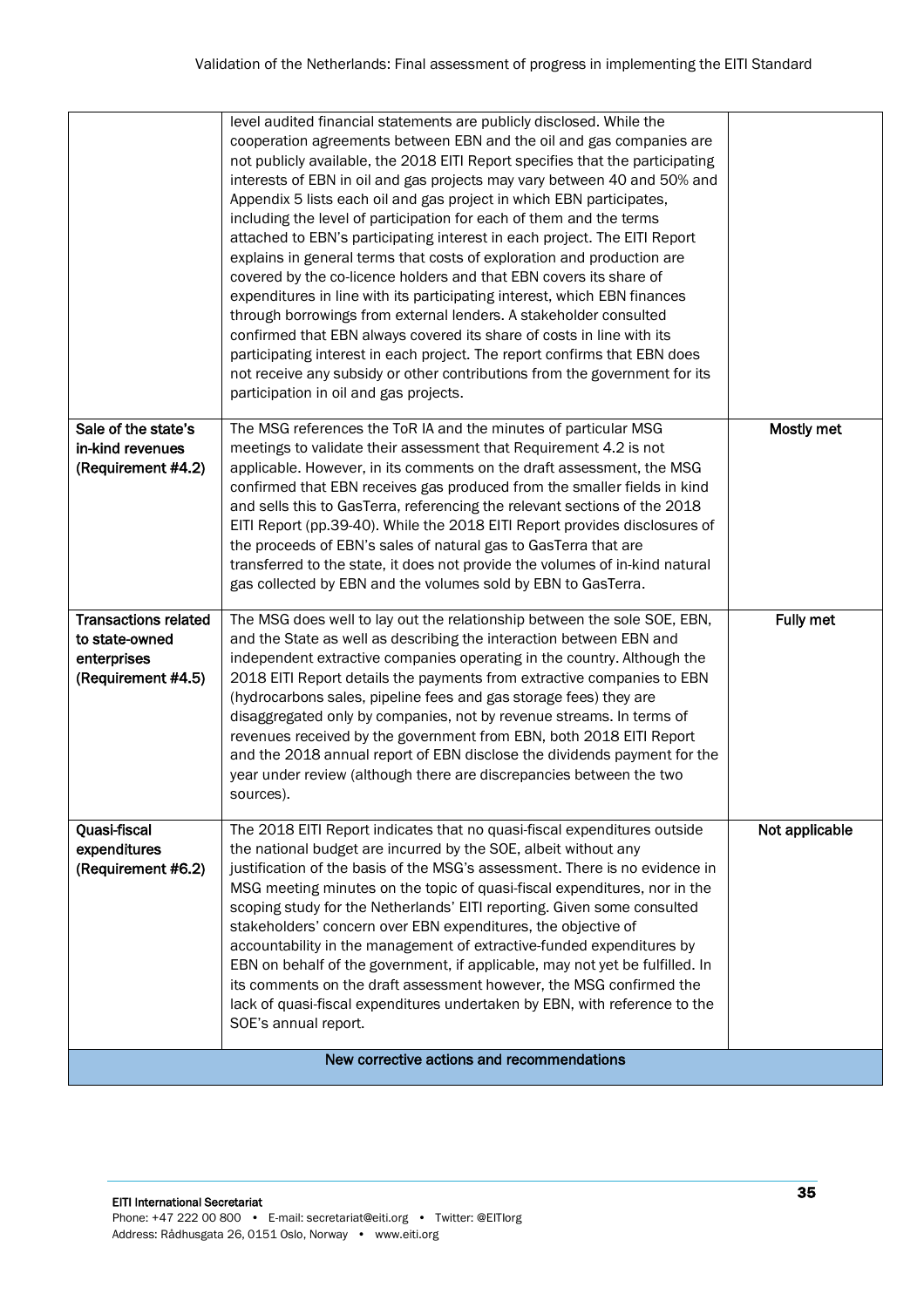- To strengthen implementation, the Netherlands could consider using its EITI reporting to compare figures on the financial relations between EBN and the state in different public documents such as the EITI Report and EBN's audited financial statements with a view to explaining and contextualising any differences identified. The Netherlands is encouraged to describe the rules and practices related to EBN's procurement, subcontracting and corporate governance, e.g. composition and appointment of the Board of Directors, Board's mandate and code of conduct.
- In accordance with Requirement 4.2, where the sale of the state's share of production of natural gas collected in kind is material, the Netherlands, including state-owned enterprises such as EBN, is required to disclose the volumes received and sold by the state (or third parties appointed by the state to sell on their behalf), the revenues received from the sale, and the revenues transferred to the state from the proceeds of natural gas sold.
- To strengthen implementation, the Netherlands is encouraged to develop mechanisms for ensuring the systematic disclosure of comprehensive and reliable data on all financial transactions involving the SOE EBN, including revenues collected from oil and gas companies and payments to government.

#### Production and exports (Requirements 3.2, 3.3)

#### Overview of progress in the module

The Netherlands' EITI reporting maps out pre-existing systematic disclosures of production and export data that follow national classification systems, which are aligned with international standards.

Production volumes of mining, oil and gas commodities are systematically disclosed through the NLOG data centre and annual review. The oil and gas production volumes are disaggregated by individual project, which means that the disclosed data can be linked to specific regions, companies and individual projects. NL-EITI reporting has merely referenced these statistics, rather than providing any further information such as describing and analysing the methods for calculating production volumes and values. However, there is no public disclosure of extractive commodity production values and NL-EITI reporting has not provided any estimates of production values, for instance based on reference commodity prices. Stakeholders consulted did not express any particular views on NL-EITI reporting of production data, although some civil society stakeholders noting the public availability of disaggregated production data on natural gas production volumes on a monthly basis as a reason for arguing that all government revenues from the extractive industries should be disaggregated on a project basis to provide a full picture to citizens of the benefits in relation to production accruing to government (see Requirement 4.7). Given the lack of MSG deliberations on the public accessibility of production values for all extractive commodities produced in the Netherlands', the Secretariat's assessment is that the Requirement 3.2 is mostly met in the Netherlands.

The Secretariat's understanding, based on the MSG's submissions, NL-EITI Reports and review of third-party sources, is that the only extractive commodity exported (in gross rather than net terms) from the Netherlands in an unrefined form consists of natural gas. There are however significant re-exports of extractive commodities, primarily crude oil, that have been imported from other sources related to the Netherlands' role as a major trading country centred on the Port of Rotterdam. NL-EITI reporting has focused exclusively on exports of extractive commodities produced in the Netherlands to date, i.e., natural gas. Natural gas export volumes and values are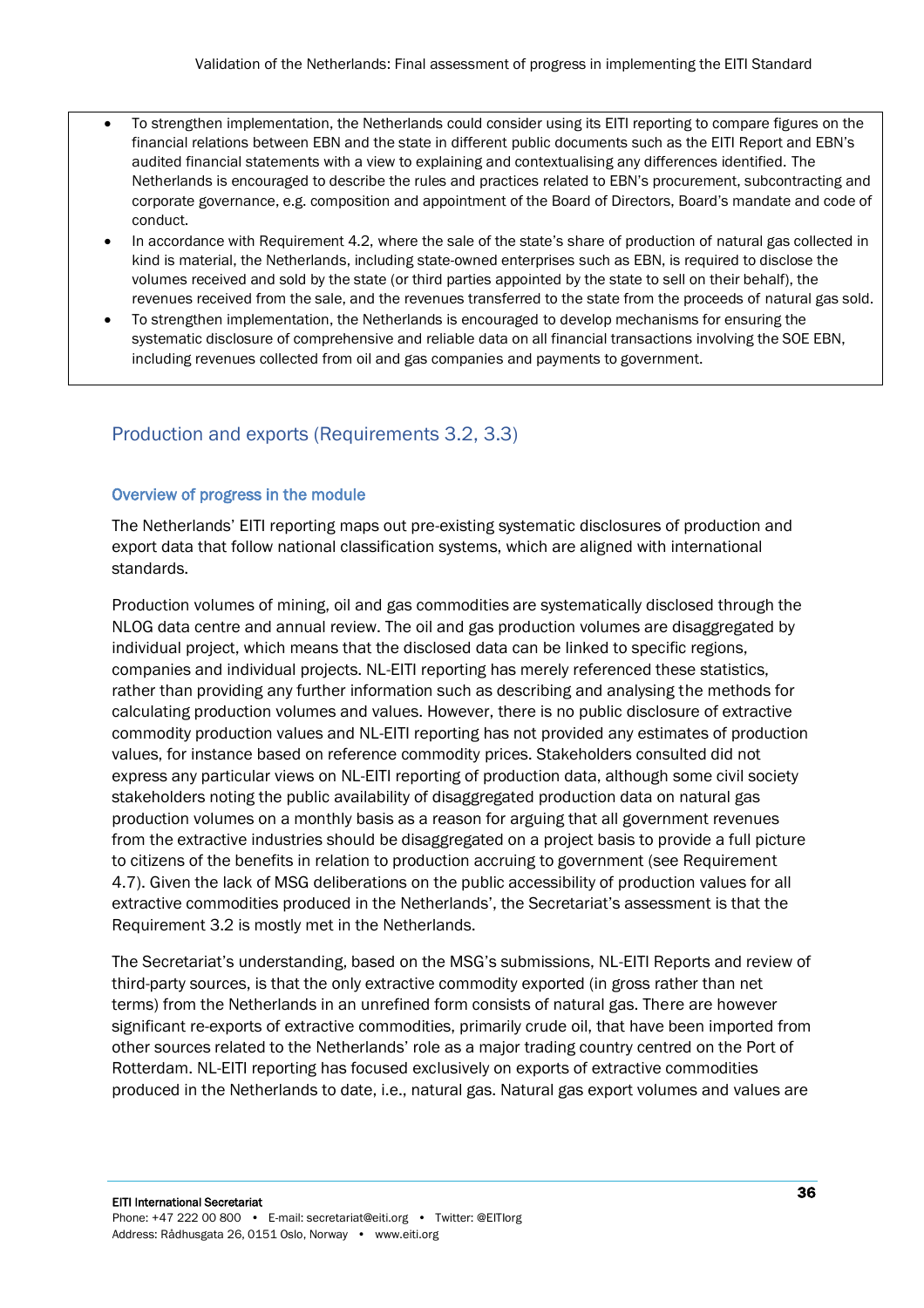systematically disclosed on a monthly basis by government through the CBS Statline portal. Natural gas export data does not appear to be published disaggregated by region, company or project by project, however. Stakeholders consulted did not express any particular views on whether the objective of ensuring public understanding of extractive commodity export levels and the valuation of extractive commodity exports had been fulfilled. The Secretariat's assessment is that the Requirement 3.3 is fully met in the Netherlands.

#### Progress by requirement and corrective actions

The detailed assessment of progress in addressing each EITI Requirement or corrective action is available from the data collection templates referenced in the annex to this report.

| EITI Requirement /<br>past corrective<br>action                                                                                                                                                                                                                                                                                                                                                                                                                                                                                                                                                                                                                                                                                                                                                                                                                                                                     | Summary of progress in addressing the EITI Requirement                                                                                                                                                                                                                                                                                                                                                                                                                                                                                                                                                                                                                                                                                                          | <b>Assessment</b> |
|---------------------------------------------------------------------------------------------------------------------------------------------------------------------------------------------------------------------------------------------------------------------------------------------------------------------------------------------------------------------------------------------------------------------------------------------------------------------------------------------------------------------------------------------------------------------------------------------------------------------------------------------------------------------------------------------------------------------------------------------------------------------------------------------------------------------------------------------------------------------------------------------------------------------|-----------------------------------------------------------------------------------------------------------------------------------------------------------------------------------------------------------------------------------------------------------------------------------------------------------------------------------------------------------------------------------------------------------------------------------------------------------------------------------------------------------------------------------------------------------------------------------------------------------------------------------------------------------------------------------------------------------------------------------------------------------------|-------------------|
| Production<br>(Requirement #3.2)                                                                                                                                                                                                                                                                                                                                                                                                                                                                                                                                                                                                                                                                                                                                                                                                                                                                                    | The Netherlands has mostly met the objective of ensuring public<br>understanding of extractive commodity(ies) production levels, as a basis for<br>addressing production-related issues in the extractive industries. Volumes<br>for mining, oil, and gas commodities are systematically disclosed as well as<br>mentioned in the NL-EITI Report. However, NL-EITI has not provided<br>production values for any of the corresponding volumes listed and there<br>does not appear to have been any effort to provide estimates of these<br>production values in the place of actual values. Project-level disclosures of<br>oil and gas production volumes is systematically disclosed through the<br>NLOG annual reviews for the main projects in the country. | Mostly met        |
| <b>Exports</b><br>(Requirement #3.3)                                                                                                                                                                                                                                                                                                                                                                                                                                                                                                                                                                                                                                                                                                                                                                                                                                                                                | The Netherlands has fully met the objective of ensuring public<br>understanding of extractive commodity(ies) export levels and the valuation<br>of extractive commodity exports. Export data for extractive commodities is<br>systematically disclosed on government websites such as the CBS Statline<br>portal and referenced in the NL-EITI Report. The Secretariat understands<br>that the Netherlands does not export unprocessed salt.                                                                                                                                                                                                                                                                                                                    | <b>Fully met</b>  |
|                                                                                                                                                                                                                                                                                                                                                                                                                                                                                                                                                                                                                                                                                                                                                                                                                                                                                                                     | New corrective actions and recommendations                                                                                                                                                                                                                                                                                                                                                                                                                                                                                                                                                                                                                                                                                                                      |                   |
| In accordance with Requirement 3.2, the Netherlands should ensure that both production volumes and values are<br>$\bullet$<br>publicly disclosed for each extractive commodity produced in the period under review. To strengthen<br>implementation, the Netherlands' public disclosures related to production data could include sources and the<br>methods for calculating production volumes and values.<br>To strengthen implementation, the Netherlands could work to ensure that extractive commodity export volumes<br>$\bullet$<br>and values are published disaggregated by region, company, and project. The Netherlands could consider<br>extending the scope of its EITI disclosures to export data involving imported extractive commodities, such as crude<br>oil, that subsequently re-exported as part of the Netherlands' role as a leading global extractive commodities<br>physical trading hub. |                                                                                                                                                                                                                                                                                                                                                                                                                                                                                                                                                                                                                                                                                                                                                                 |                   |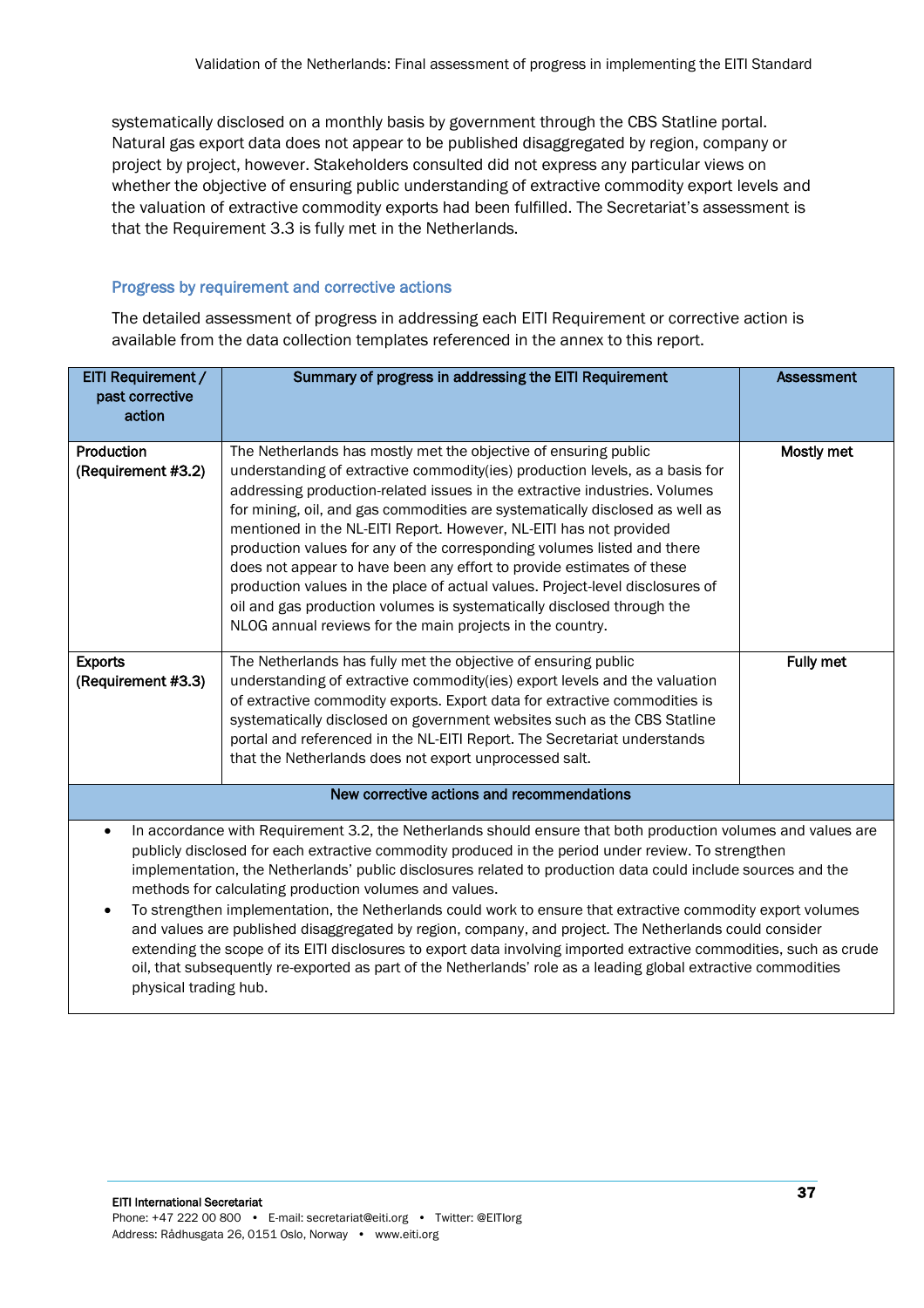#### Revenue collection (Requirements 4.1, 4.3, 4.4, 4.7, 4.8, 4.9)

#### Overview of progress in the module

While the Netherlands systematically discloses significant amounts of non-financial information related to the extractive industries, NL-EITI has not referenced routine company and government disclosures of company payments and government revenues in the extractive industries. EITI reporting mentions annual reports and audited financial statements but does not systematically provide an overview of which disclosures relate to the various reporting entities covered in the scope of reconciliation. There is a missed opportunity in the EITI not building on the Netherlands' implementation of the EU's Accounting and Transparency Directives that require payments to government reports to be published by extractive companies.

The Netherlands has successfully established a conventional EITI reconciliation, although it remains unclear whether all companies making material payments to government have been included in the scope of reporting. The 2018 EITI Report describes all revenue streams in the extractive industries and adequately explains the MSG's methodology for selecting companies and revenue streams. However, stakeholder consultations suggest that revenues were not reported in aggregate for all companies that did not wave their right to confidentiality. The value of total government extractive revenues on which materiality decisions were based is unclear, given that government entities reported revenues significantly lower than national estimates of government revenues from the extractives.<sup>5</sup> There are therefore concerns about the comprehensiveness of reporting on full government disclosures of revenues for all revenues and extractive companies operating in the Netherlands, and thus about the accuracy of figures provided for the reconciliation coverage.

MSG decisions on the scope of reconciliation are publicly available and align with rules of the EU Accounting and Transparency Directives, with a common materiality threshold of EUR 100,000 for selecting material revenues and companies. However, due to confidentiality restrictions in Netherlands related to taxpayer information, the MSG was unable to precisely identify or confirm that all companies paying more than EUR 100,000 to the state were included in the reconciliation. The report does not identify which companies provided the required waivers and which did not, nor whether there are other companies making material payments that did not report. Stakeholder consultations confirmed that there were no successful attempts at collecting third-party information to confirm whether all material companies had been included or not, for instance leveraging the mandatory payments to governments reports of these companies. Reconciliation coverage is limited to 17 companies in the 2018 EITI Report, 13 of which are members of NOGEPA, the oil and gas SOE EBN, two midstream transportation companies, and a single non-NOGEPA member. The report implies that these were *not* selected on the basis of materiality, due to the confidentiality restrictions of Dutch law. Stakeholder consultations confirmed that several companies making material payments to government in 2018 either refused to sign a taxpayer confidentiality waiver or did not report despite signing a waiver, although participation was reported as improving in the 2019-2020 EITI Report currently under development. A cursory review of third-party sources that collate extractive companies Payments

<sup>5</sup> Data disaggregated by revenue stream amount to EUR 1.9 million, while the estimate for natural gas revenues under Requirement 6.3 estimates more than EUR 2.6m.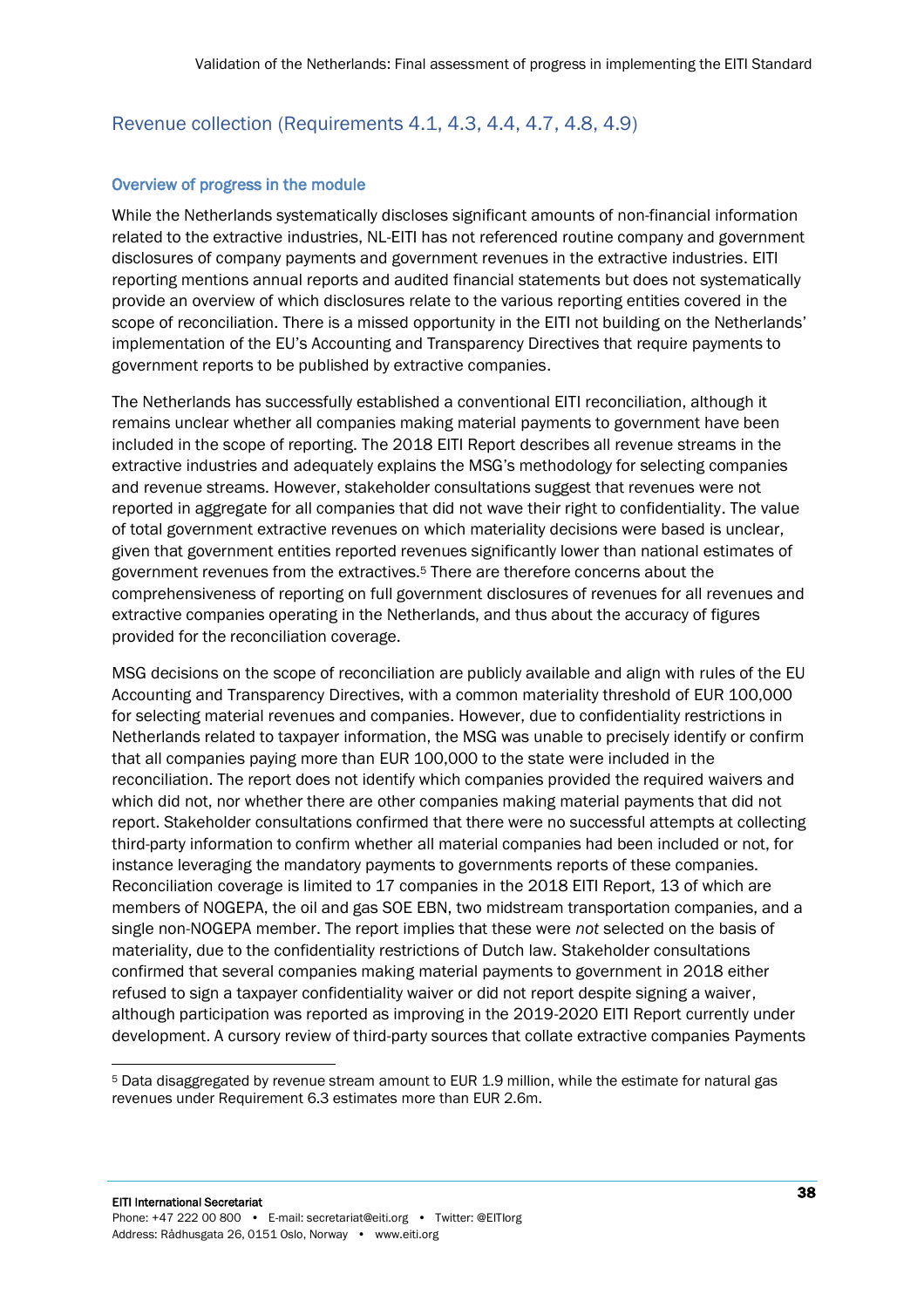to Government reporting under the EU Directives reveals that some companies were not included in the scope of reconciliation even if payments exceeded the materiality thresholds set by NL-EITI. For example, ExxonMobil's payments to government report for 2018<sup>6</sup> indicates that the company made payments roughly equivalent to USD 31.3m to the Dutch Government for the period under review, of which roughly USD 3.3m were related to royalty payments. While the MSG's comments on the draft assessment argued that the reconciliation covered 95% of government extractive revenues in 2018, this appears to have been a typo given that the 2018 EITI Report provides the reconciliation coverage as 85%. Indeed, it appears that extractive companies making material payments to government in 2018 (i.e. above EUR 100,000) were not included in the scope of the reconciliation, nor did they provide taxpayer confidentiality waivers for the purposes of EITI reporting. Nonetheless, the MSG argues that its reconciliation coverage target for the 2019 EITI Report is 99% of government extractive revenues. The 2019 report has not yet been published. While most stakeholders consulted considered that the objective had been achieved, the lack of public assurances that all material payments to government by extractive companies had been included in the scope of reconciliation supports an assessment that Requirement 4.1 is mostly met.

Although there is no publicly available evidence of the existence of any infrastructure provisions and barter arrangements in the Dutch extractive industries, the MSG's assessment that Requirement 4.3 is not applicable in the period under review is not supported by any evidence of the MSG's documentary review or consultations that supported this assessment. Stakeholders consulted did not express any particular views on whether the objective had been achieved.

The Netherlands has extended the scope of EITI reporting to natural gas transportation since the start. However, the 2018 EITI Report refers to both tax and non-tax payments by private gas transportation companies (minority-owned by the SOE, EBN), as transport revenues despite the fact that Requirement 4.4 defines transportation revenues as dividends or profits from transportation services accruing to government entities or SOEs. This would imply that only EBN's share of proceeds from transportation services, pipeline fees, and dividends received from transportation companies would be categorised as transportation revenues. The EITI Report indicates that EBN receives more than EUR 2.7 billion from various extractive companies but does not specifically provide the share of this revenue related to transportation revenues. Thus, it is not possible to conclude whether transportation revenues exceed the EUR 100,000 materiality threshold even though the inclusion of gas transportation companies in the scope of reconciliation implies that the MSG considers these revenues to be material. Stakeholders consulted did not express any particular views on whether the objective had been achieved. The EITI Report provides only aggregate information on EBN revenues from transportation as well as from oil and gas companies, but the lack of disaggregated financial data combined with a lack of detailed explanation of the transportation arrangements support an assessment that Requirement 4.4 is mostly met.

For other revenue disclosures covered by the 2018 EITI Report, data is disaggregated by government entity and revenue stream. However, revenues collected by EBN from oil and gas

<sup>6</sup> Natural Resource Governance Institute (2021), 'ResourceProjects.org: ExxonMobil Luxembourg et Cie Report on Payments to Governments in respect of Extractive Activities 2018'. Available at: [https://s3.us](https://s3.us-east-2.amazonaws.com/rp-20-sources/mandatory-disclosure-report-d8d6ed4cc267eb497f12baf1aca0df5f)[east-2.amazonaws.com/rp-20-sources/mandatory-disclosure-report](https://s3.us-east-2.amazonaws.com/rp-20-sources/mandatory-disclosure-report-d8d6ed4cc267eb497f12baf1aca0df5f)[d8d6ed4cc267eb497f12baf1aca0df5f](https://s3.us-east-2.amazonaws.com/rp-20-sources/mandatory-disclosure-report-d8d6ed4cc267eb497f12baf1aca0df5f)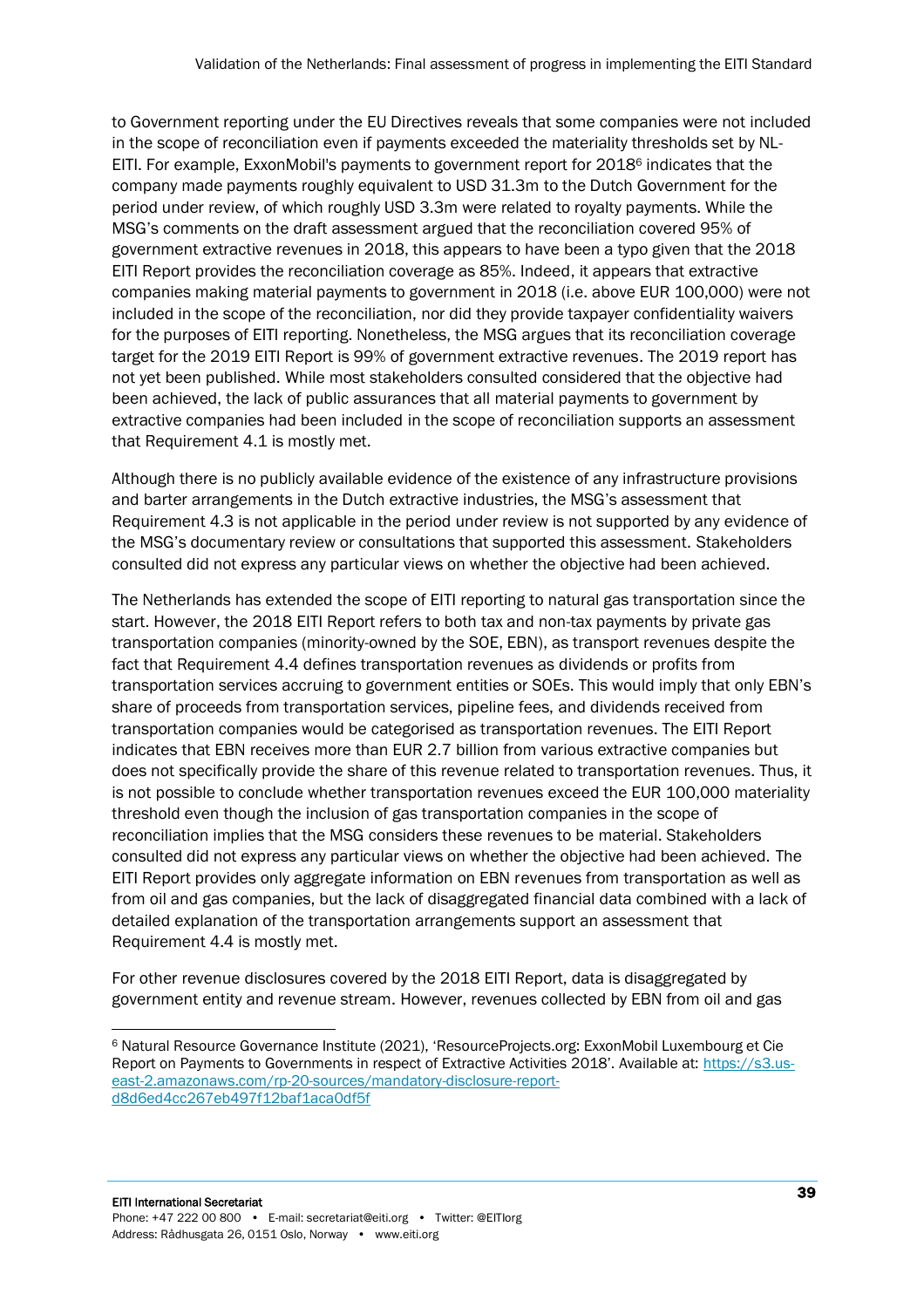companies are not disclosed disaggregated by individual revenue stream and company. The EITI Report clarifies that companies can file a single tax return and calculate taxes on a consolidated basis by forming a "fiscal unity", which means that revenues from more than half the companies included in the scope of reporting were not disaggregated by individual company due to the fact the taxes were levied at a group level. The only issue related to disaggregation of revenues by type of payment relate to revenues received by EBN from E&P and transportation companies for its participation.

Furthermore, the EITI Report disaggregates some data by project and the Netherlands applies the standard definition of the EU Accounting and Transparency Directives, which are aligned with the definition of the EITI Standard.<sup>7</sup> The EITI Report also disaggregates a substantial amount of revenues by individual project, citing 99.9% coverage of revenues that are levied on a per project basis. However, one of the four revenue streams that the MSG categorises as being levied per project, 'retribution' introduced in 2018, is not presented in the 2018 EITI Report disaggregated by project, although stakeholders explained this would be done in the 2019-2020 EITI Report currently under development. In addition, it appears that some substantially interconnected or overarching agreements exist in the Netherlands, in particular related to Nederlandse Aardolie Maatschappij BV (NAM). The report does not clarify whether there are overarching agreements or substantially interconnected ones that would allow NAM (or EBN, as the recipient on behalf of the state) to aggregate payments to "Pre-1965 licenses" and "Post-1965 licenses". Indeed, it appears that there are four pre-1965 licenses that each are governed by their own royal degrees and legal agreements. This is less clear for post-1965 licenses. Payments made in respect to pre-1965 licenses versus post-1965 licenses appear to be aggregated for state share payments, profit share and state participation. The 2018 EITI Report argues that these payments are made an entity level, although Table 6 that defines revenue streams implies that the rates are levied on the balance of accounts for individual licenses (Profit share), specific concessions (State Share) or through specific contracts between the state and extractive companies (State Participation). Assuming that these revenue streams as well as those received by EBN are levied on a perproject basis, the EITI Report's disaggregation of government revenues per project would seem to be 84% of revenues levied on a per project basis, lower than the EITI Report's estimates. Civil society stakeholders consulted called for the project level disaggregation of all government revenues irrespective of the basis on which they are levied, although industry and government representatives explained that this was not feasible for revenues levied on a consolidated company or 'fiscal unity' basis. There were thus opposing views as to whether the objective of Requirement 4.7 had been fulfilled. The Secretariat's assessment is that Requirement 4.7 is mostly met given that all extractive revenues levied on a per project basis have not yet been disclosed on a project level, although this would not be required of revenues levied on a consolidated company or group basis, such as corporate income tax.

Lastly, the 2018 EITI Report and stakeholder consultations have revealed a few procedural yet significant issues in ensuring the reliability of reconciled financial EITI data. While the MSG adhered to the EITI Board's standard procedures for data reliability, some aspects were not adhered to in practice. The overall objective of the requirement is for EITI data users to effectively

<sup>7</sup> A project is an operational activity governed by a single contract, lease, license, lease, concession or other legal agreement that gives rise to payment liabilities towards the government. The only exceptions to this definition is in the event that several agreements are *substantially interconnected* or there are overarching legal agreements. For more details see guidanc[e here.](https://eiti.org/GN29#_ftn1)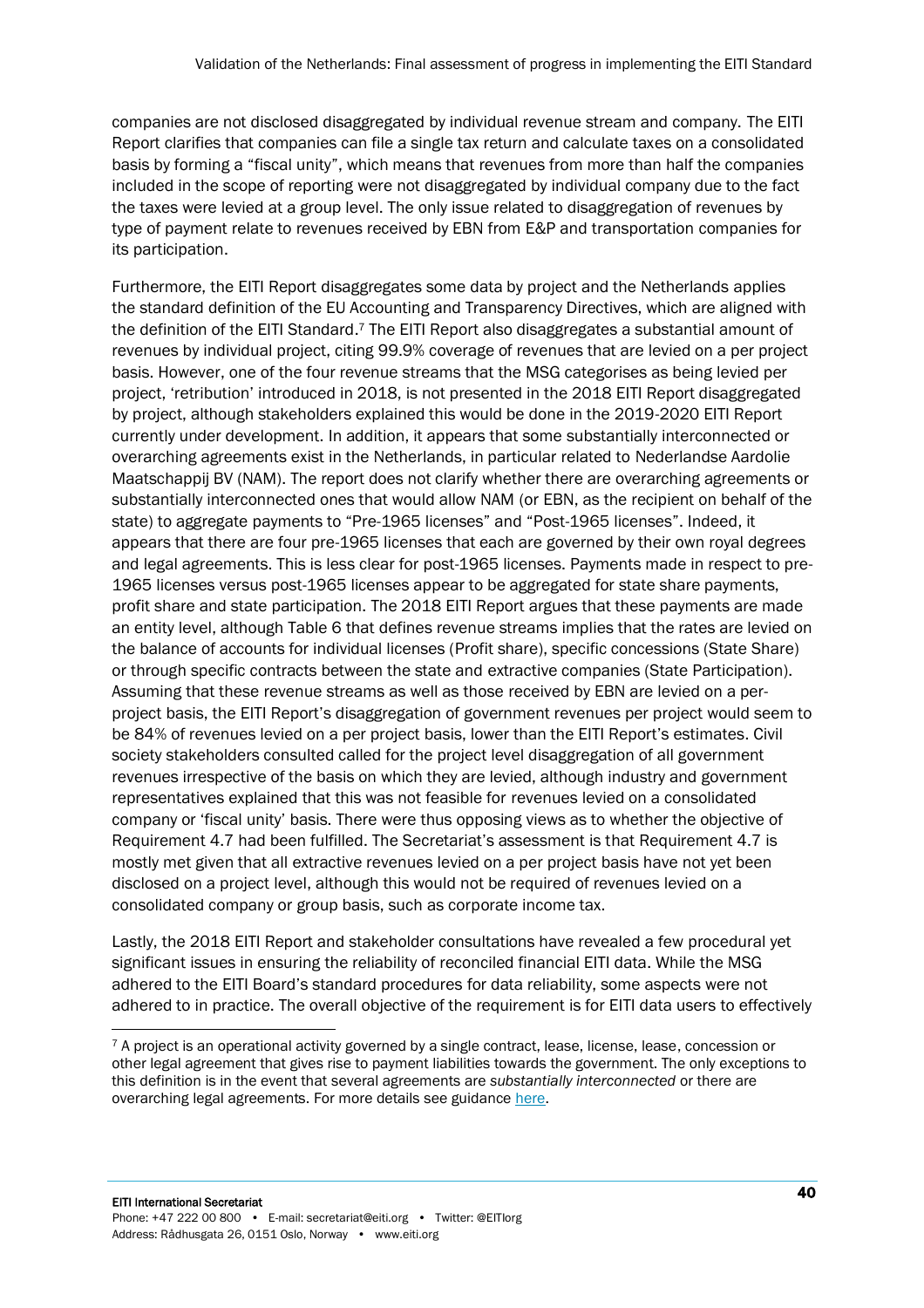ascertain the reliability and completeness of the financial data of government and extractive companies. Yet the EITI Report does not provide an explicit statement by the IA related to the comprehensiveness or reliability of the reconciled financial data, despite provisions requiring it to do so in the ToR agreed by the MSG for this work. Additionally, the report falls short of providing an overview of which entities undergo independent and credible external audits in practice in the period under review, nor guidance on accessing audited financial statements. While none of the stakeholders consulted questioned the reliability of the 2018 EITI data, the lack of adherence to agreed quality assurances for EITI reporting by one government agency accounting for more than 60% of government extractive revenues raises concerns over the reliability of the reconciled financial data in the 2018 EITI Report. The Secretariat's assessment is thus that Requirement 4.9 is mostly met.

#### Progress by requirement and corrective actions

The detailed assessment of progress in addressing each EITI Requirement or corrective action is available from the data collection templates referenced in the annex to this report.

| EITI Requirement /<br>past corrective<br>action | Summary of progress in addressing the EITI Requirement                                                                                                                                                                                                                                                                                                                                                                                                                                                                                                                                                                                                                                                                                                                                                                                                                                                                                                                                                                                                                                                                                                                                                                                                                                                                                                                                                                                                                                                                                                                                                                                                             | <b>Assessment</b> |
|-------------------------------------------------|--------------------------------------------------------------------------------------------------------------------------------------------------------------------------------------------------------------------------------------------------------------------------------------------------------------------------------------------------------------------------------------------------------------------------------------------------------------------------------------------------------------------------------------------------------------------------------------------------------------------------------------------------------------------------------------------------------------------------------------------------------------------------------------------------------------------------------------------------------------------------------------------------------------------------------------------------------------------------------------------------------------------------------------------------------------------------------------------------------------------------------------------------------------------------------------------------------------------------------------------------------------------------------------------------------------------------------------------------------------------------------------------------------------------------------------------------------------------------------------------------------------------------------------------------------------------------------------------------------------------------------------------------------------------|-------------------|
| Comprehensive<br>disclosure of taxes            | The Netherlands has mostly met the objective of ensuring comprehensive                                                                                                                                                                                                                                                                                                                                                                                                                                                                                                                                                                                                                                                                                                                                                                                                                                                                                                                                                                                                                                                                                                                                                                                                                                                                                                                                                                                                                                                                                                                                                                                             | Mostly met        |
| and revenues                                    | disclosures of company payments and government revenues from oil, gas, and<br>mining as the basis for detailed public understanding of the contribution of the                                                                                                                                                                                                                                                                                                                                                                                                                                                                                                                                                                                                                                                                                                                                                                                                                                                                                                                                                                                                                                                                                                                                                                                                                                                                                                                                                                                                                                                                                                     |                   |
|                                                 |                                                                                                                                                                                                                                                                                                                                                                                                                                                                                                                                                                                                                                                                                                                                                                                                                                                                                                                                                                                                                                                                                                                                                                                                                                                                                                                                                                                                                                                                                                                                                                                                                                                                    |                   |
| (Requirement #4.1)                              | extractive industries to government revenues. The MSG has described the<br>existing revenue streams in the extractive industries. Materiality thresholds are<br>well described to ensure a clear methodology for setting the scope of<br>reconciliation. However, legal taxpayer confidentiality constraints prevent<br>government publication of tax revenues from individual companies, which<br>creates a substantial barrier for full government disclosure of extractive<br>revenues. It is not clear whether all extractive companies have fully disclosed<br>payments and revenues, nor whether the government has fully reported all<br>revenues received from all extractive companies by individual revenue stream.<br>Several stakeholders consulted confirmed that several companies making<br>material payments to government in 2018 had either not agreed to sign<br>taxpayer confidentiality waivers (and thus were not even mentioned in the EITI<br>Report) or had not participated in EITI reporting despite signing such waivers.<br>Stakeholders confirmed that there was no ex-post verification of whether any<br>material revenue stream or extractive company was omitted from the<br>reconciliation exercise, nor were such confirmation sought from external<br>sources such as the Payments to Government reports that extractive<br>companies in the Netherlands are subject to in accordance with the country's<br>implementation of the EU Accounting and Transparency Directives. The lack of<br>such publicly documented confirmation of the adequacy of the scope of the<br>reconciliation casts doubt on its comprehensiveness. |                   |
| Infrastructure                                  | The Netherlands has mostly met the objective of ensuring public understanding                                                                                                                                                                                                                                                                                                                                                                                                                                                                                                                                                                                                                                                                                                                                                                                                                                                                                                                                                                                                                                                                                                                                                                                                                                                                                                                                                                                                                                                                                                                                                                                      | Mostly met        |
| provisions and                                  | of infrastructure provisions and barter-type arrangements, commensurate with                                                                                                                                                                                                                                                                                                                                                                                                                                                                                                                                                                                                                                                                                                                                                                                                                                                                                                                                                                                                                                                                                                                                                                                                                                                                                                                                                                                                                                                                                                                                                                                       |                   |
|                                                 | other cash-based company payments and government revenues from oil, gas                                                                                                                                                                                                                                                                                                                                                                                                                                                                                                                                                                                                                                                                                                                                                                                                                                                                                                                                                                                                                                                                                                                                                                                                                                                                                                                                                                                                                                                                                                                                                                                            |                   |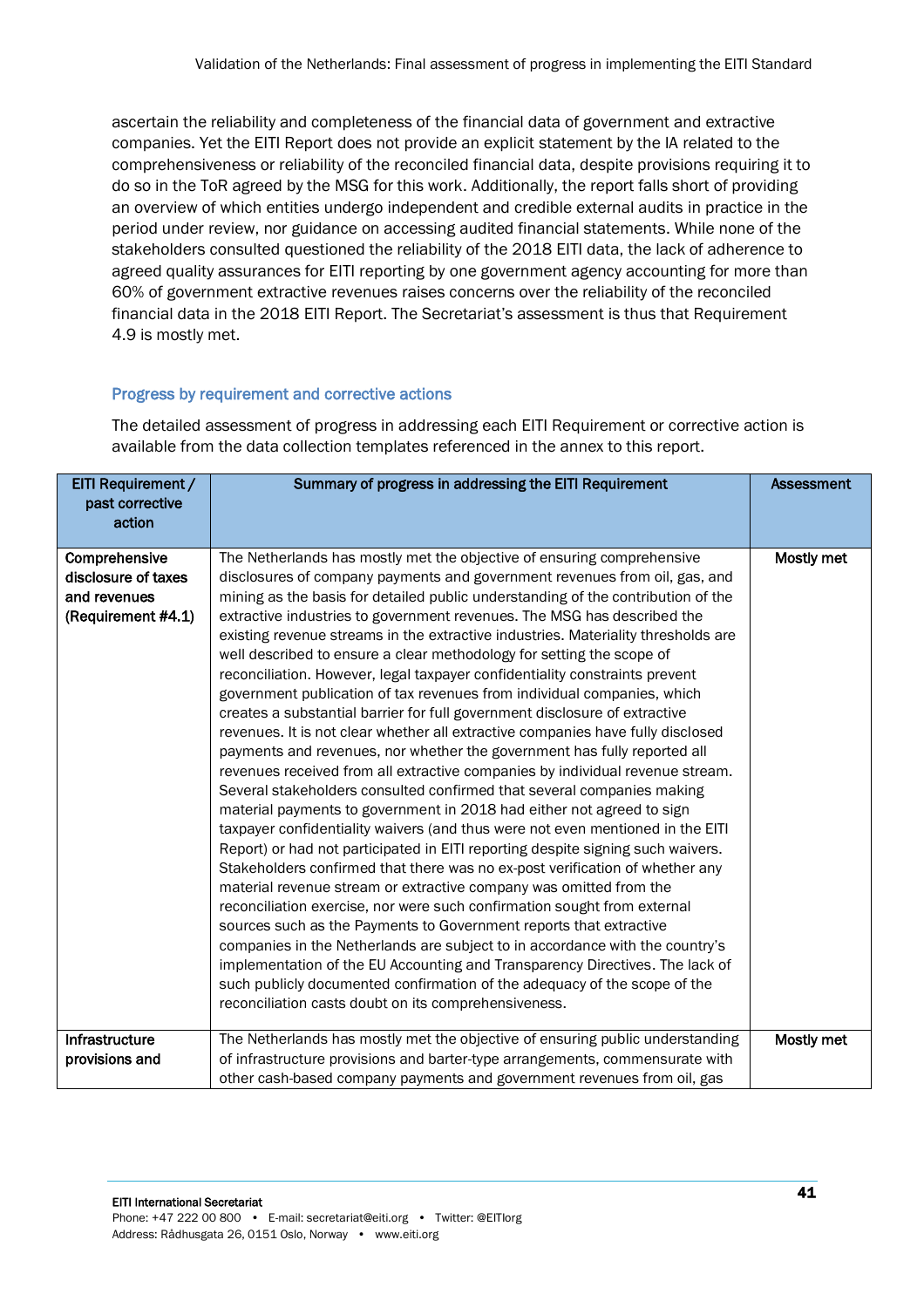| barter arrangements            | and mining. The MSG's Validation templates consider that Requirement 4.3 is                                                                                         |            |
|--------------------------------|---------------------------------------------------------------------------------------------------------------------------------------------------------------------|------------|
| (Requirement #4.3)             | not applicable in the period under review, with reference to the IA's ToR and<br>MSG meeting minutes. However, review of relevant MSG meeting minutes do            |            |
|                                | not provide sufficient evidence to justify the MSG's conclusion that                                                                                                |            |
|                                | Requirement 4.3 is not applicable given the lack of description of the MSG's                                                                                        |            |
|                                | approach to assessing the existence of infrastructure provisions and barter-type<br>arrangements.                                                                   |            |
|                                |                                                                                                                                                                     |            |
| Transportation                 | The Netherlands has mostly met the objective of ensuring transparency in                                                                                            | Mostly met |
| revenues<br>(Requirement #4.4) | government and SOE revenues from the transit of oil, gas and minerals as a<br>basis for promoting greater accountability in extractive commodity                    |            |
|                                | transportation arrangements involving the state or SOEs. The EITI Report                                                                                            |            |
|                                | includes midstream (gas transportation) companies in the scope of                                                                                                   |            |
|                                | reconciliation (see Requirement 4.1). However, the report does not identify<br>EBN's specific share of the proceeds from transportation services provided by        |            |
|                                | companies in which it holds equity interests. The report indicates that EUR 2.74                                                                                    |            |
|                                | billion were received for hydrocarbon sales, pipeline fees, and gas storage fees,                                                                                   |            |
|                                | but the specific value of EBN's share of transportation revenues is not provided.<br>While there is insufficient publicly accessible information on whether         |            |
|                                | transportation revenues were above the materiality EUR 100,000 threshold for                                                                                        |            |
|                                | selecting revenue streams, the MSG appears to consider these material given                                                                                         |            |
|                                | that it has included transportation companies in the scope of reconciliation.                                                                                       |            |
| Level of                       | The Netherlands has mostly met the objective of this requirement to ensure                                                                                          | Mostly met |
| disaggregation                 | disaggregation in public disclosures of company payments and government                                                                                             |            |
| (Requirement #4.7)             | revenues from oil, gas and mining that enables the public to assess the extent<br>to which the government can monitor its revenue receipts as defined by its        |            |
|                                | legal and fiscal framework. The Netherlands has identified what constitutes a                                                                                       |            |
|                                | project in the national context, though some outstanding questions remain                                                                                           |            |
|                                | related to the context of pre-1965 licenses and post 1965-licenses. It is unclear<br>whether these licenses are substantially interconnected or subject to          |            |
|                                | overarching legal agreements between the state and private companies.                                                                                               |            |
|                                | Additionally, there appears to be contradictory information in the public domain                                                                                    |            |
|                                | on whether certain payment types are indeed levied on a per project, per<br>company or per fiscal unity basis. The explanations of the 2018 EITI Report             |            |
|                                | (Table 6) suggest that the payments are levied on individual production licenses                                                                                    |            |
|                                | (profit share), on specific concessions (state share), or on each license in which                                                                                  |            |
|                                | EBN holds a participating interest (state participation). However, the 2018 EITI<br>Report concludes that all of these payment types are levied at entity or fiscal |            |
|                                | unit levels. Three of the four revenue streams that the MSG categorises as                                                                                          |            |
|                                | being levied on a per project basis are disclosed disaggregated by project, while                                                                                   |            |
|                                | the fourth (a new revenue stream established in 2018, 'retribution') is not,<br>although stakeholders consulted noted that this was being addressed in the          |            |
|                                | 2019-2020 EITI Report. Lastly, receipts of EBN from proceeds of subsidiaries                                                                                        |            |
|                                | and other revenues collected from affiliated companies do not appear to be                                                                                          |            |
|                                | disaggregated by individual revenue stream.                                                                                                                         |            |
| Data timeliness                | The Netherlands has fully met the objective of ensuring that public disclosures                                                                                     | Fully met  |
| (Requirement #4.8)             | of company payments and government revenues from oil, gas and mining are<br>sufficiently timely to be relevant to inform public debate and policy making.           |            |
|                                | While data for 2018 was not published ahead of the 31 December 2020                                                                                                 |            |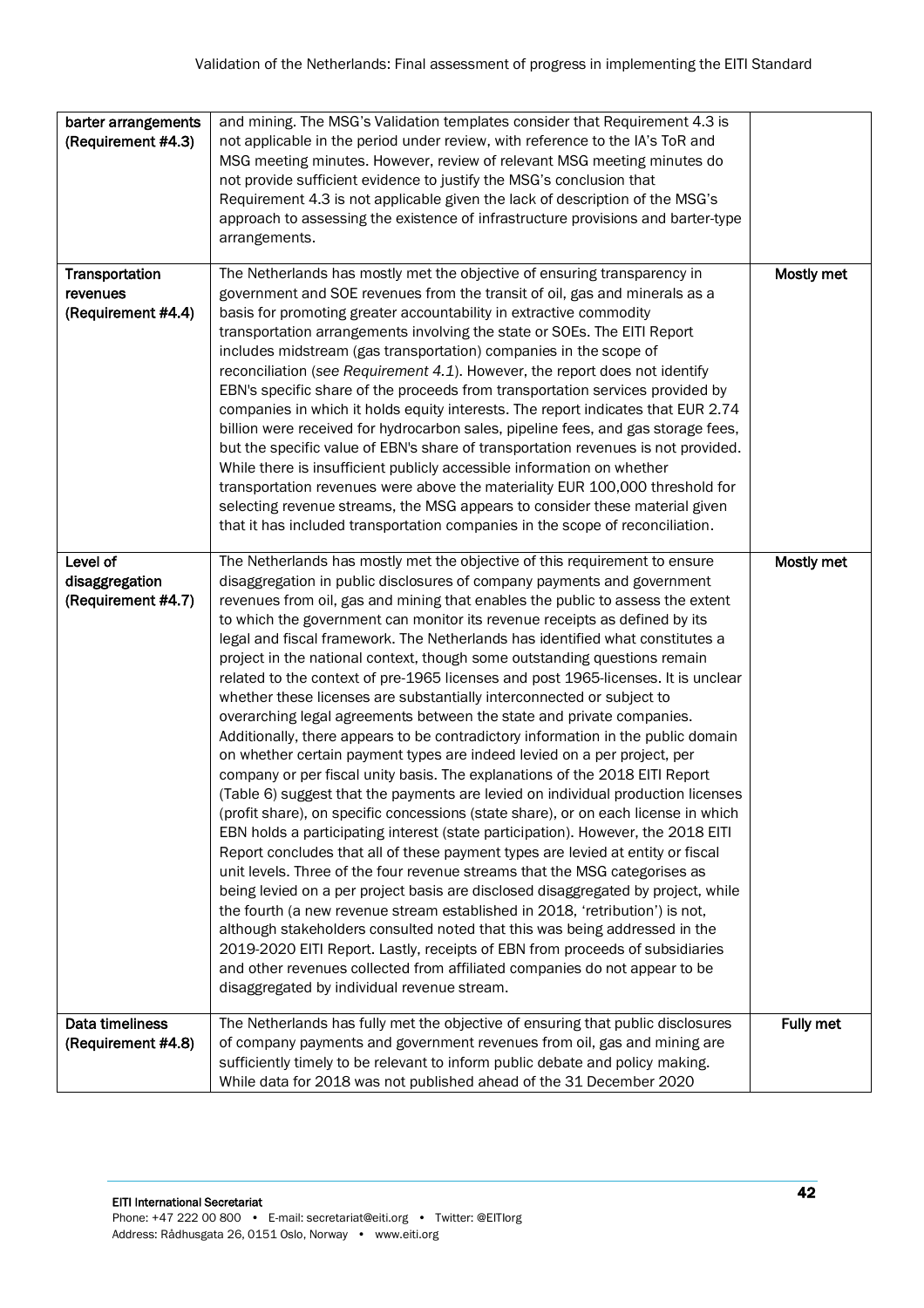|                                                                                                                                                                                                                                                                                                                                                                                                                                                                                                                                                                                                                                                                                                                                                                                                                                                                                                                                                                                                                                                                                                                                                                                                                                                                                                                                                                                               | deadline, the EITI Board granted the country an extension of the deadline due<br>to the exceptional circumstances of the COVID-19 pandemic. Thus, 2018 EITI<br>reporting is considered sufficiently timely to meet Requirement 4.8. The MSG<br>appears to be exploring ways to improve the timeliness of EITI disclosures,<br>although it has not yet agreed a clear path for improving timeliness of<br>Netherlands' revenues from the extractive sector. The Netherlands, while<br>meeting the requirements of data timeliness, remains the only European EITI<br>implementing country that does not publish data well in advance of its reporting<br>deadlines.                                                                                                                                                                                                                                                                                                                                                                                                                                                                                                                                                                                                                                                                                                                                                                                                                                                                                                                                                                                                                                                                                                                                                                                                                                                        |            |  |  |
|-----------------------------------------------------------------------------------------------------------------------------------------------------------------------------------------------------------------------------------------------------------------------------------------------------------------------------------------------------------------------------------------------------------------------------------------------------------------------------------------------------------------------------------------------------------------------------------------------------------------------------------------------------------------------------------------------------------------------------------------------------------------------------------------------------------------------------------------------------------------------------------------------------------------------------------------------------------------------------------------------------------------------------------------------------------------------------------------------------------------------------------------------------------------------------------------------------------------------------------------------------------------------------------------------------------------------------------------------------------------------------------------------|---------------------------------------------------------------------------------------------------------------------------------------------------------------------------------------------------------------------------------------------------------------------------------------------------------------------------------------------------------------------------------------------------------------------------------------------------------------------------------------------------------------------------------------------------------------------------------------------------------------------------------------------------------------------------------------------------------------------------------------------------------------------------------------------------------------------------------------------------------------------------------------------------------------------------------------------------------------------------------------------------------------------------------------------------------------------------------------------------------------------------------------------------------------------------------------------------------------------------------------------------------------------------------------------------------------------------------------------------------------------------------------------------------------------------------------------------------------------------------------------------------------------------------------------------------------------------------------------------------------------------------------------------------------------------------------------------------------------------------------------------------------------------------------------------------------------------------------------------------------------------------------------------------------------------|------------|--|--|
| Data quality and<br>assurance<br>(Requirement #4.9)                                                                                                                                                                                                                                                                                                                                                                                                                                                                                                                                                                                                                                                                                                                                                                                                                                                                                                                                                                                                                                                                                                                                                                                                                                                                                                                                           | The Netherlands has mostly met the objective of ensuring that appropriate<br>measures have been taken to ensure the reliability of disclosures of company<br>payments and government revenues from oil, gas and mining. The aim is for the<br>EITI to contribute to strengthening routine government and company audit and<br>assurance systems and practices and ensure that stakeholders can have<br>confidence in the reliability of the financial data on payments and revenues.<br>The MSG used the standard TOR for IAs to ensure that a consultant, reporting<br>on only EITI Requirements 4.1 to 4.9, was mandated to follow the EITI Board's<br>standard procedures. These procedures appear to have largely been followed in<br>practice, albeit with some important gaps. Firstly, neither the IA nor the MSG<br>has formed an explicit opinion on the comprehensiveness or reliability of<br>financial data included in Netherlands' 2018 EITI Report, which is mandated by<br>the IA's TOR agreed by the MSG. Secondly, there does not appear to be an<br>overview of specific company and government audit practices in 2018 available<br>in the public domain. Lastly, the precise additional assurances demanded from<br>reporting entities were not clearly described in the EITI Report itself (i.e.,<br>whether quality assurances for EITI reporting consisted of management<br>attestation or any other element). The lack of provision of the agreed quality<br>assurances by an important government agency (EZK) raises questions over the<br>reliability of reconciled financial data, given that EZK collected more than 60%<br>of government extractive revenues. While no stakeholder consulted implied<br>there were concerns related to data reliability, these form important steps for<br>users of EITI data to ascertain the level of reliability and completeness of<br>financial data. | Mostly met |  |  |
|                                                                                                                                                                                                                                                                                                                                                                                                                                                                                                                                                                                                                                                                                                                                                                                                                                                                                                                                                                                                                                                                                                                                                                                                                                                                                                                                                                                               | New corrective actions and recommendations                                                                                                                                                                                                                                                                                                                                                                                                                                                                                                                                                                                                                                                                                                                                                                                                                                                                                                                                                                                                                                                                                                                                                                                                                                                                                                                                                                                                                                                                                                                                                                                                                                                                                                                                                                                                                                                                                |            |  |  |
| In accordance with Requirement 4.1.a, the Netherlands should ensure that its materiality decisions related to<br>selecting companies and revenue streams for reconciliation are clearly documented and followed in practice. In<br>accordance with Requirement 4.1.c, the MSG should ensure that the materiality of payments from each non-<br>reporting entity and the nature of discrepancies are clearly assessed to inform an IA's overall assessment of the<br>comprehensiveness of reconciliation. In accordance with Requirement 4.1.d, unless there are significant<br>practical barriers, the government is additionally required to provide full disclosure of material revenues from<br>non-material companies, disaggregated by revenue stream. To further improve the usefulness of EITI<br>implementation in the Netherlands, the MSG may wish to consider cross referencing companies' publication of<br>Payments to Governments Reports mandated by the country's implementation of the EU Accounting and<br>Transparency Directives to provide assurances that all companies making material payments to government<br>have been included in the scope of annual EITI reporting. This step could provide additional value in assessing<br>the degree to which extractive companies in the Netherlands adhere to their legal payments to government<br>reporting obligations. |                                                                                                                                                                                                                                                                                                                                                                                                                                                                                                                                                                                                                                                                                                                                                                                                                                                                                                                                                                                                                                                                                                                                                                                                                                                                                                                                                                                                                                                                                                                                                                                                                                                                                                                                                                                                                                                                                                                           |            |  |  |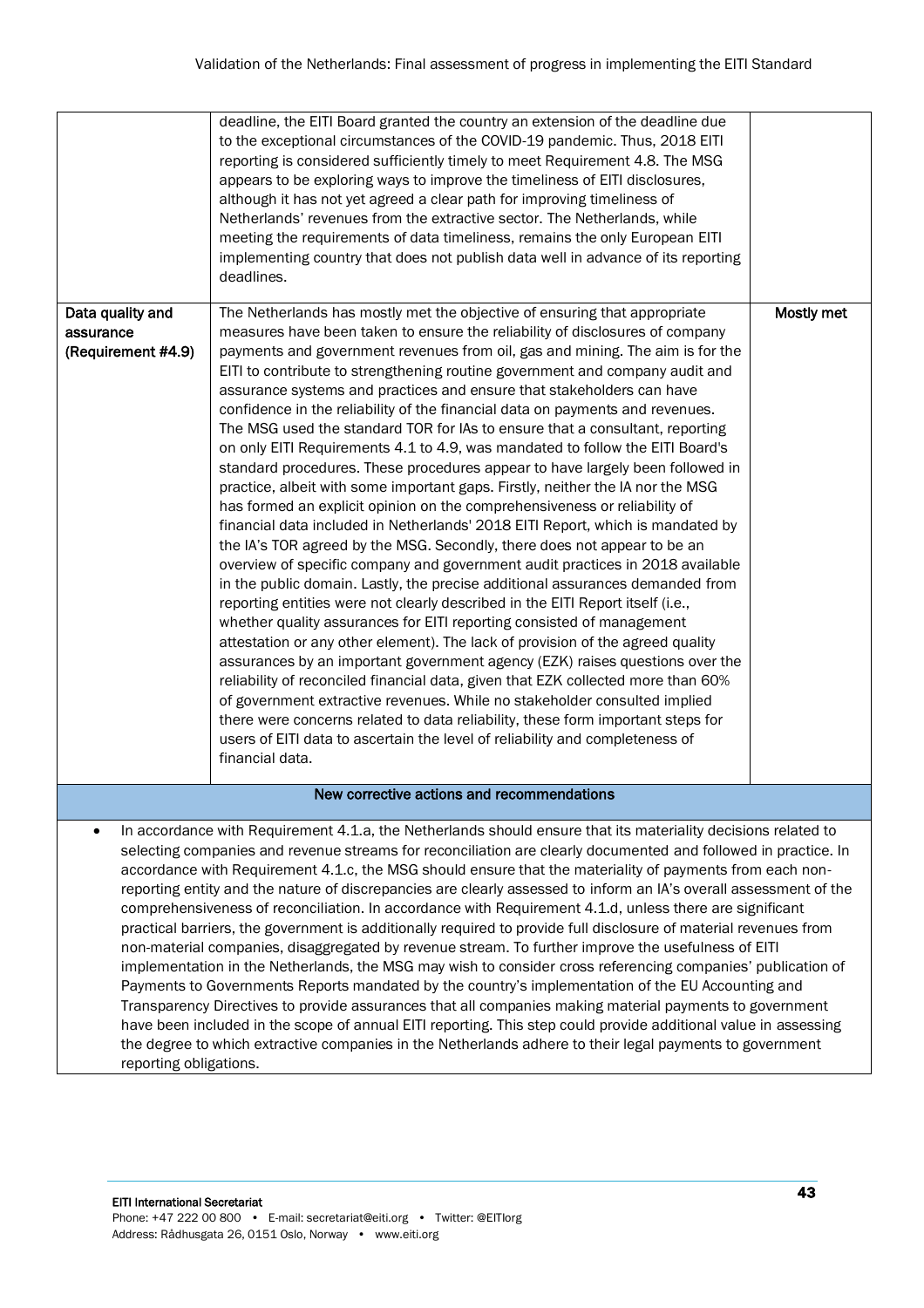- In accordance with Requirement 4.3, the Netherlands is required to consider whether there are any agreements, or sets of agreements involving the provision of goods and services (including loans, grants and infrastructure works), in full or partial exchange for oil, gas or mining exploration or production concessions or physical delivery of such commodities. Where the MSG concludes that these agreements are material, the MSG and the Independent Administrator are required to ensure that the EITI Report addresses these agreements, providing a level of detail and transparency commensurate with the disclosure and reconciliation of other payments and revenues streams. Should the MSG conclude that such terms do not exist in any agreement, it should ensure public documentation of the basis for its assessment.
- In accordance with Requirement 4.4, the Netherlands should ensure that the government and SOE publicly disclose the revenues received from the transportation of oil, gas and minerals, where material, to levels in line with the level of disaggregation prescribed under Requirement 4.7.
- In accordance with Requirement 4.7, the Netherlands should ensure that reconciled financial EITI data is disaggregated by each individual project, company, government entity and, for revenue streams levied on a perproject basis, by revenue stream. Disclosures of revenues should be disaggregated to the levels at which the payments are levied. The Netherlands should clarify which agreements are deemed to be substantially interconnected or are unified under a single overarching agreement.
- To strengthen implementation and improve the EITI data's contribution to public debate, the Netherlands is encouraged to improve on the timeliness of EITI data disclosures, by building on existing systematic disclosures by companies and government.
- In accordance with Requirement 4.9.a, the EITI requires an assessment of whether the payments and revenues are subject to credible, independent audit, applying international auditing standards. In accordance with requirement 4.9.b.iii and the standard Terms of Reference for the Independent Administrator agreed by the EITI Board, the MSG and Independent Administrator should:
	- $\circ$  examine the audit and assurance procedures in companies and government entities participating in the EITI reporting process, and based on this examination, agree what information participating companies and government entities are required to provide to the Independent Administrator in order to assure the credibility of the data in accordance with Requirement 4.9. The Independent Administrator should exercise judgement and apply appropriate international professional standards in developing a procedure that provide a sufficient basis for a comprehensive and reliable EITI Report. The Independent Administrator should employ his/her professional judgement to determine the extent to which reliance can be placed on the existing controls and audit frameworks of the companies and governments. The Independent Administrator's inception report should document the options considered and the rationale for the assurances to be provided.
	- o ensure that the Independent Administrator provides an assessment of comprehensiveness and reliability of the (financial) data presented, including an informative summary of the work performed by the Independent Administrator and the limitations of the assessment provided.
	- o ensure that the Independent Administrator provides an assessment of whether all companies and government entities within the agreed scope of the EITI reporting process provided the requested information. Any gaps or weaknesses in reporting to the Independent Administrator must be disclosed in the EITI Report, including naming any entities that failed to comply with the agreed procedures, and an assessment of whether this is likely to have had material impact on the comprehensiveness and reliability of the report.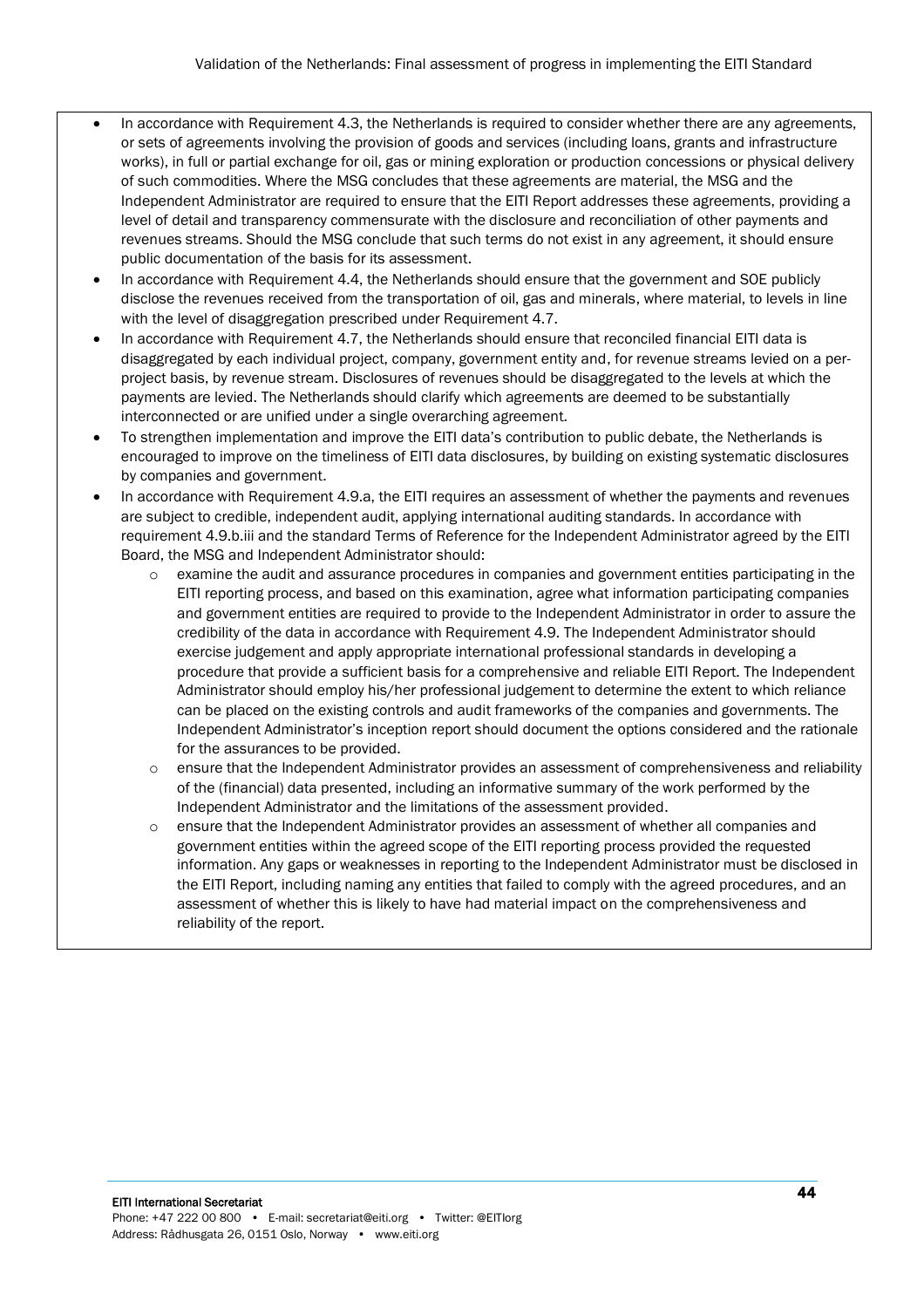#### Revenue management (Requirements 5.1, 5.3)

#### Overview of progress in the module

All extractive revenues from the extractive industries aside from municipal taxes and levies are recorded in the national budget in the Netherlands, according to NL-EITI Reports and stakeholder consultations. However, the MSG does not appear to have publicly scoped out the national revenues classifications for extractive revenues accruing to the government, nor whether these are in line with international standards. Thus, the Secretariat's assessment is that Requirement 5.1 is fully met in the Netherlands, but not yet exceeded given the lack of explicit alignment of revenue classifications for EITI disclosures of government revenues with national or international revenue classifications.

The Netherlands' EITI reporting does not appear to have covered the issue of revenue management and expenditures related to the extractive industries. The government's national budget website provides information on the national budget and audit processes, including budgeting, expenditures and audit reports. However, there is no publicly accessible information any extractive revenues earmarked for specific programmes or geographic regions, nor descriptions of the methods for ensuring accountability and efficiency in their use, in public documents by the MSG for this Validation. Timely information from the government that would further public understanding and debate around issues of revenue sustainability and resource dependence, such as assumptions underpinning forthcoming years in the budget cycle and relating to projected production, commodity prices and revenue forecasts arising from the extractive industries and the proportion of future fiscal revenues expected to come from the extractive sector, do not appear to be disclosed in documents referenced by the MSG for this Validation or disclosed on the NL-EITI website. The Secretariat's assessment is that Requirement 5.3 has not been exceeded and should remain as 'not assessed'.

#### Progress by requirement and corrective actions

The detailed assessment of progress in addressing each EITI Requirement or corrective action is available from the data collection templates referenced in the annex to this report.

| <b>EITI Requirement /</b><br>past corrective action                      | Summary of progress in addressing the EITI Requirement                                                                                                                                                                                                                                                                                                                                                                                                                                                                                   | Assessment       |
|--------------------------------------------------------------------------|------------------------------------------------------------------------------------------------------------------------------------------------------------------------------------------------------------------------------------------------------------------------------------------------------------------------------------------------------------------------------------------------------------------------------------------------------------------------------------------------------------------------------------------|------------------|
| Distribution of<br>extractive industry<br>revenues<br>(Requirement #5.1) | The 2018 NL-EITI Report states that all extractive revenues are recorded in<br>the national budget. The MSG has not referenced any public source<br>documenting national revenue classifications of extractive revenues nor<br>assessed the alignment of national and international revenue classifications<br>for such government revenues. Thus, the Secretariat's assessment is that<br>Requirement 5.1 is fully met but not yet exceeded given that encouraged<br>aspects of the requirement have not yet been addressed by NL-EITI. | <b>Fully met</b> |
| Revenue<br>management and                                                | The Netherlands systematically discloses some information on revenue<br>management and expenditures, including a general overview of the budget<br>and audit processes, but not on any earmarked extractive revenues nor on<br>assumptions and projections underpinning budget planning. Therefore, the                                                                                                                                                                                                                                  | Not assessed     |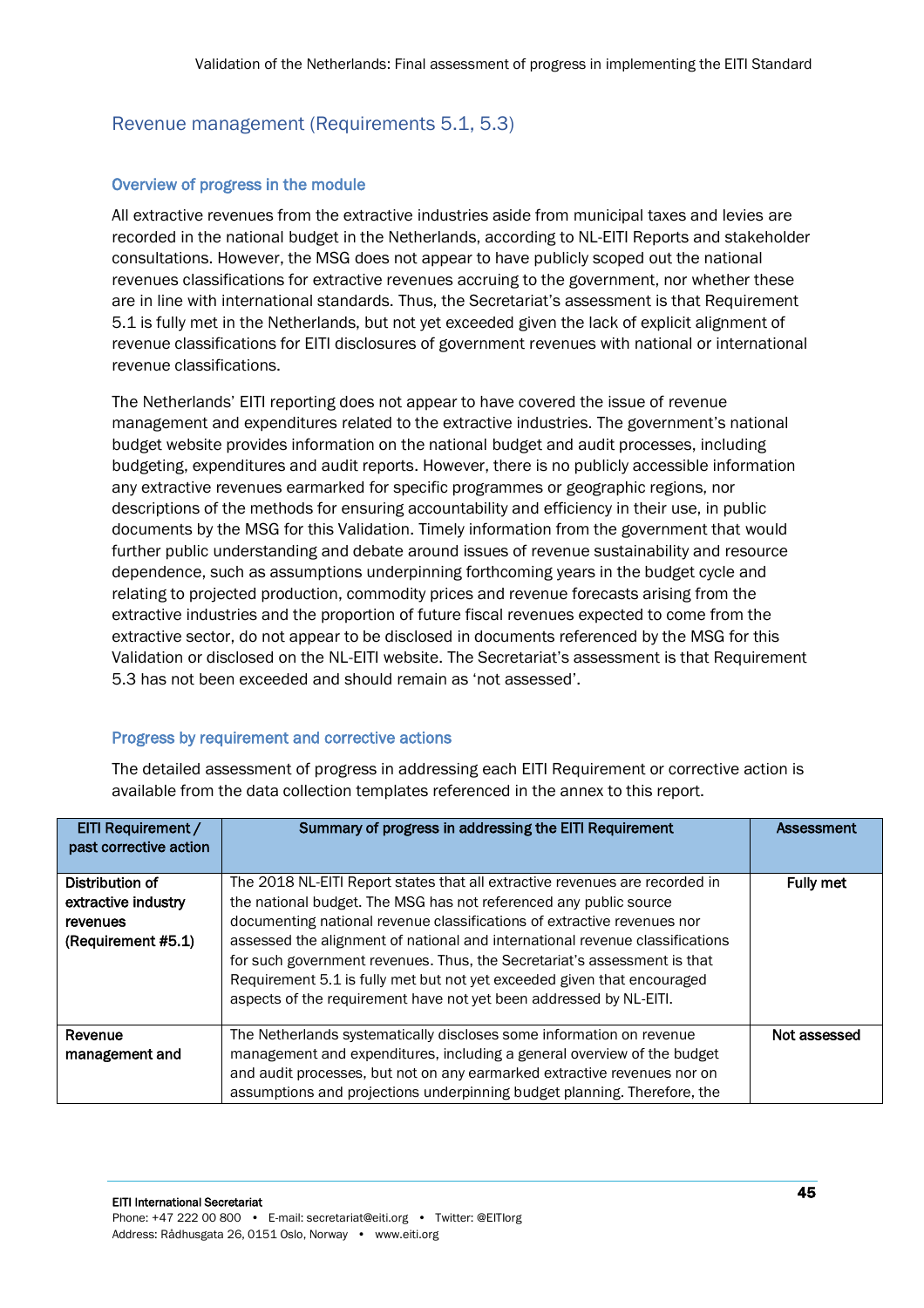| expenditures                                                                                                                  | Secretariat's assessment is that the objective of the requirement has not yet                                     |  |  |  |  |
|-------------------------------------------------------------------------------------------------------------------------------|-------------------------------------------------------------------------------------------------------------------|--|--|--|--|
| (Requirement #5.3)                                                                                                            | been fully met.                                                                                                   |  |  |  |  |
|                                                                                                                               |                                                                                                                   |  |  |  |  |
| New corrective actions and recommendations                                                                                    |                                                                                                                   |  |  |  |  |
|                                                                                                                               |                                                                                                                   |  |  |  |  |
| To strengthen implementation, the Netherlands could consider using EITI reporting to reference national and<br>$\bullet$      |                                                                                                                   |  |  |  |  |
| international revenue classification systems in its public disclosures of government revenues from the extractive             |                                                                                                                   |  |  |  |  |
| industries.                                                                                                                   |                                                                                                                   |  |  |  |  |
|                                                                                                                               |                                                                                                                   |  |  |  |  |
| To strengthen implementation, the Netherlands may wish to use EITI reporting to describe any extractive revenues<br>$\bullet$ |                                                                                                                   |  |  |  |  |
| earmarked for specific programmes or geographic regions. The Netherlands may wish to consider using EITI                      |                                                                                                                   |  |  |  |  |
| implementation as a means of ensuring timely government disclosures that would further public understanding                   |                                                                                                                   |  |  |  |  |
| and debate around issues of revenue sustainability and resource dependence, including the assumptions                         |                                                                                                                   |  |  |  |  |
| underpinning forthcoming years in the budget cycle and relating to projected production, commodity prices and                 |                                                                                                                   |  |  |  |  |
|                                                                                                                               | revenue forecasts arising from the extractive industries and the proportion of future fiscal revenues expected to |  |  |  |  |
|                                                                                                                               |                                                                                                                   |  |  |  |  |
|                                                                                                                               | come from the extractive sector.                                                                                  |  |  |  |  |

#### Subnational contribution (Requirements 4.6, 5.2, 6.1)

#### Overview of progress in the module

There are several types of statutory subnational direct payments by extractive companies in the Netherlands, which are described in Appendix 4 of the NL-EITI Reports. Extractive companies operating onshore are liable to a one-off payment to provincial governments under the Mining Act. Companies are also liable to pay property tax on their immovable property to municipal governments. Therefore, it can be deduced based on NL-EITI reporting that material oil and gas companies are liable to make direct subnational payments of at least property tax, as well as one-off payments where their extractive activities are onshore. There is however no evidence in NL-EITI Reports or meeting minutes of the MSG's assessment of the materiality of these subnational government revenues. Stakeholders consulted explained that the MSG had excluded these payments from the scope of reconciliation on the basis of the IA's views that it had insufficient resources to contact the hundreds of subnational governments in the Netherlands. There had been no attempt at considering the materiality of these subnational payments based on data collection from either subnational government entities or material companies. In its comments on the draft assessment, the MSG argued that direct subnational payments had not been included in the scope of reconciliation because they were not material and due to the "disproportionate burden" disclosure would place on the many provinces and municipalities. The MSG's comments noted that the 2019-2020 EITI Report would include unilateral disclosure by extractive companies of their direct subnational payments. Stakeholders consulted did not express any particular views on whether the objective of strengthening public oversight of subnational governments' management of their internally generated extractive revenues had been fulfilled. While it is possible that the 2019-2020 EITI Report will demonstrate that subnational revenue streams from the extractive industries are not material, the Secretariat's assessment is that the lack of documented MSG assessment of the materiality of direct subnational payments means that Requirement 4.6 is partly met. Nonetheless, NL-EITI has confirmed that there are no transfers of extractive revenues from national to subnational governments in the Netherlands.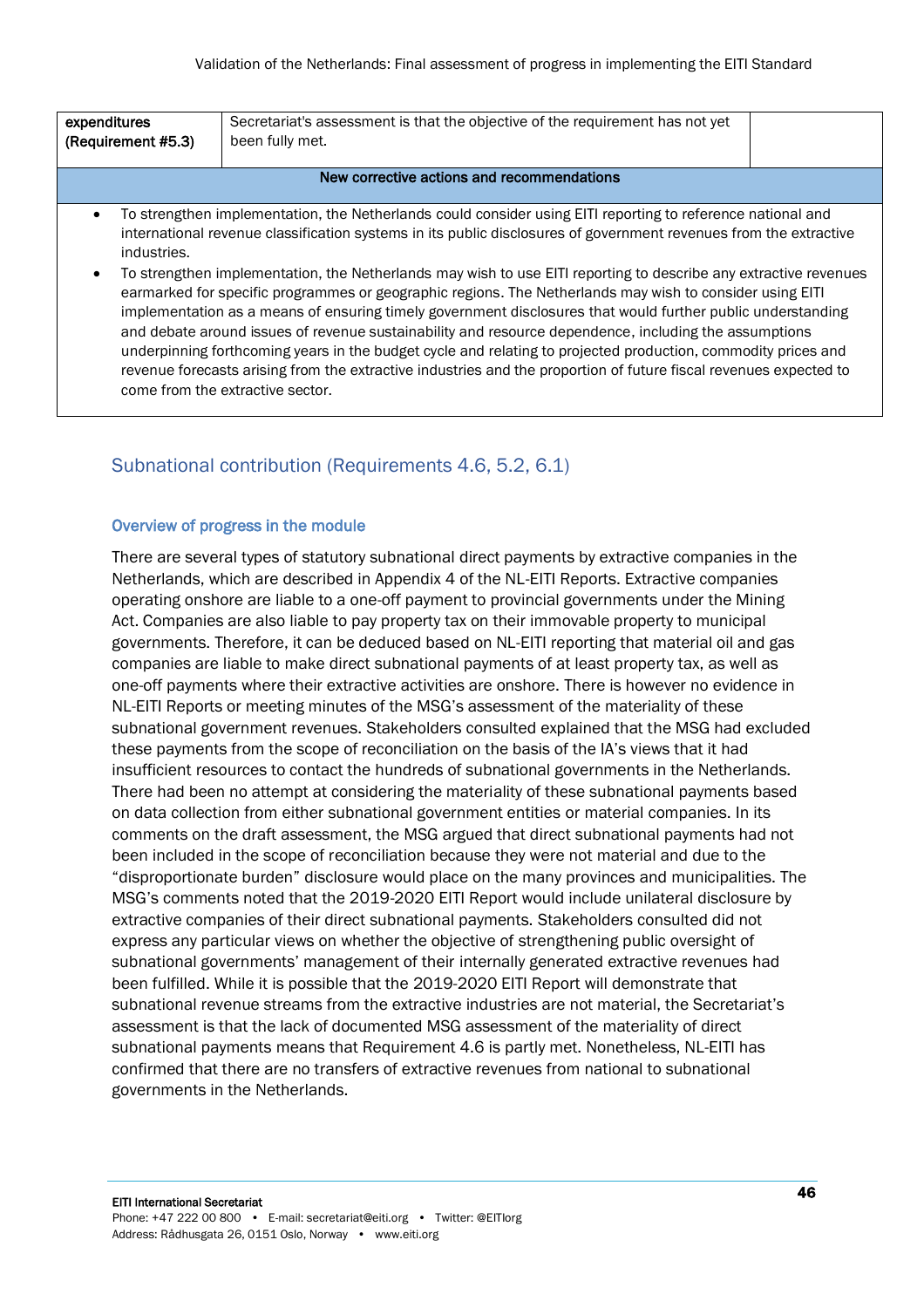There do not appear to be any mandatory social expenditures required of extractive companies by law or contract in the Netherlands in the period under review, as confirmed in NL-EITI reporting. The MSG does not appear to have extended the scope of reporting to voluntary social expenditures by extractive companies. While stakeholders consulted did not express any particular interest in the public disclosure of companies' social contributions, some civil society stakeholders consulted considered that all contributions by extractive companies including social spending should be publicly disclosed at a license level to ensure public understanding of the benefits accruing from each mining, oil and gas project. The MSG has categorised one revenue stream on the consumption and use of natural gas and electricity (the energy tax, inclusive of the Surcharge for Sustainable Energy (*Opslag Duurzame Energie, ODE*)) as an environmental tax, although it has excluded it from the scope of reporting due to it consisting of an indirect tax on the extractive industries, levied on consumption rather than production of extractive commodities. The tax is passed on to consumers and paid by energy suppliers to the NTCA. In the case of upstream oil and gas and salt mining companies, the energy tax on use of self-generated electricity by these companies is paid directly to NTCA. While the values provided for energy tax and the surcharge for renewable energy in the NL-EITI Report (EUR 2,455,173 and EUR 453,733 respectively in 2018) are above the EUR 100,000 materiality threshold for selecting revenue streams to include in the scope of reconciliation, stakeholders consulted explained that the MSG had excluded them on the basis of their being indirect taxes. However, there is another levy on extractive companies that appears to constitute an environmental fee, the pollution levy to the subnational water boards described in Appendix 4 in the section on regional payments. The report references the Water Board Act and information on the fiscal regime for water board taxes, noting that such taxes were paid by a company "depend[ing] on its specific situation" without providing further details on the materiality of payments by extractive companies included in the scope of reporting. The Secretariat's assessment is that Requirement 6.1 is mostly met in the Netherlands given that, despite the absence of mandatory social expenditures, the comprehensiveness of public disclosures of environmental taxes by extractive companies remains unclear.

#### Progress by requirement and corrective actions

| <b>EITI Requirement /</b><br>past corrective<br>action | Summary of progress in addressing the EITI Requirement                                                                                                                                                                                                                                                                                                                                                                                                                                                                                                                                                                                                                                                                                                                                                                | Assessment |
|--------------------------------------------------------|-----------------------------------------------------------------------------------------------------------------------------------------------------------------------------------------------------------------------------------------------------------------------------------------------------------------------------------------------------------------------------------------------------------------------------------------------------------------------------------------------------------------------------------------------------------------------------------------------------------------------------------------------------------------------------------------------------------------------------------------------------------------------------------------------------------------------|------------|
| Subnational<br>payments<br>(Requirement #4.6)          | The Netherlands does not appear to have made tangible progress in ensuring<br>comprehensive and reliable disclosures of direct subnational payments.<br>Although the MSG considers this requirement 'not applicable' in the Validation<br>template, there is no publicly available evidence of the MSG's consideration of<br>the materiality of direct subnational payments. Nonetheless, Appendix 4 of the<br>2018 EITI Report describes both payments to provinces and to municipalities<br>that are required of extractive companies, although it is unclear whether these<br>are levied from both mining as well as from oil and gas companies. In its<br>comments on the draft assessment, the MSG argued that it had undertaken<br>some work on direct subnational payments but that they had not been included | Partly met |

The detailed assessment of progress in addressing each EITI Requirement or corrective action is available from the data collection templates referenced in the annex to this report.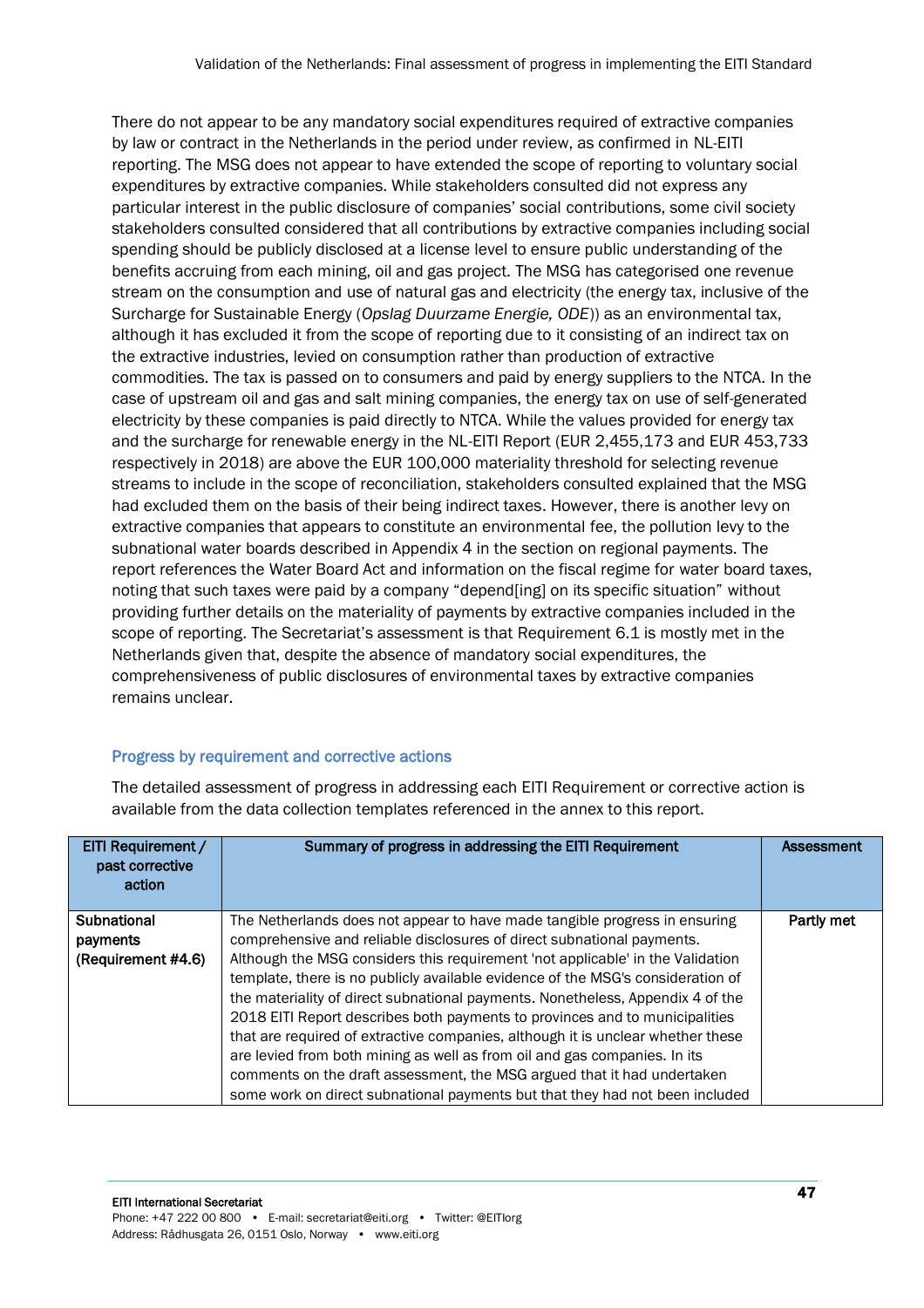|                                                                                                                                                                                                                                                                                                                                                                                                                                                                                                                                                                                                                                                                                                                                                                                                                                                                | in the scope of reconciliation because of the materiality and the<br>"disproportionate burden" this would put on the many provinces, municipalities<br>and water boards. While data on the value of direct subnational payments by<br>extractive companies in 2018 does not appear to be publicly accessible to<br>support the MSG's assessment that these payments are not material, the                                                                                                                                                                                                                                                                                                    |                |  |  |
|----------------------------------------------------------------------------------------------------------------------------------------------------------------------------------------------------------------------------------------------------------------------------------------------------------------------------------------------------------------------------------------------------------------------------------------------------------------------------------------------------------------------------------------------------------------------------------------------------------------------------------------------------------------------------------------------------------------------------------------------------------------------------------------------------------------------------------------------------------------|----------------------------------------------------------------------------------------------------------------------------------------------------------------------------------------------------------------------------------------------------------------------------------------------------------------------------------------------------------------------------------------------------------------------------------------------------------------------------------------------------------------------------------------------------------------------------------------------------------------------------------------------------------------------------------------------|----------------|--|--|
|                                                                                                                                                                                                                                                                                                                                                                                                                                                                                                                                                                                                                                                                                                                                                                                                                                                                | MSG's comments noted that the 2019-2020 EITI Report would include<br>unilateral disclosure by extractive companies of their direct subnational<br>payments, even if this report has not yet been published.                                                                                                                                                                                                                                                                                                                                                                                                                                                                                  |                |  |  |
| <b>Subnational</b><br>transfers<br>(Requirement #5.2)                                                                                                                                                                                                                                                                                                                                                                                                                                                                                                                                                                                                                                                                                                                                                                                                          | There are no transfers between national and subnational government entities<br>related to revenues generated by the extractive industries in the Netherlands,<br>as confirmed in NL-EITI reporting. This requirement is therefore not applicable<br>in the Netherlands in the period under review.                                                                                                                                                                                                                                                                                                                                                                                           | Not applicable |  |  |
| Social and<br>environmental<br>expenditures<br>(Requirement #6.1)                                                                                                                                                                                                                                                                                                                                                                                                                                                                                                                                                                                                                                                                                                                                                                                              | The MSG has demonstrated that there are no mandatory social expenditures<br>paid by extractive companies in the Netherlands. While the MSG argues that<br>the only environmental taxes (energy tax and surcharge for renewable energy<br>(ODE)) paid by oil and gas companies on their self-generated electricity is below<br>the materiality threshold for selecting revenue streams, the figures for<br>environmental payments (energy tax and ODE) by extractive companies in the<br>2018 EITI Report appear to indicate that both of these revenue streams were<br>material in 2018, i.e., above the EUR 100,000 threshold for selecting material<br>revenue streams for reconciliation. | Mostly met     |  |  |
| New corrective actions and recommendations                                                                                                                                                                                                                                                                                                                                                                                                                                                                                                                                                                                                                                                                                                                                                                                                                     |                                                                                                                                                                                                                                                                                                                                                                                                                                                                                                                                                                                                                                                                                              |                |  |  |
| In accordance with Requirement 4.6, the Netherlands should ensure that extractive company payments to<br>$\bullet$<br>subnational government entities and the receipt of these payments are disclosed, where material. The multi-<br>stakeholder group is required to agree to a procedure to address data quality and assurance of information on<br>subnational payments, in accordance with Requirement 4.9.<br>In accordance with Requirement 6.1, the Netherlands should ensure public disclosures of all payments by<br>extractive companies to the government related to the environment mandated by law, regulation or contract,<br>where such payments are material. The Netherlands could consider extending its EITI reporting to indirect<br>environmental taxes given the public interest in companies' contributions related to the environment. |                                                                                                                                                                                                                                                                                                                                                                                                                                                                                                                                                                                                                                                                                              |                |  |  |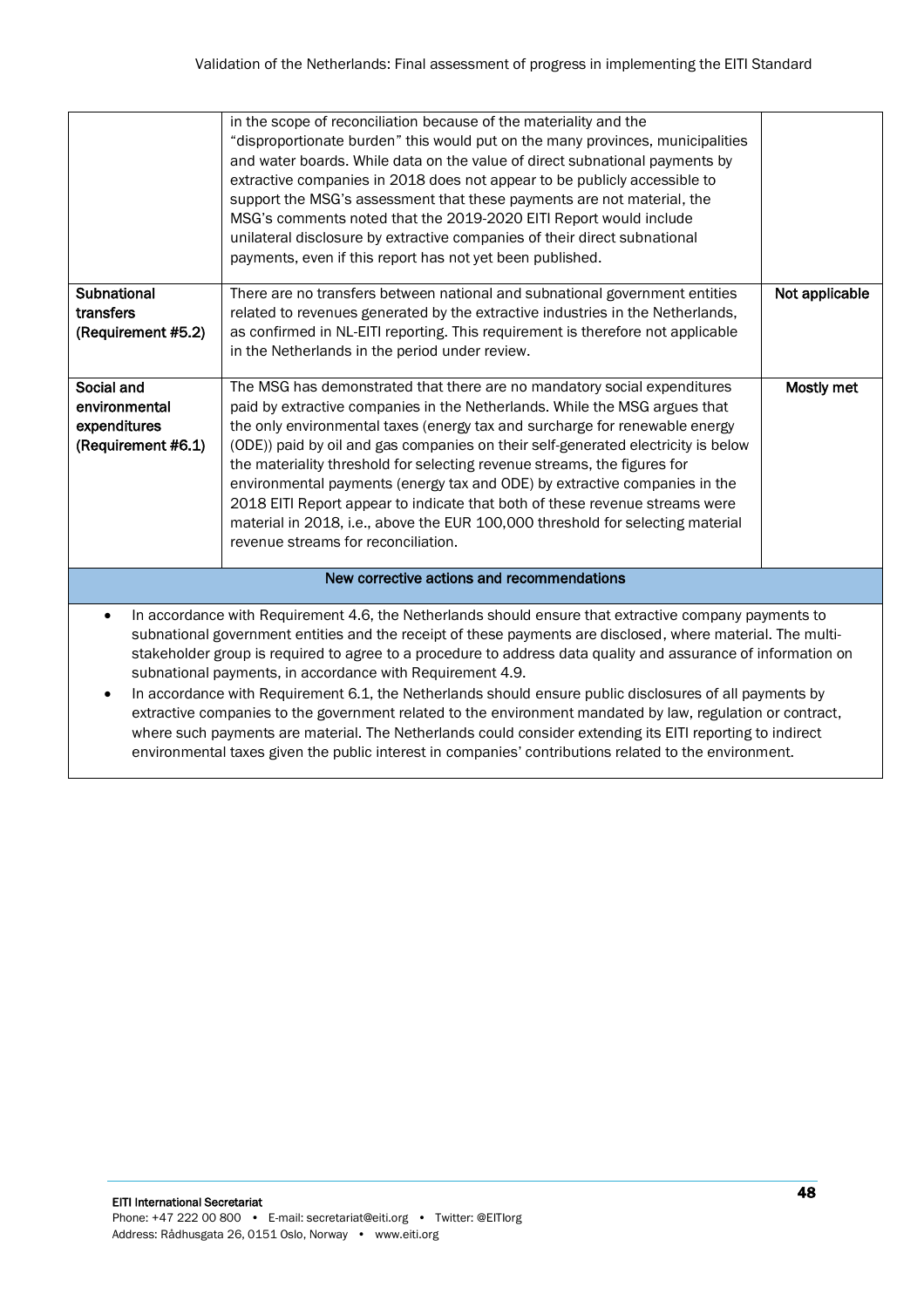## **Background**

#### Overview of the extractive industries

An overview of the extractive industries is accessible on th[e country page](https://eiti.org/netherlands#overview) of the EITI website for the Netherlands.

#### History of EITI implementation

The history of implementation is accessible on the [country page](https://eiti.org/netherlands#overview) of the EITI website for the Netherlands.

#### Explanation of the Validation process

An overview of the Validation process is available on the EITI website.<sup>8</sup> The [Validation Guide](https://eiti.org/document/validation-guide) provides detailed guidance on assessing EITI Requirements, while the more detailed [Validation](https://eiti.org/document/validation-procedures)  [procedure](https://eiti.org/document/validation-procedures) include a standardised procedure for undertaking Validation by the EITI International Secretariat.

The International Secretariat's country implementation support team included Sam Bartlett, while the Validation team was comprised of Alex Gordy, Chris Claussen, Hugo Paret, Christina Berger and Riley Zecca.

#### **Confidentiality**

The detailed data collection and assessment templates are publicly accessible, on the internal Validation Committee page here.

The practice in attribution of stakeholder comments in EITI Validation reports is by constituency, without naming the stakeholder or its organisation. Where requested, the confidentiality of stakeholders' identities is respected, and comments are not attributed by constituency.

#### Timeline of Validation

The Validation of the Netherlands commenced on 1 July 2021. A public call for stakeholder views was issued on 1 June 2021. Stakeholder consultations were held virtually in July and September 2021. The draft Validation report was finalised on 24 September. Following comments from the MSG on 21 October, the Validation report was finalised for consideration by the EITI Board.

<sup>8</sup> See<https://eiti.org/validation>